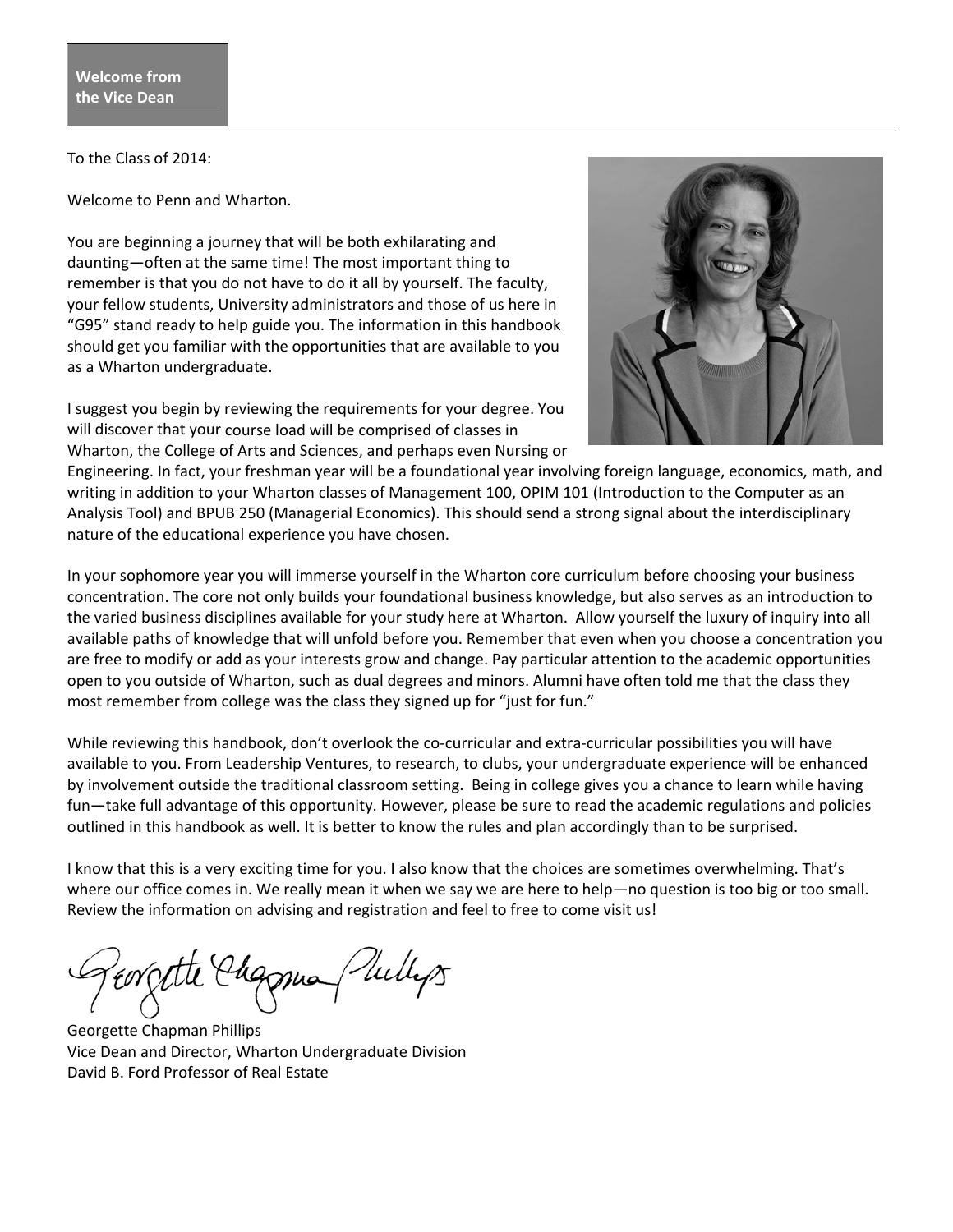# **Table of Contents**

| <b>Wharton Directory</b><br>Page 2                  | How do I contact the Undergraduate Division?<br>Who should I contact with my questions?                                                                                                                      |
|-----------------------------------------------------|--------------------------------------------------------------------------------------------------------------------------------------------------------------------------------------------------------------|
| <b>Preparing</b><br>for Wharton<br>Page 3           | Do my AP scores count for Wharton credit?<br>How will I know which level courses to take?<br>How do I register for classes?<br>What important dates should I know?                                           |
| Curriculum<br>at Wharton<br>Page 11                 | What will my schedule look like over the next four years?<br>What courses do I need to take?<br>What is a concentration?<br>What are my concentration options?                                               |
| <b>Advising</b><br>at Wharton<br>Page 21            | Why should I see an advisor?<br>How do I make an appointment with an advisor?<br>What types of advising are available?<br>Who provides coordinated dual-degree program advising?                             |
| <b>Opportunities</b><br>at Wharton<br>Page 23       | What academic and research opportunities are available?<br>What study abroad opportunities are available?<br>How do I get involved in student life?<br>What on-campus resources are available to support me? |
| <b>Academic Policies</b><br>at Wharton<br>Page 31   | What codes of conduct do I need to follow?<br>What are the academic expectations at Wharton?<br>What courses can I take pass/fail?<br>How many course units should I take per semester?                      |
| <b>Additional Policies</b><br>at Wharton<br>Page 41 | What other policies do I need to know about?<br>How do I find out about financial aid?<br>What should I know about computing?<br>Where can I find information about safety at Penn?                          |

The information in this handbook is subject to change without notice. Refer to http://spike.wharton.upenn.edu/ugrprogram or contact an academic advisor in the Wharton Undergraduate Division for the most updated information.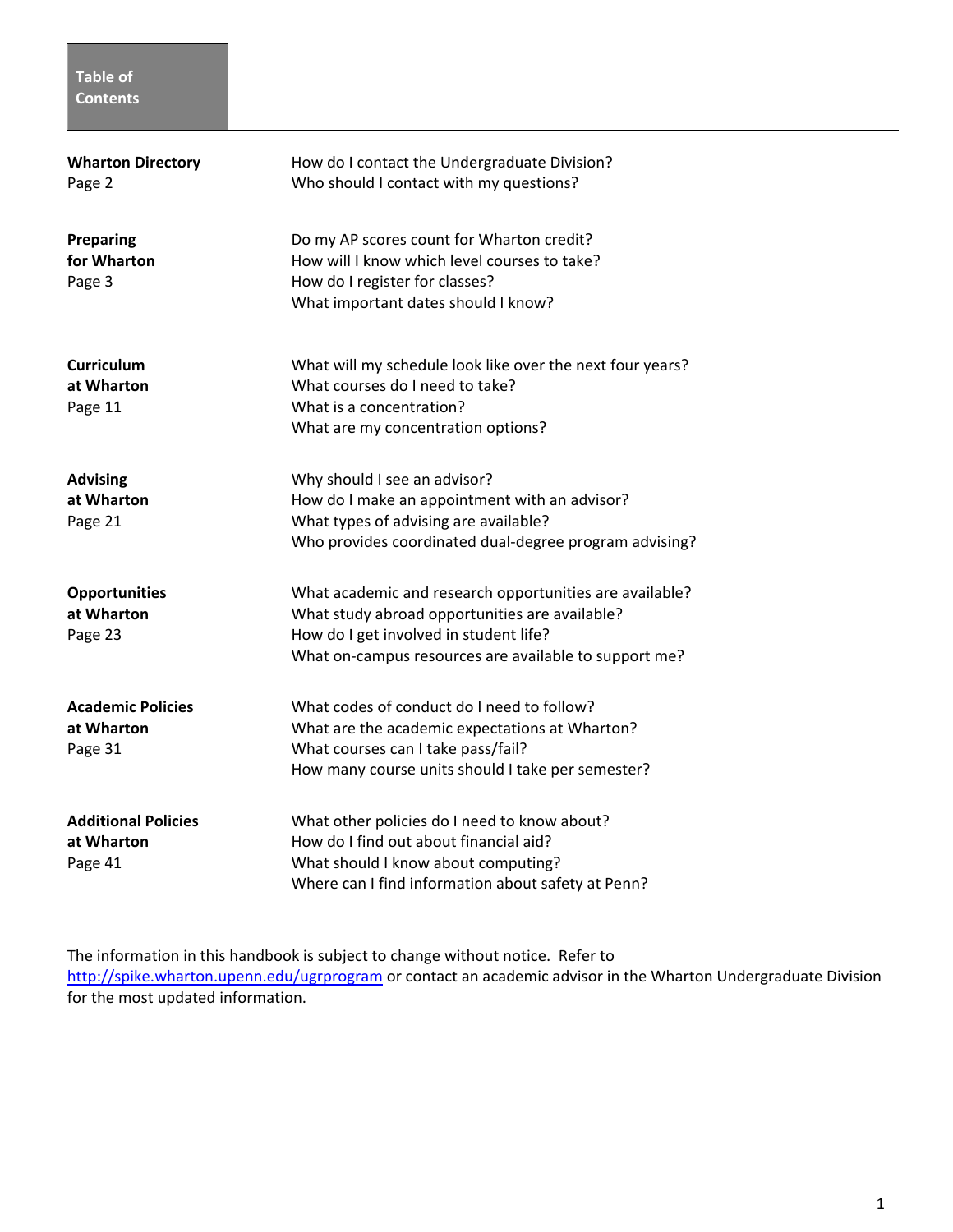## **G95 Directory**

### **Undergraduate Division**

The Wharton School • University of Pennsylvania G95 Huntsman Hall • 3730 Walnut St. • Philadelphia, PA 19104 advising@wharton.upenn.edu • (P) 215‐898‐7608 • (F) 215‐573‐2070 http://undergrad.wharton.upenn.edu

| <b>Title</b>                                 | <b>Contact Name</b>              | <b>Email</b>               | <b>Phone (215)</b> |
|----------------------------------------------|----------------------------------|----------------------------|--------------------|
| Vice Dean and Director                       | Prof. Georgette Chapman Phillips | poing@wharton.upenn.edu    | 898-7672           |
| Director of Communications & Admissions      | Ms. Celia Cameron                | cameronc@wharton.upenn.edu | 746-6153           |
| <b>Associate Director of Communications</b>  | Ms. Meredith Stone               | merstone@wharton.upenn.edu | 746-8159           |
| Director of Operations & Strategy            | Mr. Jared Susco                  | jareds@wharton.upenn.edu   | 746-6154           |
| <b>Business Administrator</b>                | Ms. Anna Bond                    | bondae@wharton.upenn.edu   | 898-2892           |
| <b>Financial Administrative Coordinators</b> | Ms. Helen Middleton              | hmiddlet@wharton.upenn.edu | 573-9715           |
|                                              | Ms. Shanesha Revell              | shanesha@wharton.upenn.edu | 573-4993           |
| Office Manager                               | Ms. Ellen Mueller                | mueller@wharton.upenn.edu  | 898-9563           |
| Administrative Coordinator                   | Ms. Bethany Schell               | bschell@wharton.upenn.edu  | 898-7612           |
| <b>Administrative Assistants</b>             | Mr. Charles Price                | pricec@wharton.upenn.edu   | 898-5284           |
|                                              | Ms. Elizabeth Kopeczky           | kopeczky@wharton.upenn.edu | 898-7608           |
| <b>Academic Affairs and Advising</b>         |                                  |                            |                    |
| Director                                     | Dr. Scott Romeika                | romeika@wharton.upenn.edu  | 898-7599           |
| Senior Associate Directors                   | Ms. Melissa Hagan                | thomasm2@wharton.upenn.edu | 898-6353           |
|                                              | Ms. Marianne Lipa                | mlipa@wharton.upenn.edu    | 898-0885           |
| <b>Associate Directors</b>                   | Ms. LaMoy Morgan Clarke          | clarkem@wharton.upenn.edu  | 898-3541           |
|                                              | Ms. Megan Zahler                 | mzahler@wharton.upenn.edu  | 573-0524           |
| <b>Leadership Programs</b>                   |                                  |                            |                    |
| Director                                     | Dr. Anne Greenhalgh              | greenhaa@wharton.upenn.edu | 898-6058           |
| <b>Associate Director</b>                    | Dr. Christopher Maxwell          | maxwellc@wharton.upenn.edu | 898-0284           |
| <b>Research and Scholars Programs</b>        |                                  |                            |                    |
| Director                                     | Dr. Martin Asher                 | asherm@wharton.upenn.edu   | 898-0285           |
| <b>Student Life</b>                          |                                  |                            |                    |
| Director                                     | Mr. Lee Kramer                   | Ikramer@wharton.upenn.edu  | 898-7613           |
| <b>Associate Directors</b>                   | Ms. Kim Hein                     | deankr@wharton.upenn.edu   | 898-9152           |
|                                              | Ms. Nicole Svonavec              | svonavec@wharton.upenn.edu | 573-9716           |
| <b>Specific Concerns</b>                     |                                  |                            |                    |
| <b>Academic &amp; Learning Resources</b>     | Dr. Scott Romeika                | romeika@wharton.upenn.edu  | 898-7599           |
| <b>Athletics Liaison</b>                     | Ms. Megan Zahler                 | mzahler@wharton.upenn.edu  | 573-0524           |
| Cohorts/Clubs/Class Events                   | Mr. Lee Kramer                   | Ikramer@wharton.upenn.edu  | 898-7613           |
| <b>Disabilities Services</b>                 | Dr. Scott Romeika                | romeika@wharton.upenn.edu  | 898-7599           |
| Dual Degree/Internal Transfer                | Ms. LaMoy Morgan Clarke          | clarkem@wharton.upenn.edu  | 898-3541           |
| <b>International Student Liaison</b>         | Ms. Melissa Hagan                | thomasm2@wharton.upenn.edu | 898-6353           |
| Coordinated Dual-Degree Programs             | Ms. Marianne Lipa                | mlipa@wharton.upenn.edu    | 898-0885           |
| Law School Submatriculation                  | Ms. Melissa Hagan                | thomasm2@wharton.upenn.edu | 898-6353           |
| Leave of Absence                             | Ms. Melissa Hagan                | thomasm2@wharton.upenn.edu | 898-6353           |
| <b>MBA Submatriculation</b>                  | Ms. Marianne Lipa                | mlipa@wharton.upenn.edu    | 898-0885           |
| <b>Student Financial Services Liaison</b>    | Ms. Ellen Mueller                | mueller@wharton.upenn.edu  | 898-9563           |
| <b>Study Abroad</b>                          | Ms. Marianne Lipa                | mlipa@wharton.upenn.edu    | 898-0885           |
| Transfer Credits / XCAT                      | Ms. Megan Zahler                 | mzahler@wharton.upenn.edu  | 573-0524           |
|                                              |                                  |                            |                    |

| <b>Emergency Contact Numbers</b>                                                          |          |
|-------------------------------------------------------------------------------------------|----------|
| Penn Police Emergency (from campus phone)                                                 | 511      |
| Penn Police Emergency (from off-campus phone)                                             | 573-3333 |
| <b>JMHH Security Desk</b>                                                                 | 898-2300 |
| <b>SH-DH Security Desk</b>                                                                | 573-0627 |
| Philadelphia Police, Fire and Rescue Emergency (can be contacted directly by Penn Police) | 911      |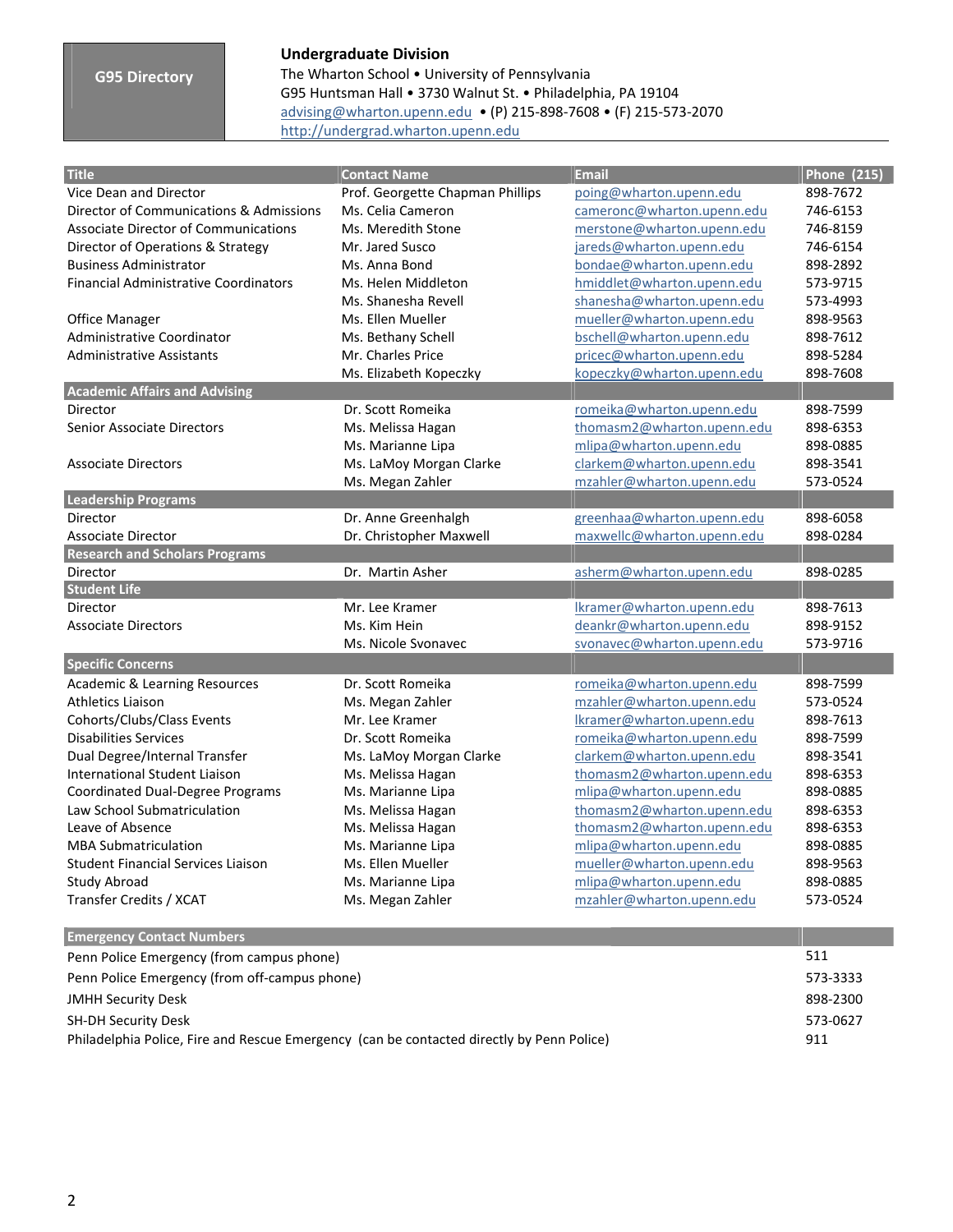# **Preparing for Wharton**

- Do my AP scores count for Wharton credit?
- How will I know which level courses to take?
- How do I register for classes?
- What important dates should I know?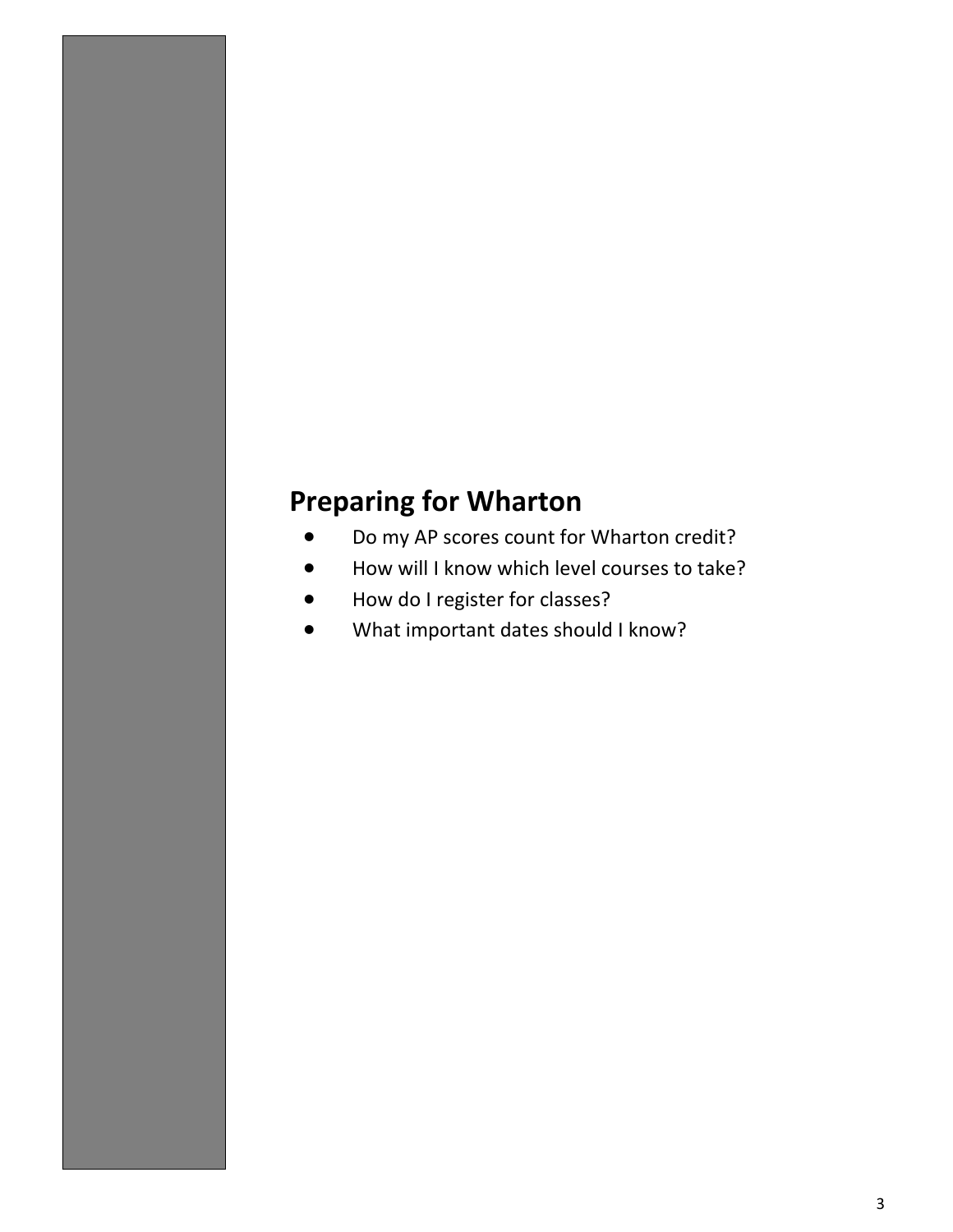**Advanced Placement,** The Office of Transfer Credit and Advanced Placement coordinates the posting of all **IB Exams, A‐Levels, and** AP credits for incoming freshmen. For help regarding AP and pre‐matriculation **Other Exams COURSE COUSE COUSE CONTACT CONTACT CONTEXT** CONTEXT CONTEXT CONTEXT CONTEXT CONTEXT CONTEXT CONTEXT CONTEXT CONTEXT CONTEXT CONTEXT CONTEXT CONTEXT CONTEXT CONTEXT CONTEXT CONTEXT CONTEXT CONTEXT CONTEXT CON

> The Office of Transfer Credit and Advanced Placement also reviews and awards advanced placement credit on a case‐by‐case basis for:

- **•** International Baccalaureate
- C.G.E. "A" Level examinations
- Other national exams, including the French Baccalaureate, German Abitur, Swiss Maturite and Canadian CEGEP program.

A list of credit given for AP and International Baccalaureate (IB) exams is available on the Undergraduate Admissions Office site: http://www.admissionsug.upenn.edu*.*

The following chart provides guidance on how AP/IB credit can be applied to requirements within the Wharton undergraduate curriculum. Please note that only 1 course unit (CU) in each of the General Education Distribution categories (Social Structures; Language, Arts & Culture; Science & Technology) can be fulfilled by using AP/IB credit. Any additional AP/IB credit can be used to fulfill Unrestricted and Non‐ Business Elective requirements (up to 10 CUs of credit maximum).

| <b>Subject</b>                      | Requirement                                      |
|-------------------------------------|--------------------------------------------------|
| Biology                             | Science & Technology                             |
| Chemistry                           | Science & Technology                             |
| Classical Studies - Latin           | Language, Arts & Culture                         |
| Computer Science A                  | Science & Technology                             |
| <b>Computer Science AB</b>          | Science & Technology                             |
| English Language                    | Language, Arts & Culture                         |
| English Literature                  | Language, Arts & Culture                         |
| <b>Environmental Science</b>        | Science & Technology                             |
| European History                    | Social Structures AND Global Environ.            |
| French Language                     | Language, Arts & Culture                         |
| French Literature                   | Language, Arts & Culture AND Global Environ.     |
| German Language                     | Language, Arts & Culture                         |
| Math BC                             | <b>Math 104</b>                                  |
| Physics B                           | Science & Technology                             |
| Physics C (Mechanics)               | Science & Technology                             |
| Physics C (Electricity & Magnetism) | Science & Technology                             |
| Spanish Language                    | Language, Arts & Culture                         |
| Spanish Literature                  | Language, Arts & Culture AND Global Environ.     |
| <b>Statistics</b>                   | Stat 111 (will fulfill Stat 101 requirement upon |
|                                     | successful completion of Stat 102)               |
| <b>US History</b>                   | <b>Social Structures</b>                         |
| World History                       | Social Structures AND Global Environ.            |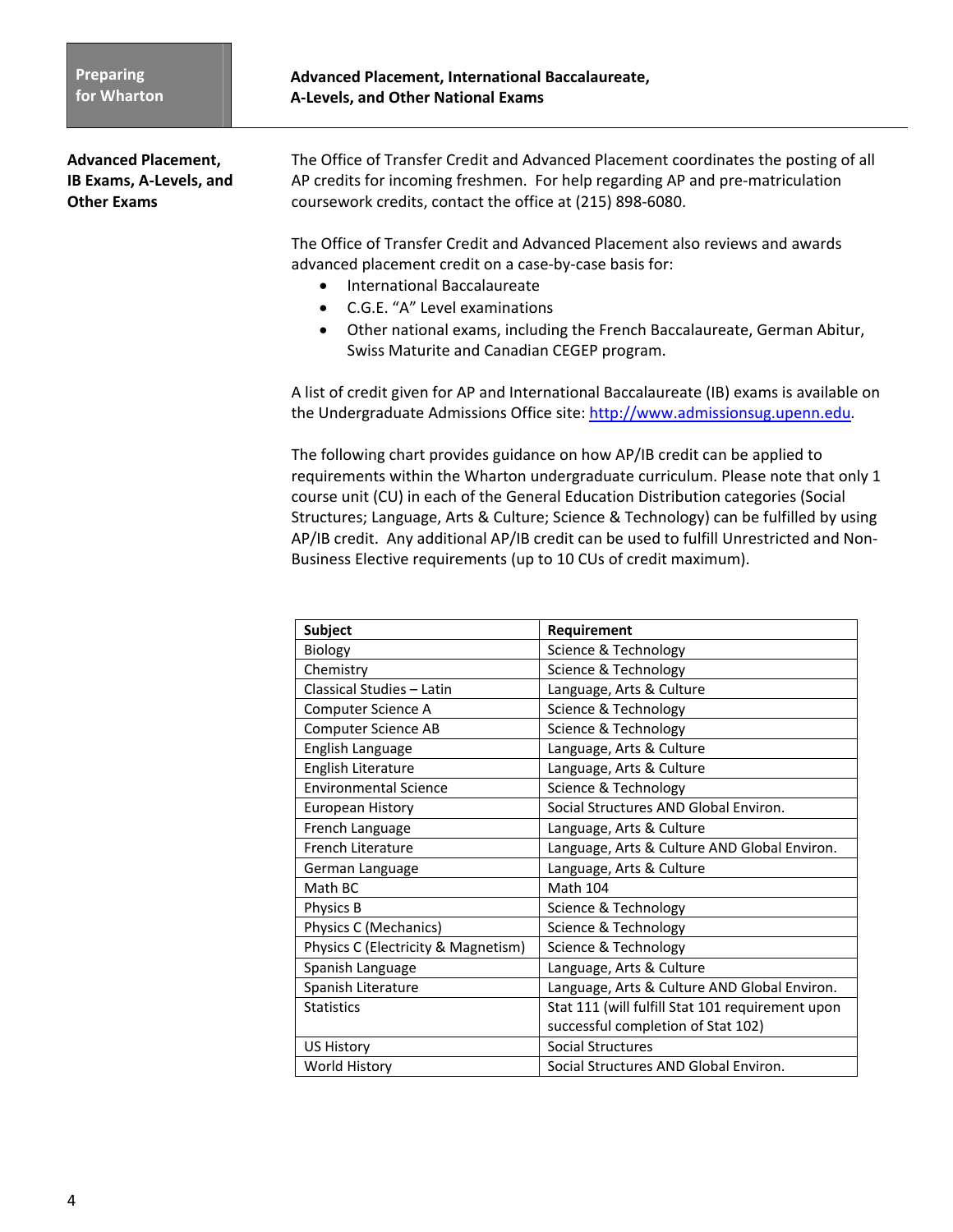**Economics Placement** Waivers for economics courses are granted by the Economics Department. ECON 010 may be waived ONLY in the case of students who receive waivers for BOTH ECON 001 (Introductory Microeconomics) and ECON 002 (Introductory Macroeconomics). Students who are waived from only ECON 001 may take either ECON 002 or 010. Students who are waived from only ECON 002 may take either ECON 001 or 010.

**Math Placement** MATH 104 assumes that students have had the equivalent of AB calculus in high school and are familiar with concepts through applications of differentiation and basic integration techniques. Students who did not take AB calculus in high school should start with MATH 103, which provides an introduction to calculus. MATH 104 can then be taken in a subsequent semester.

> Students should register for the math course they think they will take based on their experience in the subject. Necessary adjustments can be made during the course selection period. Students can also take the internal placement exams administered by the Math Department during the first week of the fall and spring semesters to determine their math placement. Please refer to http://www.math.upenn.edu for details about these internal exams and when they are offered.

Students who have credit for MATH 104 may register for the first semester of statistics (STAT 101 or 430) or continue with calculus (MATH 114). Please note that STAT 430 requires MATH 114 as a prerequisite.

Students in the Huntsman, Management and Technology, Nursing and Health Care Management, or Life Sciences and Management programs should consult their respective program advisors for the requirements of their programs. Joseph Wharton Scholars are encouraged, but not required, to take MATH 114.

#### **Please note that Wharton students are not permitted to take MATH 115.**

For more information about choosing the proper math course, please consult http://www.math.upenn.edu or contact the Math Department directly*.*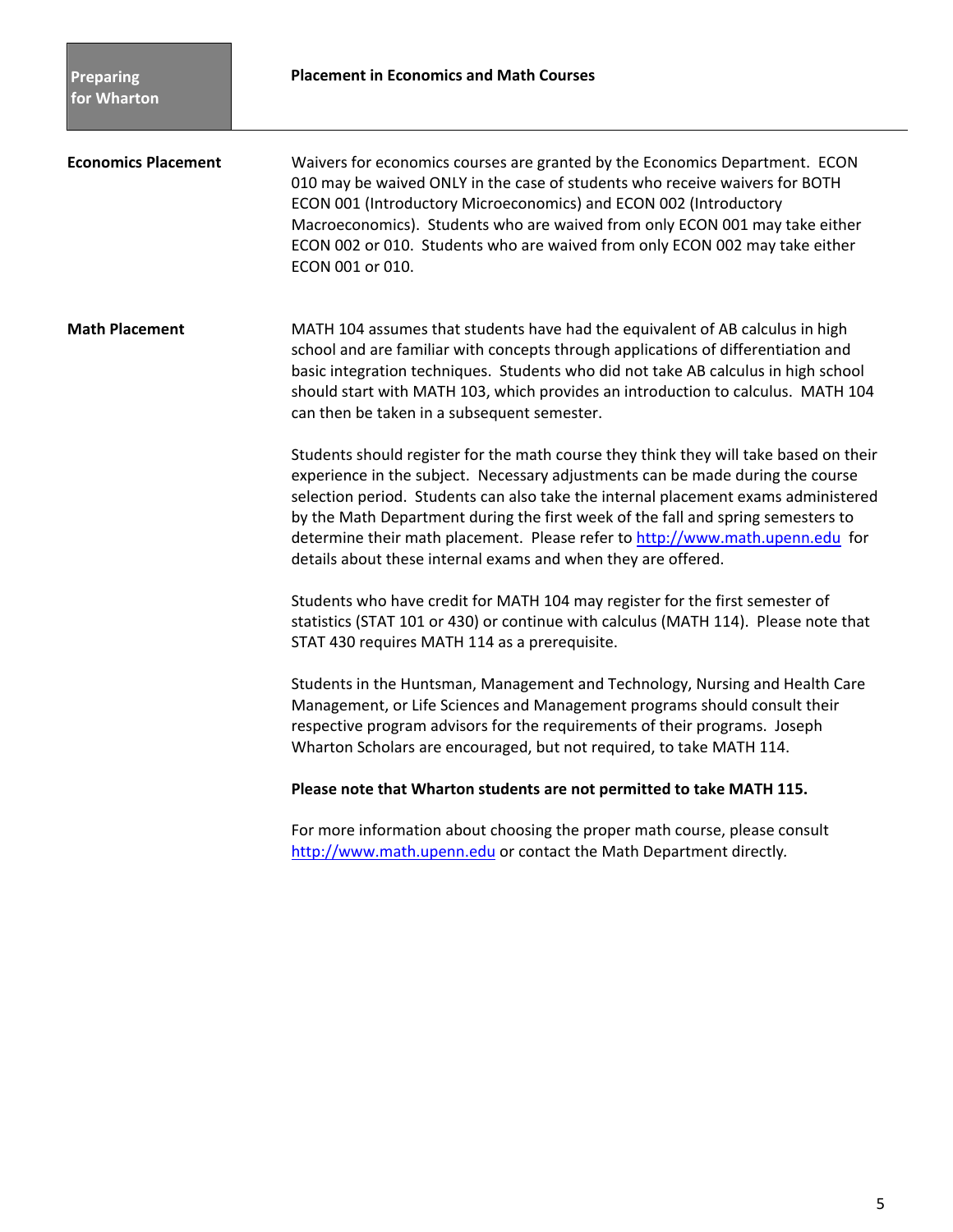**Foreign Language Students who took a foreign language SAT II exam may automatically enroll in the Placement** *appropriate level without taking the departmental placement exam. See table below.* 

> Students who did not take a foreign language SAT II exam or who did not earn the required foreign language AP score must take a language placement exam to determine the appropriate placement level. During New Student Orientation, students will have the opportunity to take a departmental placement exam. If the level of placement is different from the level of the language for which students have registered, they must alter their course registration accordingly during the first week of classes. Please view the following web site for more information on language placement exams: http://www.upenn.edu/nso.

The following table lists SAT II language scores and the corresponding level of the language for which students should register.

| Language       | <b>SAT II Score</b>              | Level  |
|----------------|----------------------------------|--------|
| French         | Under 380                        | 110    |
|                | $380 - 440$                      | 121    |
|                | $450 - 540$                      | 130    |
|                | $550 - 640$                      | 140    |
|                | 650+                             | Exempt |
| German         | Under 350                        | 101    |
|                | $350 - 440$                      | 102    |
|                | $450 - 540$                      | 103    |
|                | $550 - 640$                      | 104    |
|                | 650+                             | Exempt |
| <b>Hebrew</b>  | $700+$                           | Exempt |
| <b>Italian</b> | Under 380                        | 110    |
|                | $380 - 440$                      | 120    |
|                | $450 - 540$                      | 130    |
|                | $550 - 640$                      | 140    |
|                | $650+$                           | Exempt |
| Japanese       | Students who score 650+ may      |        |
|                | satisfy the language requirement |        |
|                | upon demonstration of oral       |        |
|                | proficiency.                     |        |
| Latin          | Under 450                        | 101    |
|                | 450 - 540                        | 102    |
|                | $550 - 590$                      | 203    |
|                | $600 - 640$                      | 204    |
|                | 650+                             | Exempt |
| <b>Russian</b> | Under 350                        | 001    |
|                | $350 - 440$                      | 002    |
|                | $450 - 540$                      | 003    |
|                | $550 - 640$                      | 004    |
|                | 650+                             | Exempt |
| Spanish        | Under 380                        | 110    |
|                | $380 - 440$                      | 121    |
|                | $450 - 540$                      | 130    |
|                | $550 - 640$                      | 140    |
|                | 650+                             | Exempt |

Students who score between 600 and 640 on the French, German, Italian, and Spanish SAT II can be exempt from the language requirement if they pass an oral exam administered in the beginning of the semester. Contact the respective department to sign up for the exam.

Students who score below 700 on the Hebrew SAT II must take the placement exam administered through the Department of Near East Languages and Civilizations. A score of 700 or above on Part 2 of the Jerusalem Examination also exempts students from the Hebrew language requirement. Contact the department directly for more information.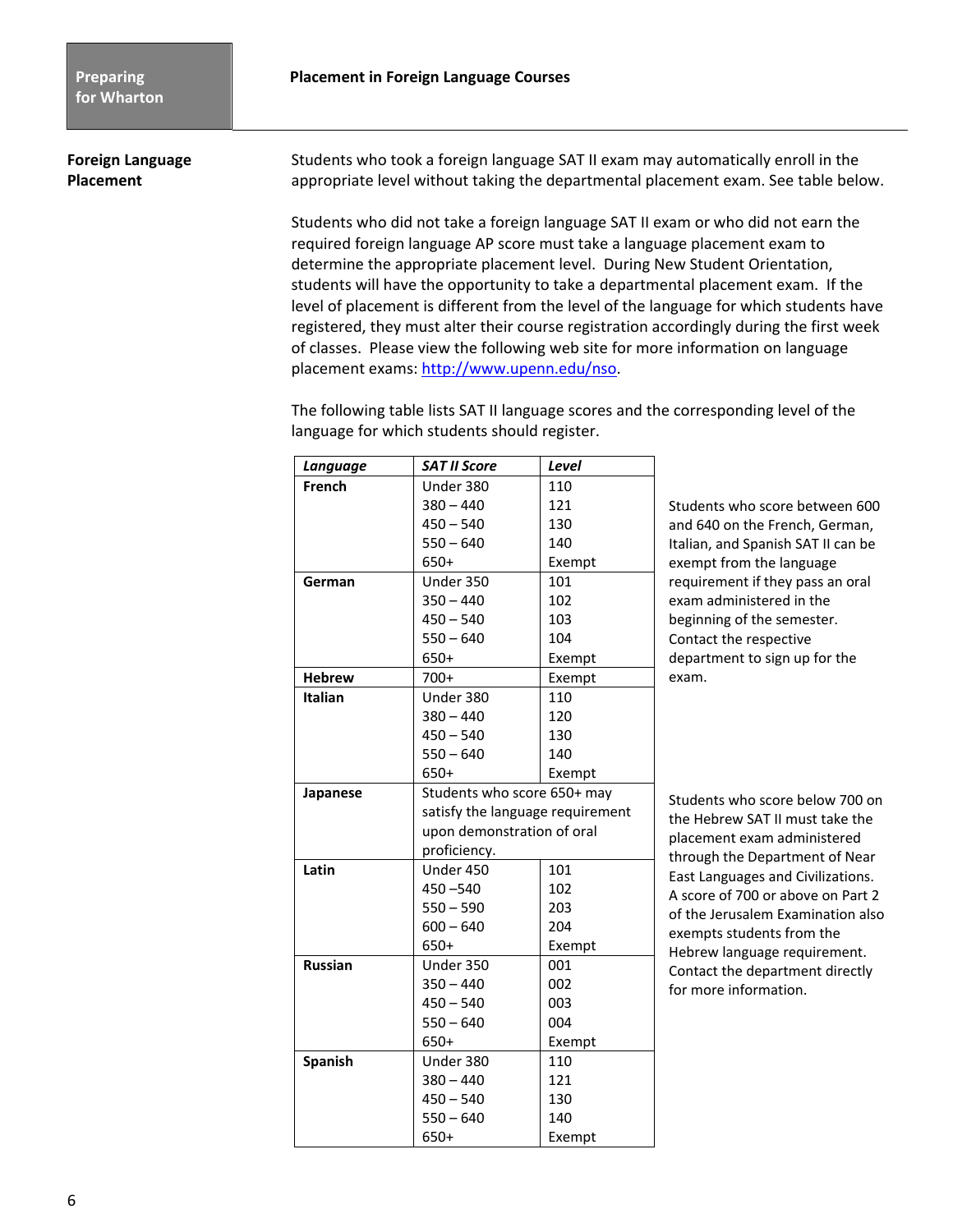**Pre‐Matriculation**  Some students take courses at other universities before they enroll at Penn. **Coursework** Students can receive credit for this coursework, which is referred to as "prematriculation coursework."

> Up to 4 CUs may be transferred in from pre-matriculation coursework. Grades received in pre‐matriculation coursework are not factored into the student's G.P.A, but credit is granted for the courses. Credit is only given for courses with grades of C or better. Pre-matriculation coursework will be evaluated for Penn credit if it was:

- Taught at an accredited college or university by a regular faculty member;
- Open to enrollment by, and graded in direct competition with, regularly matriculated undergraduates at the college;
- Part of the normal curriculum published in the college's catalog;
- Taken for a grade (not pass/fail or audit); and
- Not used to fulfill any high school graduation requirement.

Freshmen who are seeking credit for pre‐matriculation coursework should send the following to the Office of Transfer Credit and Advanced Placement, housed within Undergraduate Admissions:

- An official transcript and a letter from the registrar of the college where the courses were taken, verifying that the above criteria were met;
- A description of the courses completed; and
- Approval from the corresponding Penn department.

For help regarding pre‐matriculation coursework credits, contact the Office of Transfer Credit and Advanced Placement at (215) 898‐6080.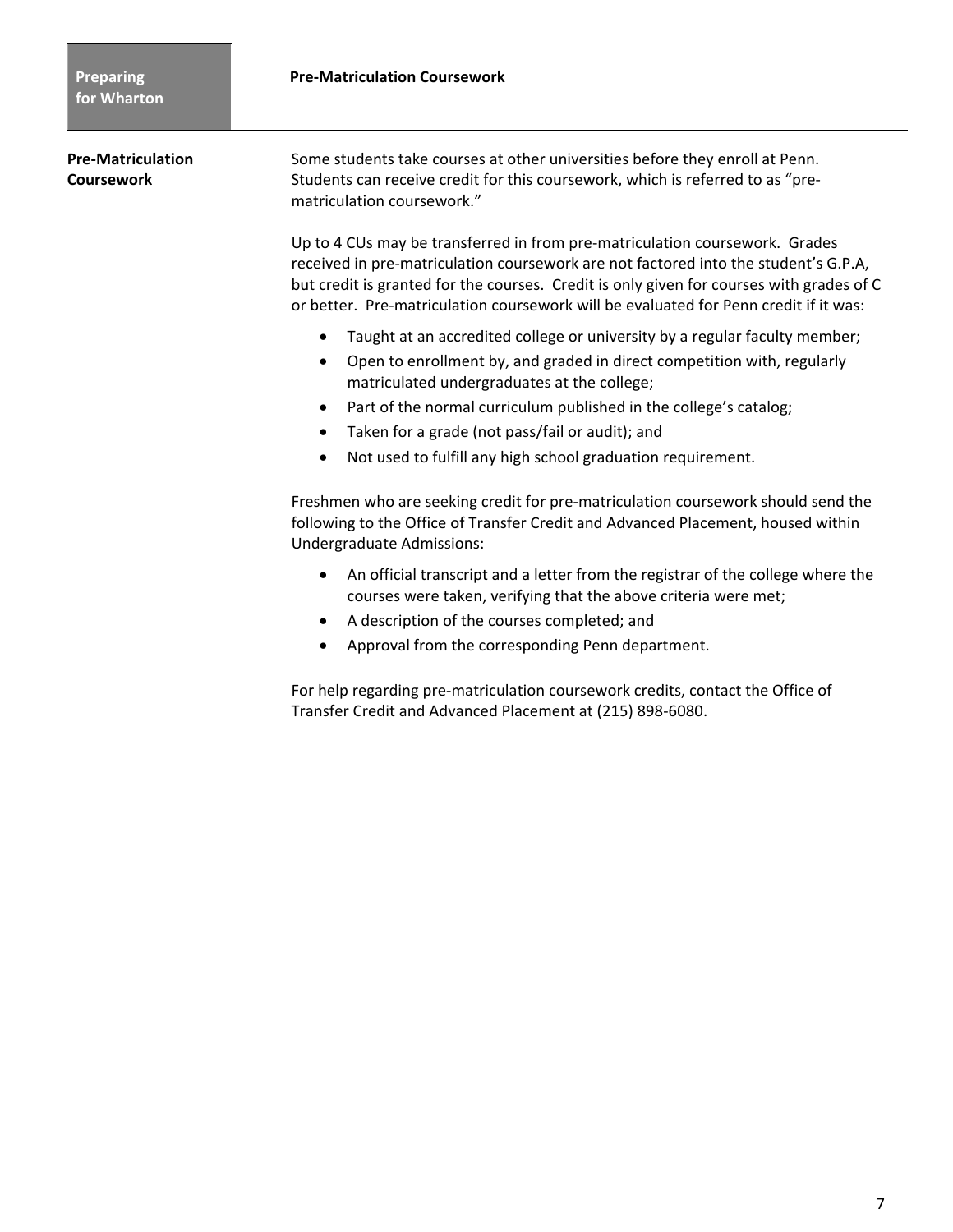| <b>Advance Registration</b> | Students are strongly encouraged to request the courses and sections they wish to<br>enroll in for the upcoming semester during a period called "Advance Registration."                                                                                                                                                                                                                                                                                                      |  |
|-----------------------------|------------------------------------------------------------------------------------------------------------------------------------------------------------------------------------------------------------------------------------------------------------------------------------------------------------------------------------------------------------------------------------------------------------------------------------------------------------------------------|--|
|                             | Advance Registration dates are listed on the Academic Calendar, available<br>online at http://www.upenn.edu/almanac/3yearcal.html. Failure to request<br>courses during Advance Registration can result in courses being closed and<br>unavailable during the course selection period, which begins after the Advance<br>Registration period ends.                                                                                                                           |  |
|                             | Advance Registration is not first-come, first-served. Therefore, it does not matter<br>when students make their requests during the Advance Registration period.<br>Students should also keep in mind the following recommendations:                                                                                                                                                                                                                                         |  |
|                             | Access the Worksheet on Penn InTouch at https://medley.isc-<br>$\bullet$<br>seo.upenn.edu/penn_portal/intouch/splash.html to review outstanding<br>degree requirements. Use the Course Schedule and Mock Schedule<br>planning tools on Penn InTouch to search for courses and plan a schedule.                                                                                                                                                                               |  |
|                             | Access the Course Register at<br>$\bullet$<br>http://www.upenn.edu/registrar/register/index.html to find out additional<br>information about courses. The Course Register will list when a course has<br>multiple parts (such as a lecture and recitation or a lecture and lab). Students<br>must request the credit-bearing section of the course first, and must<br>request ALL parts of a course. Failure to do so results in students being<br>dropped from that course. |  |
|                             | Do not request any courses that are in time conflict with each other.<br>$\bullet$<br>Schedules cannot contain courses that meet at overlapping times, and the<br>registration system will automatically drop students from one of the courses<br>contributing to the time conflict. Students may, however, schedule courses<br>back-to-back, as there is a ten-minute break between classes.                                                                                |  |
|                             | The system considers a student's requests in the order in which they are<br>٠<br>made. Students should request their courses in prioritized order, with top<br>choices listed first.                                                                                                                                                                                                                                                                                         |  |
|                             | A few weeks after Advance Registration closes, students will receive notification<br>from the Registrar's Office listing the courses in which they have actually been<br>enrolled.                                                                                                                                                                                                                                                                                           |  |
|                             | Incoming first-year students should refer to the detailed information provided in the<br>first-year mailing for further guidance on selecting and registering for classes.                                                                                                                                                                                                                                                                                                   |  |
|                             |                                                                                                                                                                                                                                                                                                                                                                                                                                                                              |  |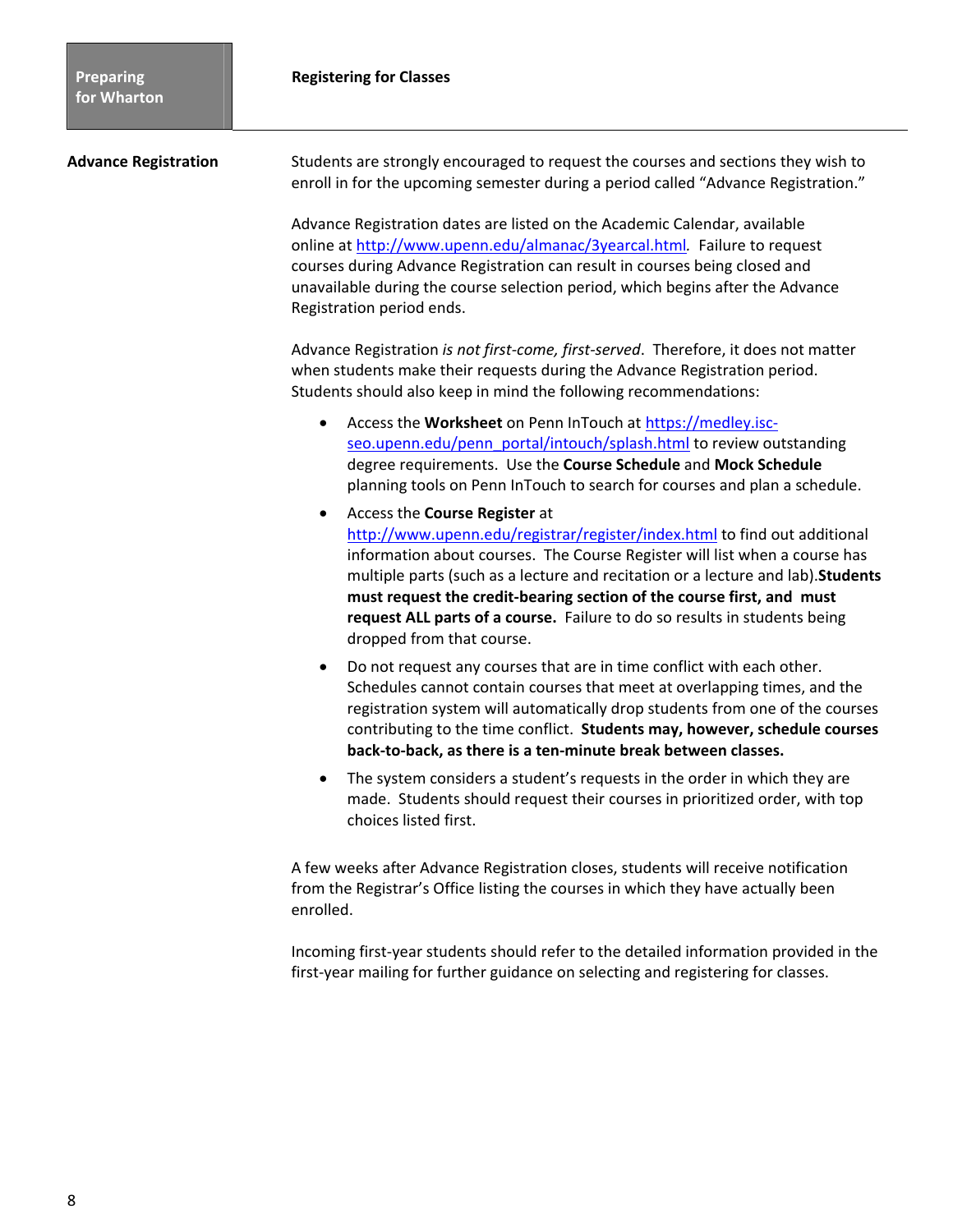| Penn InTouch | All students register for courses via Penn InTouch, Penn's online registration system,<br>at the following site:<br>https://medley.isc-seo.upenn.edu/penn_portal/intouch/splash.html                                                                      |
|--------------|-----------------------------------------------------------------------------------------------------------------------------------------------------------------------------------------------------------------------------------------------------------|
|              | In addition to registration, Penn InTouch can be used to make schedule changes,<br>confirm registration, check grades, update address and contact information, update<br>privacy settings, and create an online worksheet to assist with course planning. |
|              | Students should familiarize themselves with Penn InTouch. Because Penn InTouch<br>contains students' personal information, students should take the necessary steps to<br>safeguard their password. Tips for information security can be found online at  |

http://www.upenn.edu/computing/security*.*

#### **Additional Resources Course Search and Mock Schedules**

https://medley.isc-seo.upenn.edu/penn\_portal/intouch/splash.html Penn InTouch offers Course Search and Mock Schedule tools. Sign into Penn InTouch to access planning support.

#### **Course Register**

http://www.upenn.edu/registrar/register/index.html The Course Register provides course descriptions for all course offerings at Penn, sorted by department/subject.

#### **Freshmen Seminars**

#### http://www.college.upenn.edu/courses/seminars/freshman.php

While not required, Freshman Seminars are an excellent introduction to academic life at Penn, and are highly recommended for first‐ or second‐semester students. The primary goal of the Freshman Seminar program is to provide every freshman with the opportunity for a direct personal encounter with a faculty member in a small class setting devoted to a significant intellectual endeavor.

#### **University Registrar's Homepage**

### http://www.upenn.edu/registrar

This web site provides links to the current Course Timetable (day and time schedule of courses), Course Register, grading information, transcript request information, the academic calendar, Penn Course Review, and other planning resources.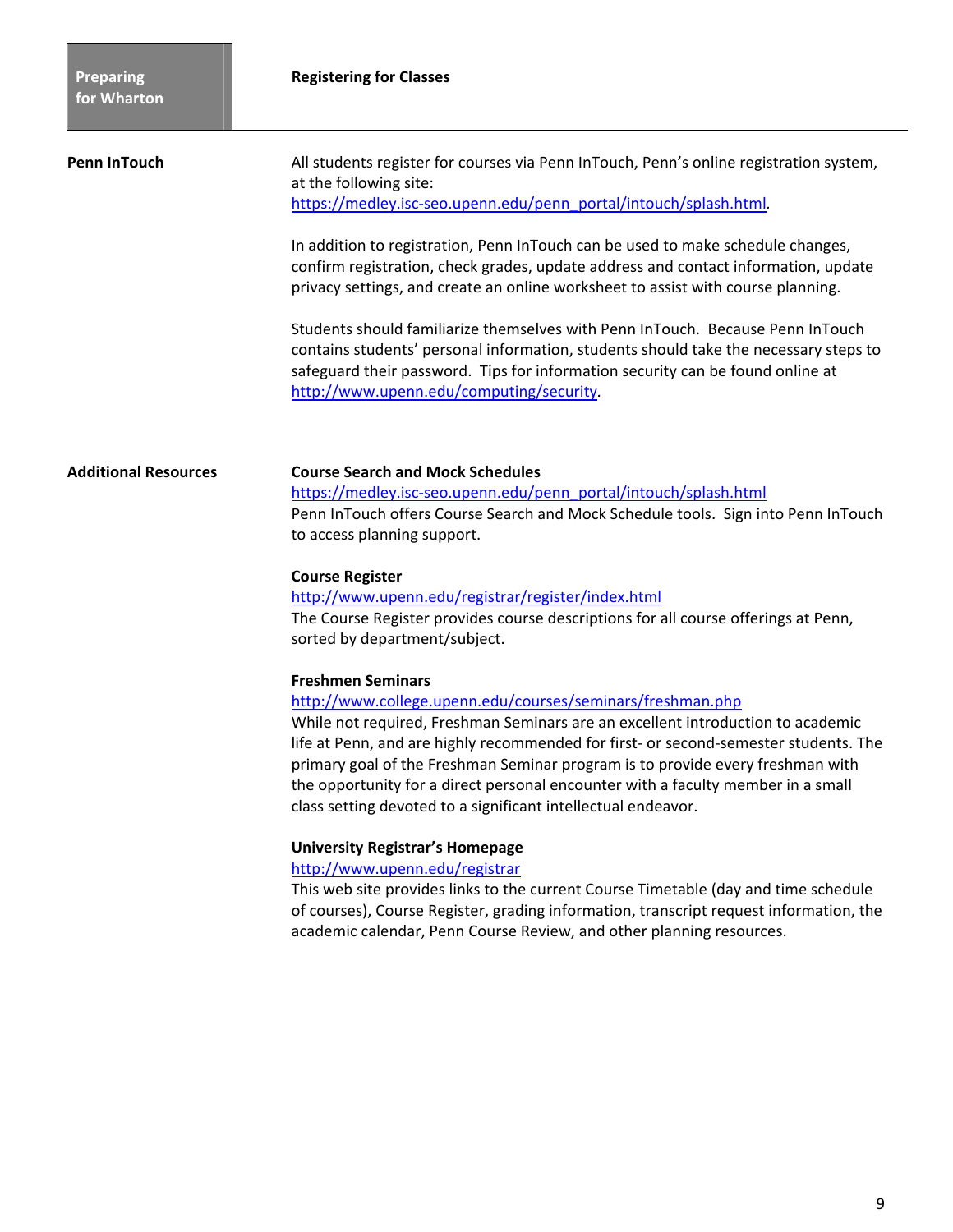Listed below is a partial academic calendar for the fall term. For complete term information, including important dates for the spring and summer terms, please visit: http://www.upenn.edu/almanac/3yearcal.html.

| <b>Fall 2010</b><br>Move-in and Registration<br>for Transfer Students | Wednesday, September 1                           |
|-----------------------------------------------------------------------|--------------------------------------------------|
| Move-in for First-Year Students                                       | Thursday, September 2                            |
| <b>New Student Orientation</b>                                        | Thursday, September 2-Tuesday, September 7       |
| Labor Day (no classes)                                                | Monday, September 6                              |
| Opening Exercises and<br><b>New Student Convocation</b>               | Tuesday, September 7                             |
| First Day of Classes                                                  | Wednesday, September 8                           |
| <b>Course Selection Period ends</b>                                   | Friday, September 24                             |
| Drop Period ends                                                      | Friday, October 15                               |
| <b>Fall Break</b>                                                     | Saturday, October 9-Tuesday, October 12          |
| Family Weekend                                                        | Friday, October 15-Sunday, October 17 (Columbia) |
| Homecoming                                                            | Saturday, October 30 (Brown)                     |
| Advance Registration, Spring Term                                     | Monday, November 1-Sunday, November 14           |
| Last day to withdraw from a course                                    | Friday, November 19                              |
| Thanksgiving Break begins<br>at close of classes                      | Wednesday, November 24                           |
| Thanksgiving Break ends at 8 a.m.                                     | Monday, November 29                              |
| Fall Term Classes end                                                 | Friday, December 10                              |
| <b>Reading Days</b>                                                   | Saturday, December 11-Tuesday, December 14       |
| <b>Final Examinations</b>                                             | Wednesday, December 15-Wednesday, December 22    |
| Fall Semester ends                                                    | Wednesday, December 22                           |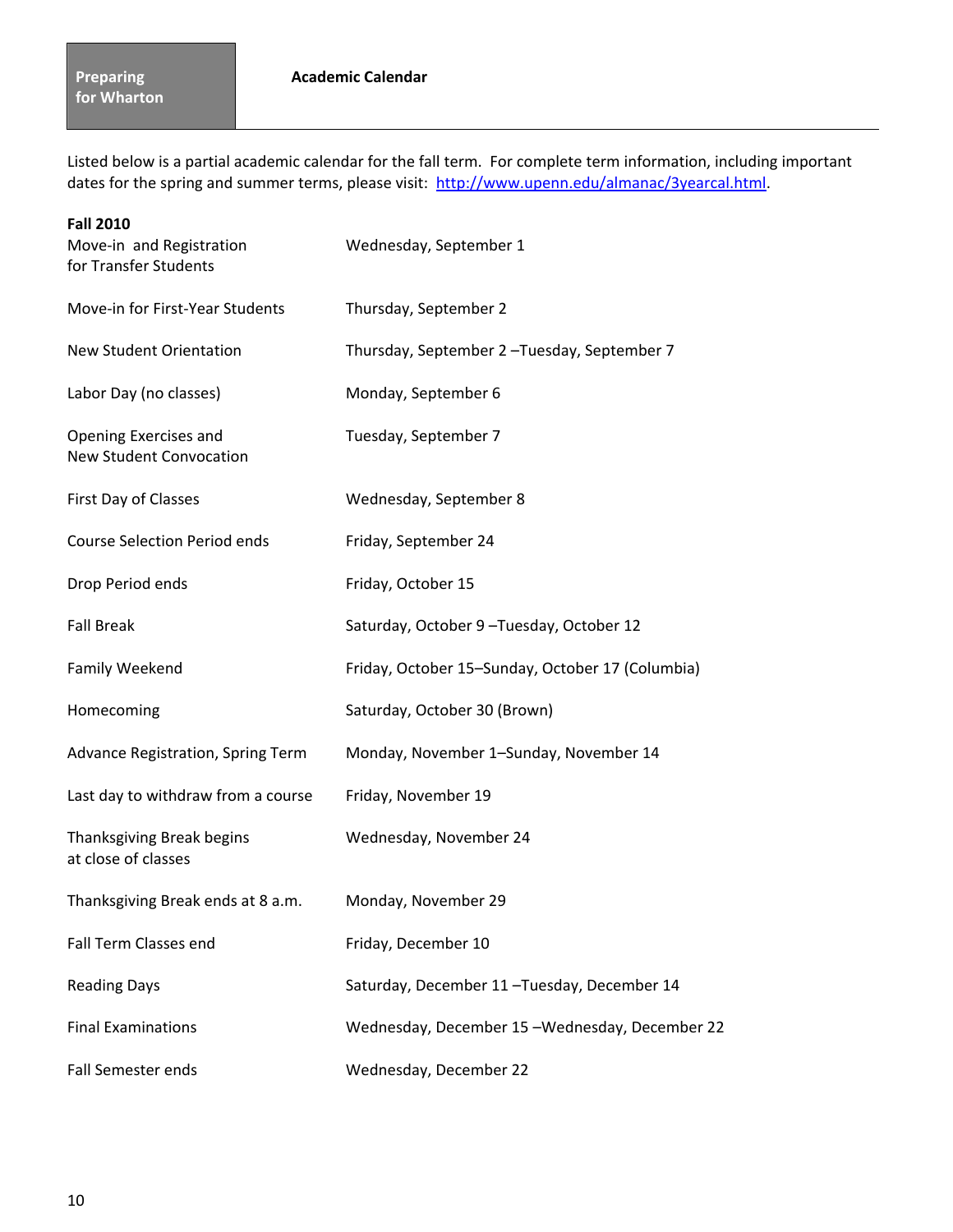# **Curriculum at Wharton**

- What will my schedule look like over the next four years?
- What courses do I need to take?
- What is a concentration?
- What are my concentration options?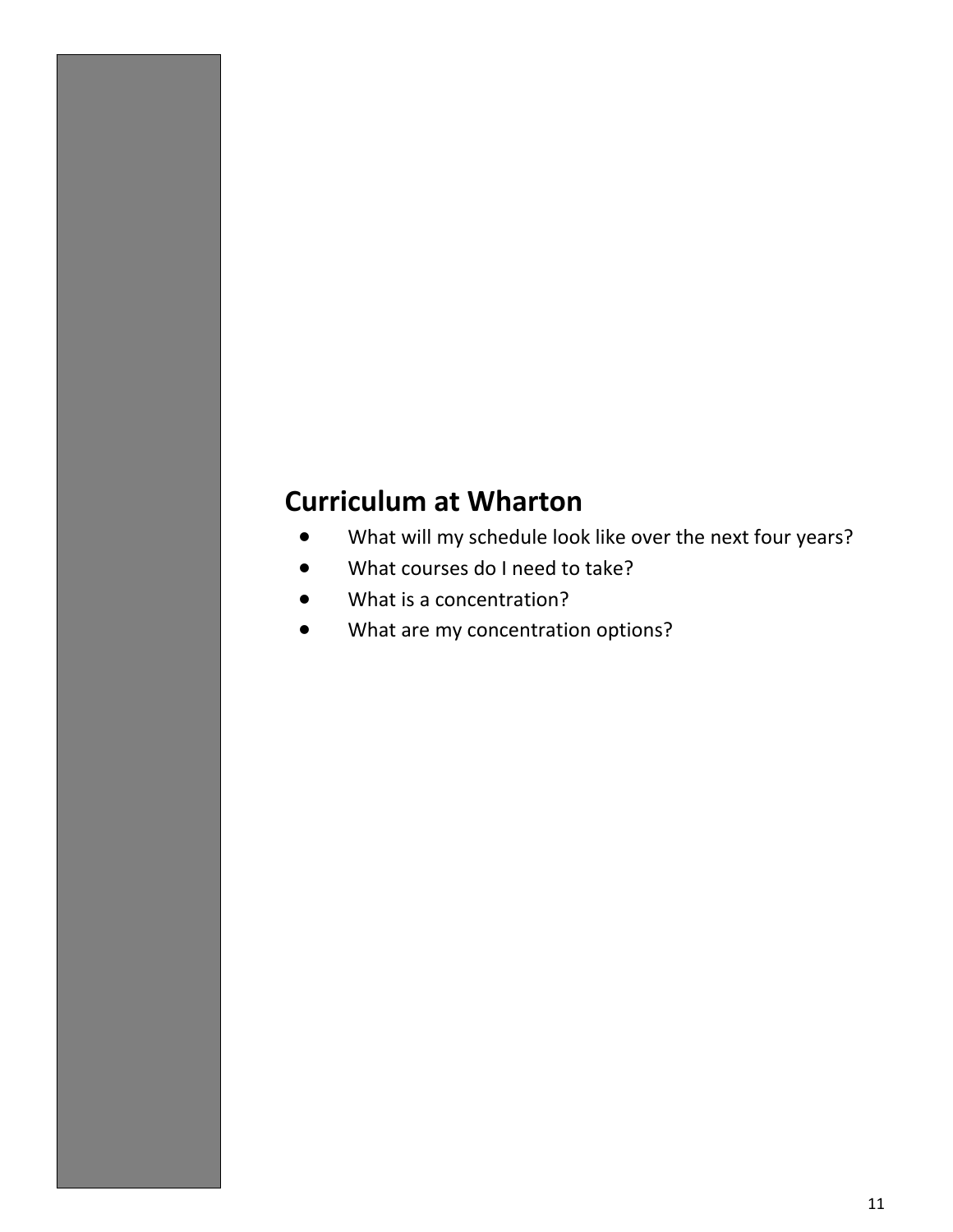Undergraduates are given flexibility in their schedules to allow them to pursue academic interests within Wharton and beyond. It is important to remember that there is no standard sequence of classes. Students will have differing schedules depending on a variety of factors, including AP/IB/A‐Level credits, transfer credits, and study abroad courses. Enrollment in a dual‐degree program will also affect student schedules.

Below is a sample of a typical undergraduate course sequence. Detailed information about all of the requirements is included in this section of the handbook. Please remember that this is only an example, and should not necessarily be your own course plan. It is important to meet with an academic advisor each semester to discuss your interests and academic plan**s**.

| <b>Freshman Fall</b>           | <b>ECON 010</b><br>MATH 103 or MATH 104 or STAT 101<br><b>Writing Seminar</b><br><b>MGMT 100</b><br>Foreign Language or General Education requirement                                                          |
|--------------------------------|----------------------------------------------------------------------------------------------------------------------------------------------------------------------------------------------------------------|
| <b>Freshman Spring</b>         | <b>BPUB 250</b><br>MATH 104 or STAT 101 or STAT 102<br><b>OPIM 101</b><br>Foreign Language or General Education requirement<br>General Education or Global requirement                                         |
| <b>Sophomore Fall</b>          | 2-3 Business Fundamentals<br>1-2 Other Courses (including Societal and Organizational Environment Courses)                                                                                                     |
| <b>Sophomore Spring</b>        | 2-3 Business Fundamentals<br>1-2 Other Courses (including Societal and Organizational Environment Courses)                                                                                                     |
| <b>Junior and Senior Years</b> | During the third and fourth years of study, students will be finalizing their<br>concentration choice, considering a possible minor, studying abroad, and fulfilling<br>any remaining curricular requirements. |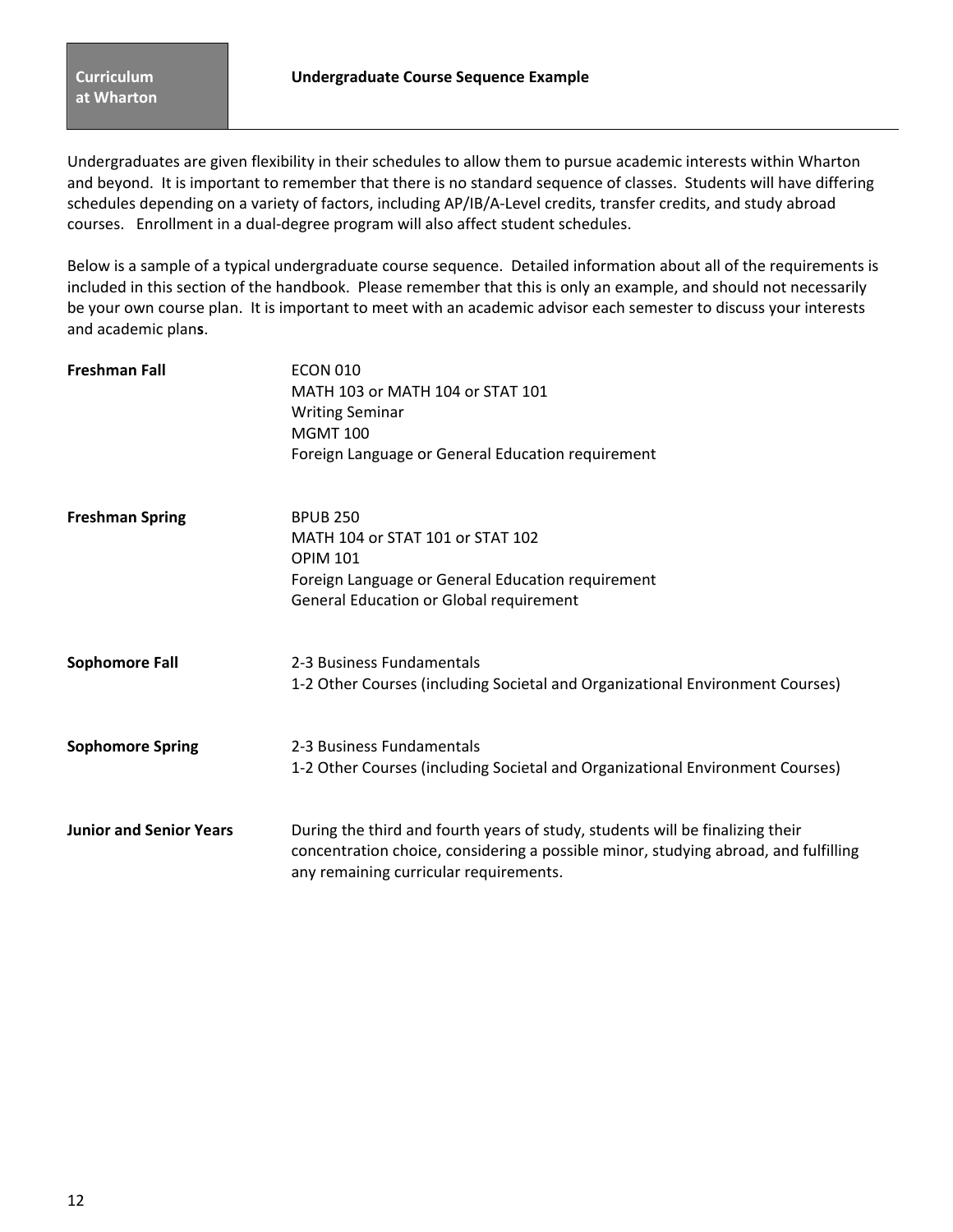### **Curriculum at Wharton**

**Requirements for the B.S. in Economics** 37 Course Units (CUs)\* Required

| <b>Economics &amp; Math</b><br><b>Requirements (3)</b><br>$\Box$ ECON 010<br>$\Box$ BPUB 250<br>$\Box$ MATH 104 | <b>Societal</b><br><b>Environment (2)</b><br>$\Box$ LGST 101<br>$\Box$ LGST 210<br>$\Box$ BPUB 203                                                                                                                  | <b>General Education</b><br>Distribution (7)**<br>Social Structures (2)<br>$\begin{tabular}{ c c c c } \hline \quad \quad & \quad \quad & \quad \quad & \quad \quad \\ \hline \quad \quad & \quad \quad & \quad \quad & \quad \quad \\ \hline \end{tabular}$<br>$\Box$ and $\Box$ and $\Box$ and $\Box$ | <b>Unrestricted</b><br>Electives (3)<br>$\begin{tabular}{ c c c c } \hline \quad \quad & \quad \quad & \quad \quad & \quad \quad \\ \hline \quad \quad & \quad \quad & \quad \quad & \quad \quad \\ \hline \end{tabular}$<br>$\begin{tabular}{ c c c } \hline \quad \quad & \quad \quad & \quad \quad & \quad \quad \\ \hline \end{tabular}$<br>$\Box$ and $\Box$ and $\Box$ and $\Box$ |
|-----------------------------------------------------------------------------------------------------------------|---------------------------------------------------------------------------------------------------------------------------------------------------------------------------------------------------------------------|---------------------------------------------------------------------------------------------------------------------------------------------------------------------------------------------------------------------------------------------------------------------------------------------------------|-----------------------------------------------------------------------------------------------------------------------------------------------------------------------------------------------------------------------------------------------------------------------------------------------------------------------------------------------------------------------------------------|
| Leadership (1)<br>$\Box$ MGMT 100                                                                               | Organizational<br>Environment (1)<br>$\Box$ INSR 205<br>$\Box$ MGMT 104                                                                                                                                             | Lang., Arts & Culture (2)<br>$\Box \underbrace{\phantom{aaaaaaa}}$<br>$\Box$                                                                                                                                                                                                                            | <b>Non-Business</b><br>Electives (2)<br>$\begin{tabular}{ c c c c } \hline \quad \quad & \quad \quad & \quad \quad & \quad \quad \\ \hline \quad \quad & \quad \quad & \quad \quad & \quad \quad \\ \hline \end{tabular}$<br>$\Box$ and $\Box$ and $\Box$ and $\Box$                                                                                                                    |
| <b>Writing</b><br><b>Requirement (1)</b><br>$\Box$                                                              | <b>Business</b><br>Breadth (3)<br>$\begin{tabular}{ c c c c } \hline \quad \quad & \quad \quad & \quad \quad & \quad \quad \\ \hline \quad \quad & \quad \quad & \quad \quad & \quad \quad \\ \hline \end{tabular}$ | Science & Technology (2)<br>$\begin{tabular}{ c c c c } \hline \quad \quad & \quad \quad & \quad \quad & \quad \quad \\ \hline \quad \quad & \quad \quad & \quad \quad & \quad \quad \\ \hline \end{tabular}$<br>$\Box$ and $\Box$ and $\Box$ and $\Box$ and $\Box$                                     | <b>Additional</b><br><b>Requirements</b><br>$\Box$ Language<br>Competency                                                                                                                                                                                                                                                                                                               |
| <b>Business</b><br><b>Fundamentals (9)</b><br>$\Box$ ACCT 101                                                   | <b>Business</b><br><b>Concentration (4)</b>                                                                                                                                                                         | Course in Social Structures,<br>Lang., Arts & Culture, OR<br>Science & Technology (1)                                                                                                                                                                                                                   | <b>Extra Courses</b><br>(not required)<br>$\Box \underbrace{\phantom{aaaaaaa}}$                                                                                                                                                                                                                                                                                                         |
| $\Box$ ACCT 102<br>$\Box$ FNCE 100<br>$\Box$ FNCE 101                                                           | $\Box$                                                                                                                                                                                                              | <b>Global Environment (3)</b><br>2 can double-count with                                                                                                                                                                                                                                                | $\begin{tabular}{ c c c c } \hline \quad \quad & \quad \quad & \quad \quad & \quad \quad \\ \hline \end{tabular}$<br>$\Box$ and the set of $\Box$ and $\Box$                                                                                                                                                                                                                            |
| $\Box$ STAT 101<br>$\Box$ STAT 102<br>$\Box$ MGMT 101<br>$\Box$ MKTG 101<br>$\Box$ OPIM 101                     |                                                                                                                                                                                                                     | Gen. Ed. Distribution courses<br>$\Box \underbrace{\phantom{aaaaaaa}}$                                                                                                                                                                                                                                  | Recommended<br>(but not required)<br>□ Academic Research<br>$\Box$ Experiential Learning<br>$\Box$ International Experience                                                                                                                                                                                                                                                             |
|                                                                                                                 |                                                                                                                                                                                                                     |                                                                                                                                                                                                                                                                                                         | $\Box$ Minor                                                                                                                                                                                                                                                                                                                                                                            |

Consult Penn InTouch at https://medley.isc-seo.upenn.edu/penn\_portal/intouch/splash.html for an automated curriculum planning worksheet.

\* While many colleges and universities list the weight of their courses in credits, Penn uses a course unit (CU) system. Most courses at Penn are worth 1 CU (with the exception of lab courses, which are typically worth 1.5 CUs, and mini‐ courses, which are worth 0.5 CU).

\*\* Students may use no more than 1 CU of AP/IB credit within each General Education Distribution category: Social Structures; Language, Arts & Culture; and Science & Technology.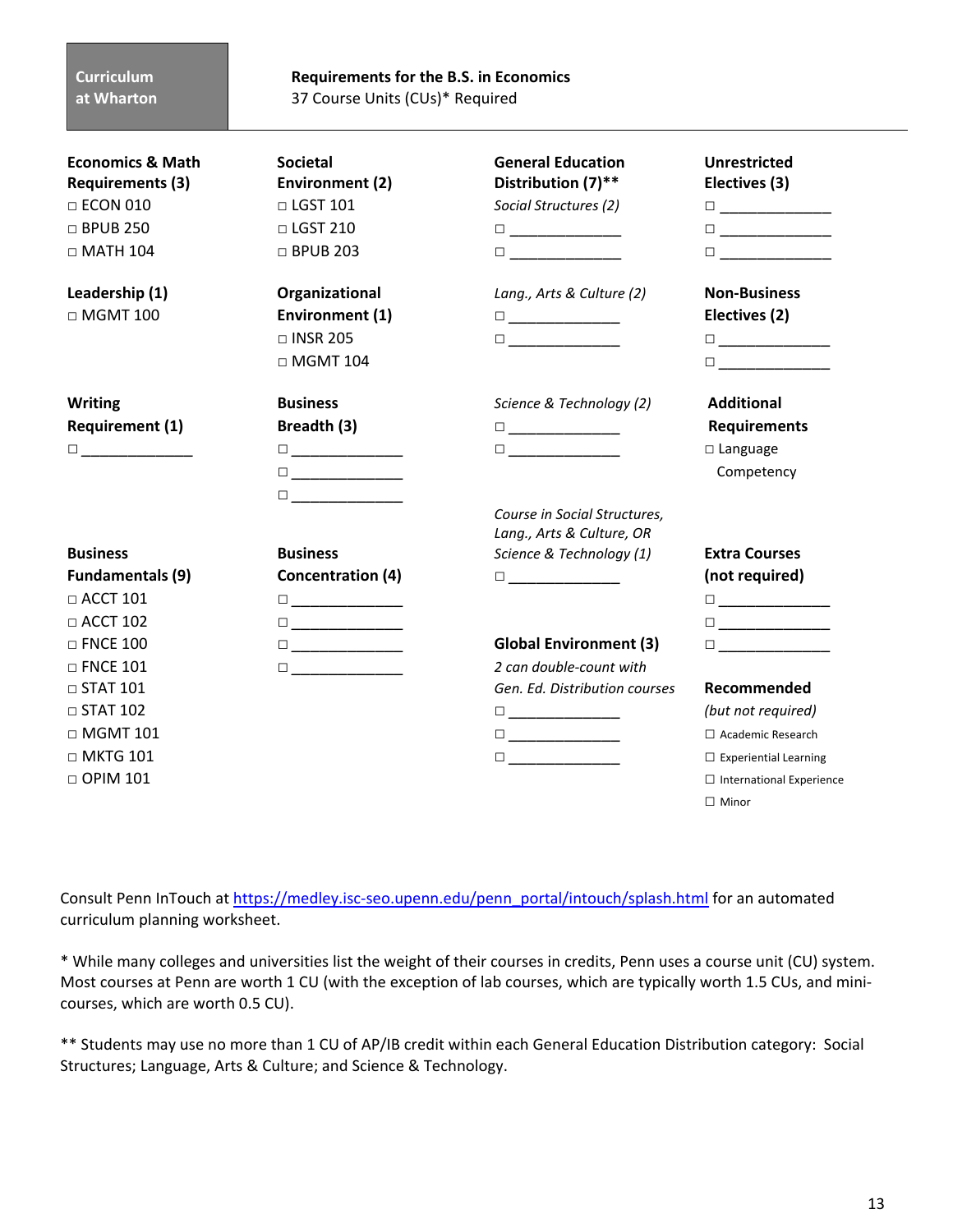| <b>Economics and Math</b><br><b>Requirements</b><br>3 CU <sub>s</sub> | Economics (ECON) 010: Introduction to Economics for Business<br>ECON 010 covers introductory microeconomics and macroeconomics. The<br>course should be taken in the fall of the freshman year. Please refer to page 5 for<br>information on Advanced Placement credit in economics.                                                                                                                                                                                                                                 |  |
|-----------------------------------------------------------------------|----------------------------------------------------------------------------------------------------------------------------------------------------------------------------------------------------------------------------------------------------------------------------------------------------------------------------------------------------------------------------------------------------------------------------------------------------------------------------------------------------------------------|--|
|                                                                       | <b>Business and Public Policy (BPUB) 250: Managerial Economics</b><br>BPUB 250 is taken in the second semester of the freshman year with your cohort and<br>introduces students to "managerial economics," the application of microeconomic<br>theory to management problems.                                                                                                                                                                                                                                        |  |
|                                                                       | Please note that students cannot earn credit for both BPUB 250 and ECON 101.                                                                                                                                                                                                                                                                                                                                                                                                                                         |  |
|                                                                       | MATH 104: Calculus I<br>MATH 104 assumes that students have had the equivalent of AB Calculus in high<br>school and are familiar with concepts through applications of differentiation and<br>basic integration techniques. See page 5 for more information on the math<br>requirement and Advanced Placement credit in math.                                                                                                                                                                                        |  |
| Leadership, Teamwork,<br>and Communication<br>$1 \, \text{CU}$        | Management (MGMT) 100: Leadership and Communication in Groups<br>All first-year students participate in MGMT 100. The course is designed to<br>increase students' understanding of leadership and communication in teams and to<br>help build skills that are necessary for professional success. Almost all students<br>complete MGMT 100 in the fall semester of their freshman year. Transfer and dual-<br>degree students take it in the spring of their first year as a Wharton student.                        |  |
|                                                                       | The course is interactive and experiential, with opportunities for learning in large and<br>small groups, participation in field projects and simulations, engagement in written<br>reflection, and presentation of project findings to classmates, faculty, alumni, and<br>clients. Students are automatically enrolled in both a lecture section and a small-<br>group recitation section according to their cohorts. The recitation section to which<br>students are assigned will determine their project teams. |  |
| <b>Writing Requirement</b><br>1 <sub>CU</sub>                         | Critical Writing Seminars are available in a variety of disciplines, such as English,<br>philosophy, and history. Students can consult www.writing.upenn.edu/critical for a<br>list of Critical Writing Seminars.                                                                                                                                                                                                                                                                                                    |  |
|                                                                       | WRIT 011, Global English, may be used to fulfill the requirement for students whose<br>first language is not English.                                                                                                                                                                                                                                                                                                                                                                                                |  |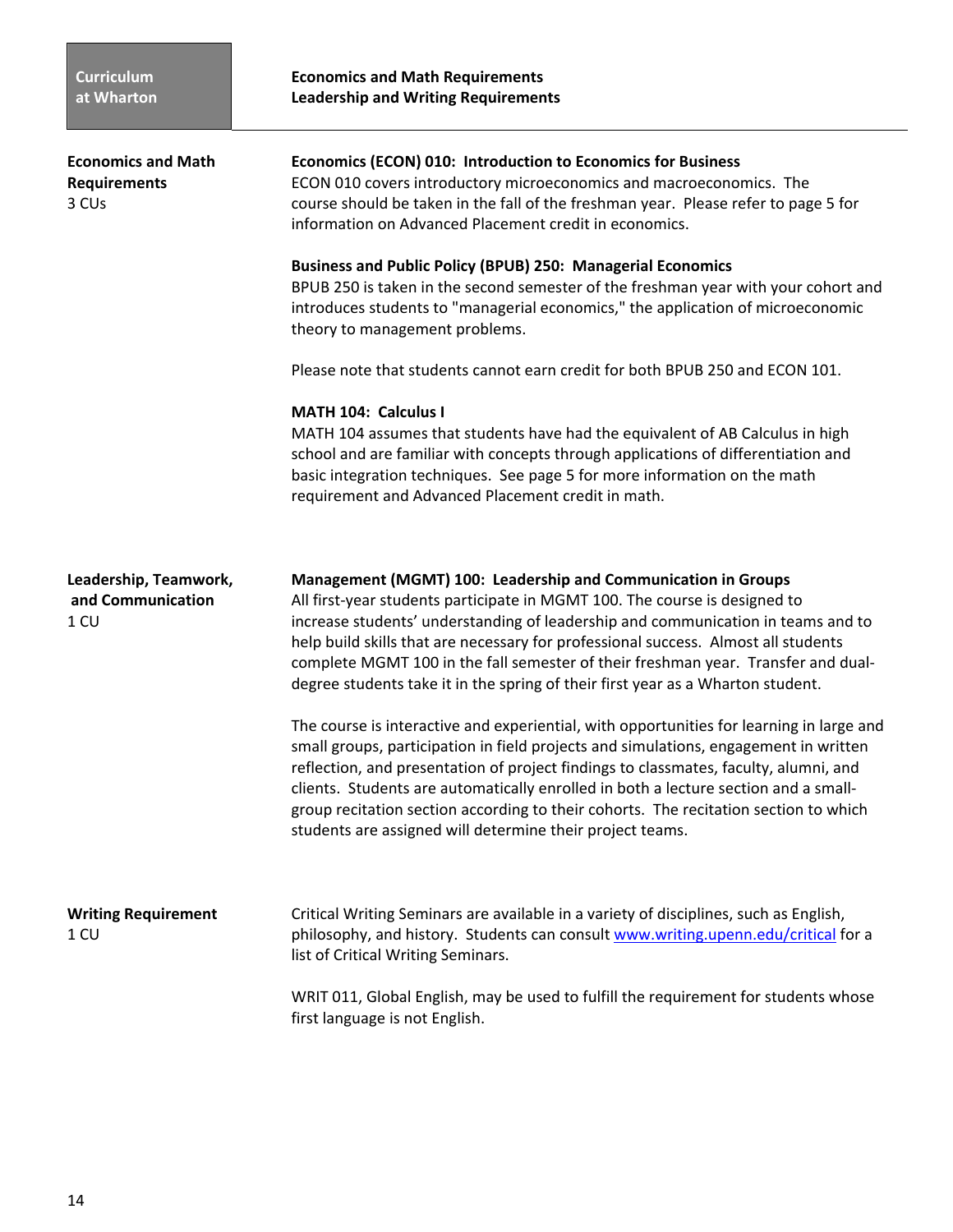**Business Fundamentals Accounting (ACCT) 101 and 102: Principles of Accounting**

9 CUs These courses in financial and managerial accounting provide a broad understanding of how an organization reports on its financial position and the decisions leaders must make when creating financial reports. Accounting courses are open to students with at least sophomore standing.

### **Statistics (STAT) 101 and 102: Introductory Business Statistics**

Two semesters of statistics are required after completion of MATH 104. Students who earn AP credit for STAT 111 may enroll in STAT 102 upon completion of MATH 104. First‐year students who have completed MATH 104 may enroll in STAT 101.

STAT 430 and 431 or ESE 301 and 302 (offered through the School of Engineering and Applied Science) may also be used to fulfill the statistics requirement and are usually taken by students who:

- Have completed MATH 114,
- Are concentrating in Actuarial Science, and/or
- Are enrolled in a dual‐degree program with the School of Engineering and Applied Science.

### **Finance (FNCE) 100: Corporate Finance**

#### **Finance (FNCE) 101: Monetary Economics and the Global Economy**

FNCE 100 introduces the theory and methods that are relevant for financial decisions made by firms. FNCE 101 is an intermediate-level course about macroeconomics and the global economy. Both courses have pre‐requisites and are only open to students with at least sophomore standing.

Students cannot obtain credit for both FNCE 101 and ECON 102. Students who have already taken ECON 102 must take a higher‐level finance elective to count toward the FNCE 101 requirement. For students concentrating in finance, this higher‐level elective may not count towards the finance concentration.

#### **Management (MGMT) 101: Introduction to Management**

This course addresses contemporary management challenges stemming from changing organizational structures, complex environmental conditions, new technological developments, and increasingly diverse workforces. The course examines the issues involved in managing and being managed.

#### **Marketing (MKTG) 101: Introduction to Marketing**

MKTG 101 introduces students to the concepts, analysis, and activities that comprise marketing management, and provides practice in assessing and solving marketing problems.

## **Operations and Information Management (OPIM) 101: Introduction to the Computer as an Analysis Tool**

This course introduces students to Microsoft Excel and other technology that will be useful for both academic and professional purposes.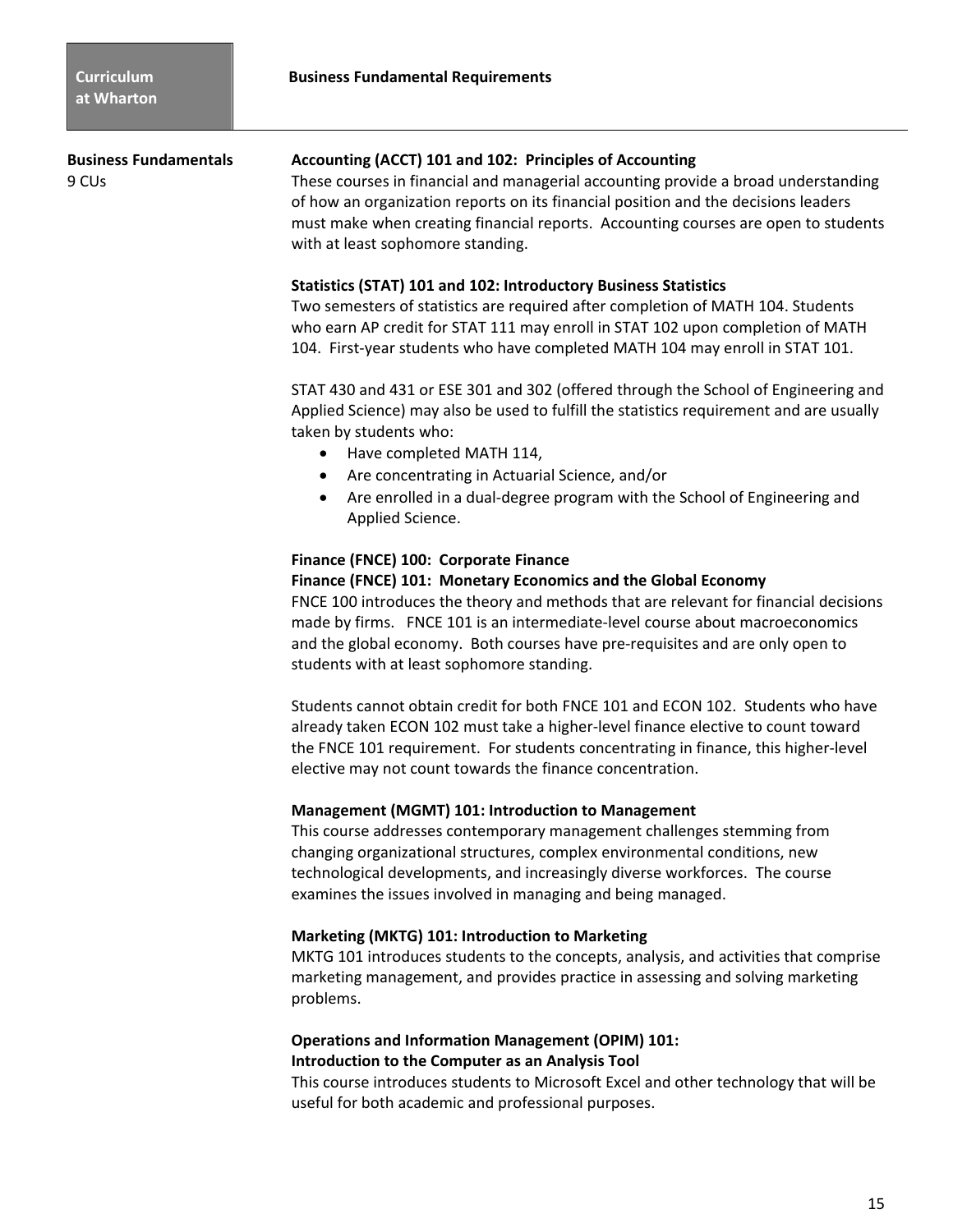**Societal Environment Legal Studies (LGST) 101: Introduction to Law and Legal Process**

Any 2 of these 3 CUs This course considers basic concepts of law and legal process in the U.S. and will fulfill the requirement. other legal systems, and introduces the fundamentals of rigorous legal analysis.

|                                                                                            | Legal Studies (LGST) 210: Corporate Responsibility and Ethics<br>This course explores business responsibility from rival theoretical and managerial<br>perspectives. Its focus includes theories of ethics and their application to case studies<br>in business.                                                                                                                                                                                                                                           |
|--------------------------------------------------------------------------------------------|------------------------------------------------------------------------------------------------------------------------------------------------------------------------------------------------------------------------------------------------------------------------------------------------------------------------------------------------------------------------------------------------------------------------------------------------------------------------------------------------------------|
|                                                                                            | Business and Public Policy (BPUB) 203: Business in the Global Political Environment<br>This course focuses on business issues that are mediated through the public sector.<br>The course applies theoretical principles of strategic thinking, industrial organization,<br>and political science to studying the interactions between multinational firms and<br>political institutions.                                                                                                                   |
| <b>Organizational Environment</b><br>Any 1 of these 2 CUs<br>will fulfill the requirement. | <b>Management (MGMT) 104: Industrial Relations and Human Resource Management</b><br>MGMT 104 focuses on the economic and institutional constraints on organizations<br>in the formulation and implementation of human resources management policies<br>and strategies in the United States and internationally. Labor markets, labor laws,<br>and labor unions are discussed, with particular attention paid to their relationship to<br>the competitiveness of American enterprise in the global economy. |
|                                                                                            | Insurance (INSR) 205: Risk Management<br>This course describes the concepts and techniques available to corporations, non-<br>profit organizations, and other organizations in their efforts to manage pure risks,<br>such as product liability, environmental impairments, property losses, work-related<br>injuries, and employee benefits (e.g., pensions, health insurance, etc.).                                                                                                                     |
| <b>Business Breadth</b><br>3 CUs                                                           | This requirement is designed to provide a broad sampling of various business<br>fields beyond a student's fundamentals and concentration courses. Business<br>Breadth courses must meet the following requirements:<br>All Business Breadths must be upper-level, non-fundamental Wharton<br>$\bullet$<br>courses,<br>Each Business Breadth must be from a different Wharton department,<br>٠<br>Each Business Breadth must be outside of the student's department of<br>$\bullet$<br>concentration.       |
|                                                                                            | Business Breadth courses may not be counted toward any other requirements<br>except for one course in each concentration beyond the primary concentration.                                                                                                                                                                                                                                                                                                                                                 |
| <b>Business Depth</b><br>(Concentration)<br>4 CUs                                          | All Wharton undergraduates major in business, but each selects an area of<br>concentration. Students usually begin their business concentration in the junior<br>year. The concentration consists of four CUs above the introductory level, which<br>provide the opportunity to explore one area of business more thoroughly. For more<br>detailed information on concentrations, please refer to page 20.                                                                                                 |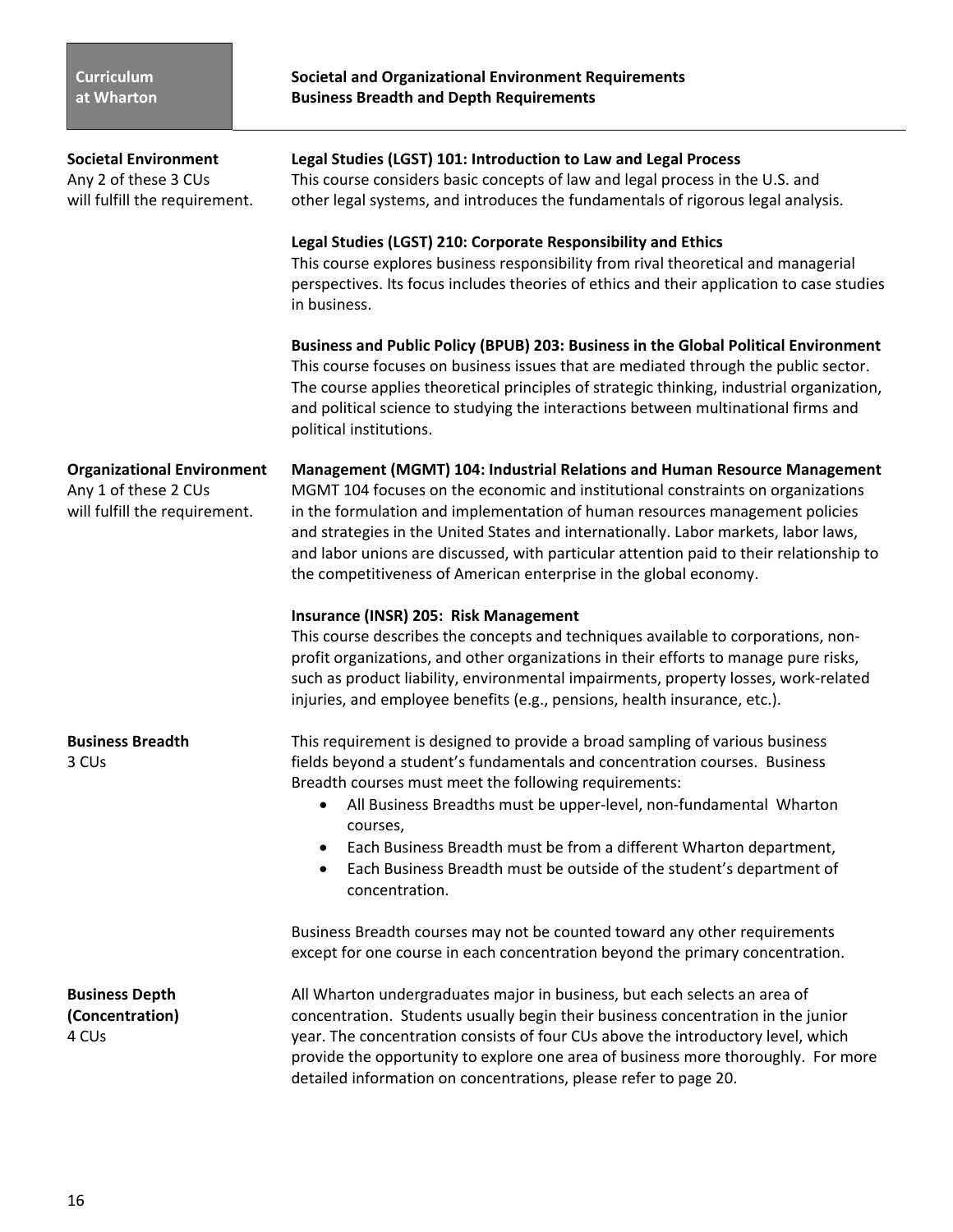One of the main objectives of the Wharton undergraduate curriculum is to combine the study of business with the study of the arts and sciences. A total of seven CUs are necessary to fulfill the General Education Distribution requirement. Any course in this requirement may be taken pass/fail if it does not apply to a minor and is not used to fulfill the Global Environment requirement. Please refer to page 39 for more information on the pass/fail policy. Freshmen can fulfill General Education requirements with Freshmen Seminars, which provide an excellent introduction to academic life at Penn. For more information about Freshmen Seminars, please visit: http://www.college.upenn.edu/courses/seminars/freshman.php.

| <b>Social Structures</b><br>At least 2 CUs        | Departments that typically offer Social Structure courses include<br>Criminology, Economics, Health and Societies, History, International Relations,<br>Political Science, Sociology, and Urban Studies.                                                                                                                                                                                                                                                                                                                                                                            |  |  |
|---------------------------------------------------|-------------------------------------------------------------------------------------------------------------------------------------------------------------------------------------------------------------------------------------------------------------------------------------------------------------------------------------------------------------------------------------------------------------------------------------------------------------------------------------------------------------------------------------------------------------------------------------|--|--|
|                                                   | Please note that not all courses in these departments are guaranteed to satisfy the<br>Social Structure requirement. Students who are unsure which requirement a course<br>will fulfill should consult with an academic advisor in the Undergraduate Division.                                                                                                                                                                                                                                                                                                                      |  |  |
| Language, Arts & Culture<br>At least 2 CUs        | Departments that typically offer Language, Arts & Culture classes include<br>Cinema Studies, Comparative Literature and Literary Theory, English, Fine Arts,<br>History of Art, Linguistics, Music, Theater Arts, and the language departments.                                                                                                                                                                                                                                                                                                                                     |  |  |
|                                                   | Please note that not all courses in these departments are guaranteed to satisfy the<br>Language, Arts & Culture requirement. Students who are unsure which requirement<br>a course will fulfill should consult with an academic advisor in the Undergraduate<br>Division.                                                                                                                                                                                                                                                                                                           |  |  |
|                                                   | Courses from the following departments/programs can satisfy the Social Structures<br>or Language, Arts & Culture requirement depending on the course content:<br>African Studies; Africana Studies; Anthropology; Asian American Studies; Classical<br>Studies; East Asian Languages and Civilizations; Folklore; French Studies; Gender,<br>Culture and Society; Hispanic Studies; Italian Studies; Jewish Studies; Latin American<br>and Latino Studies; Near East Languages and Civilizations; Philosophy, Politics and<br>Economics; Religious Studies; and South Asia Studies. |  |  |
| <b>Science &amp; Technology</b><br>At least 2 CUs | Departments that typically offer Science & Technology courses are Biological<br>Basis of Behavior; Biochemistry; Biology; Biophysics; Chemistry; Cognitive Science;<br>Earth and Environmental Studies; Logic, Information and Computation; Mathematics;<br>Physics and Astronomy; Psychology; Engineering; and Nursing.                                                                                                                                                                                                                                                            |  |  |
|                                                   | Please note that not all courses in these departments are guaranteed to satisfy the<br>Science & Technology requirement. Students who are unsure which requirement a<br>course will fulfill should consult with an academic advisor in the Undergraduate<br>Division.                                                                                                                                                                                                                                                                                                               |  |  |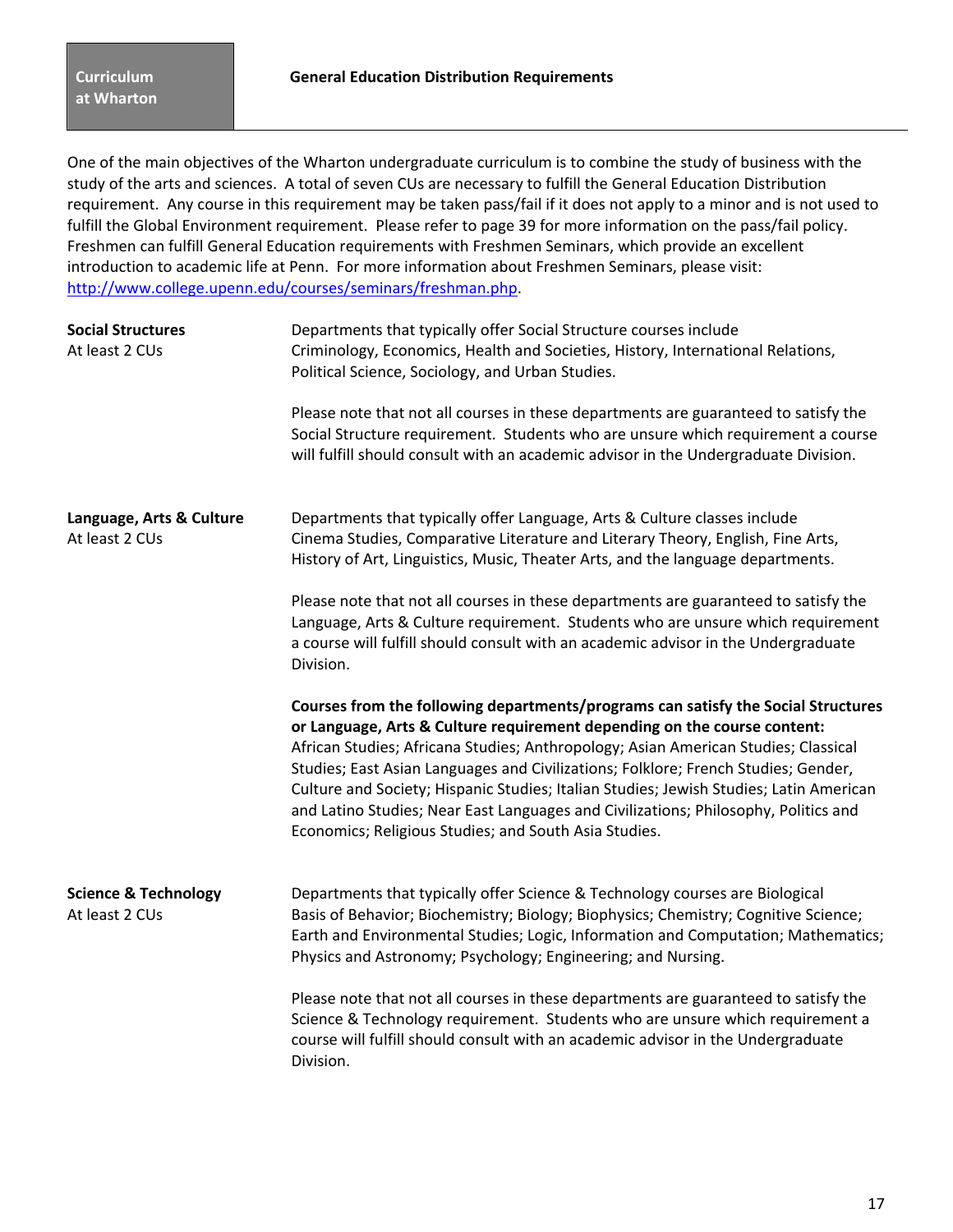| <b>Global Environment</b><br>3 CU <sub>s</sub>     | Global Environment courses must have substantial international content.                                                                                                                                                                                                                                                                                                                                                                                                                                                                                                                                                       |
|----------------------------------------------------|-------------------------------------------------------------------------------------------------------------------------------------------------------------------------------------------------------------------------------------------------------------------------------------------------------------------------------------------------------------------------------------------------------------------------------------------------------------------------------------------------------------------------------------------------------------------------------------------------------------------------------|
|                                                    | The following policies apply to Global Environment courses:<br>Two of these courses may double-count with the Social Structure or<br>$\bullet$<br>Language, Arts & Culture requirements.<br>Global Environment courses may not be taken pass/fail.<br>$\bullet$<br>A maximum of one business course may be used to satisfy a Global<br>$\bullet$<br>Environment requirement. This business course cannot double-count with<br>any other requirement in the Wharton curriculum.<br>International students are not permitted to fulfill this requirement with<br>$\bullet$<br>courses about the United States.                  |
|                                                    | Examples of the types of courses that fulfill the requirement include:<br>Courses that discuss international issues. This includes area-studies courses<br>$\bullet$<br>about particular regions of the world.<br>Courses about non-American cultures, including courses in history, music,<br>$\bullet$<br>art, literature, and religious studies.<br>Upper-level language courses designated as "commercial" or "business."<br>$\bullet$<br>Business courses on international topics such as multinational management<br>$\bullet$<br>or international public policy (will not double count with any other<br>requirement). |
|                                                    | Courses that may NOT be used to fulfill the requirement include the following:<br>Language courses that are not titled "commercial" or "business."<br>$\bullet$<br>Methodology courses, such as demography and ethnography.<br>$\bullet$<br>Courses about immigrant populations in the United States.<br>$\bullet$<br>Courses taken abroad that do not fit into the categories above.<br>$\bullet$                                                                                                                                                                                                                            |
|                                                    | Freshmen can fulfill Global Environment requirements with Freshmen Seminars,<br>which provide an excellent introduction to academic life at Penn. For more<br>information about Freshmen Seminars, please visit:<br>http://www.college.upenn.edu/courses/seminars/freshman.php.                                                                                                                                                                                                                                                                                                                                               |
|                                                    | To view a list of approved Global courses, please see the Globals online database:<br>http://spike.wharton.upenn.edu/ugrprogram/advising/curriculum/globals.cfm<br>If you have additional questions, please consult with an academic advisor in the<br>Undergraduate Division.                                                                                                                                                                                                                                                                                                                                                |
| <b>Unrestricted Electives</b><br>3 CU <sub>s</sub> | Any three CUs fulfill the Unrestricted Elective requirement. Students pursuing a<br>second concentration apply three of the concentration courses here. Unrestricted<br>Electives may be taken pass/fail unless they are counted toward a second<br>concentration or a minor.                                                                                                                                                                                                                                                                                                                                                 |
| <b>Non-Business Electives</b><br>2 CU <sub>s</sub> | Non-Business Electives require two CUs that are not from a Wharton<br>department. These courses may be taken pass/fail if they do not apply to a minor.                                                                                                                                                                                                                                                                                                                                                                                                                                                                       |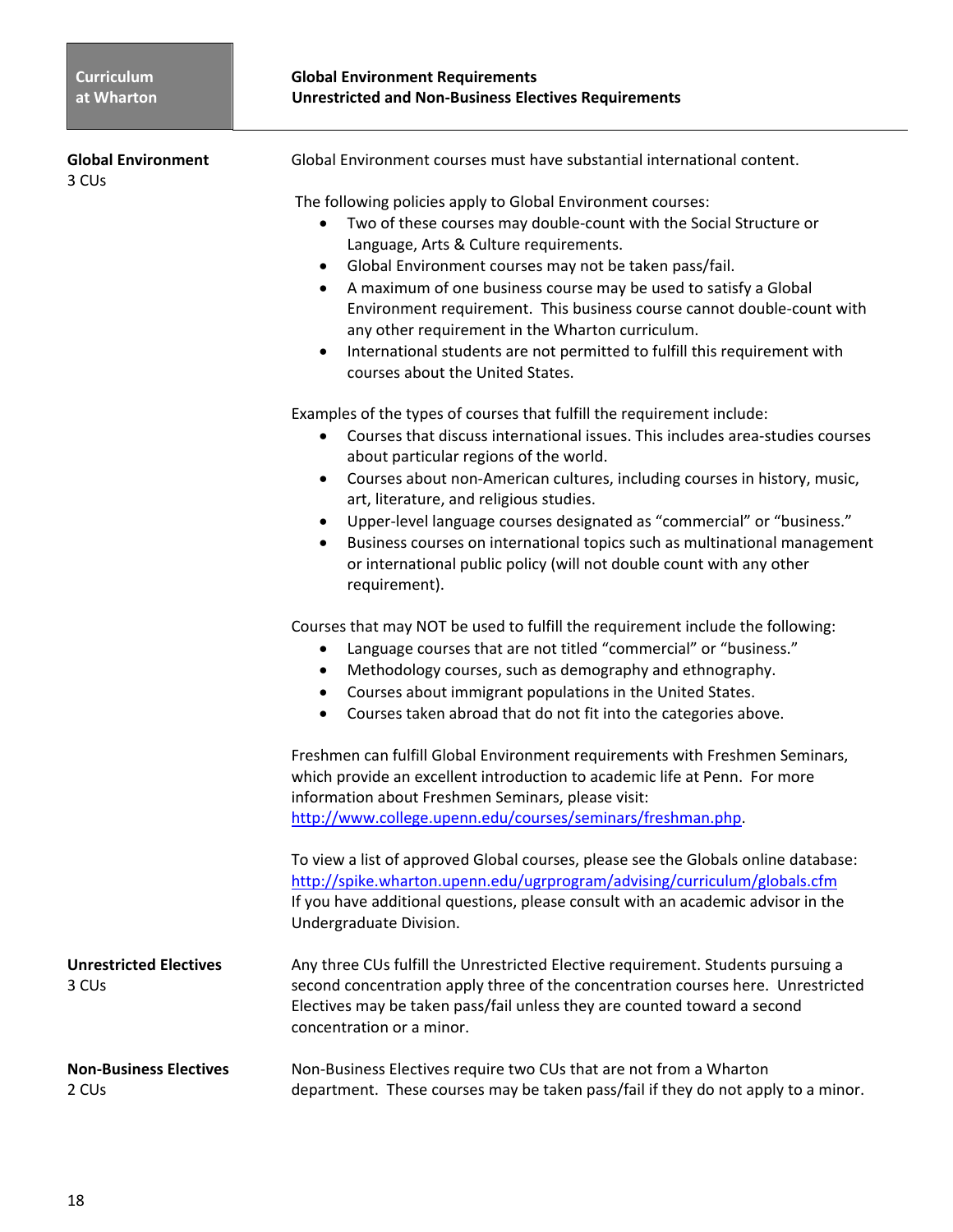**Foreign Language 1988** In today's global business environment, an international perspective is an **Competency** important part of your undergraduate education. In addition to fulfilling the Global Environment requirement, students must also demonstrate competency in a foreign language other than English. Students who plan to continue with their high school language are urged to do so beginning in the fall semester of the first year. Refer to page 6 for information on foreign language placement.

Students may satisfy the foreign language requirement in any of the following ways:

- A required score on a foreign language AP exam.
- A required score on a SAT II foreign language exam.
- For bilingual students, successful completion of a test given by a department or by the Penn Language Center.
- Successful completion of course requirements in a foreign language (usually through four semesters of a course).

Courses taken toward language competency may be applied to the Language, Arts & Culture requirement or to Unrestricted or Non‐Business Electives. They do not satisfy the Global Environment requirement.

American Sign Language does not fulfill Wharton's foreign language requirement, however ASL courses may count toward the Language, Arts & Culture requirement, Unrestricted Electives, or Non‐Business Electives.

Some study abroad programs require knowledge of a language beyond the minimum competency requirements. Consult with an academic advisor about language requirements for specific programs.

It is each student's responsibility to make sure that the Undergraduate Division has a record of the fulfillment of their language requirement. Students cannot graduate without satisfying the foreign language competency requirement.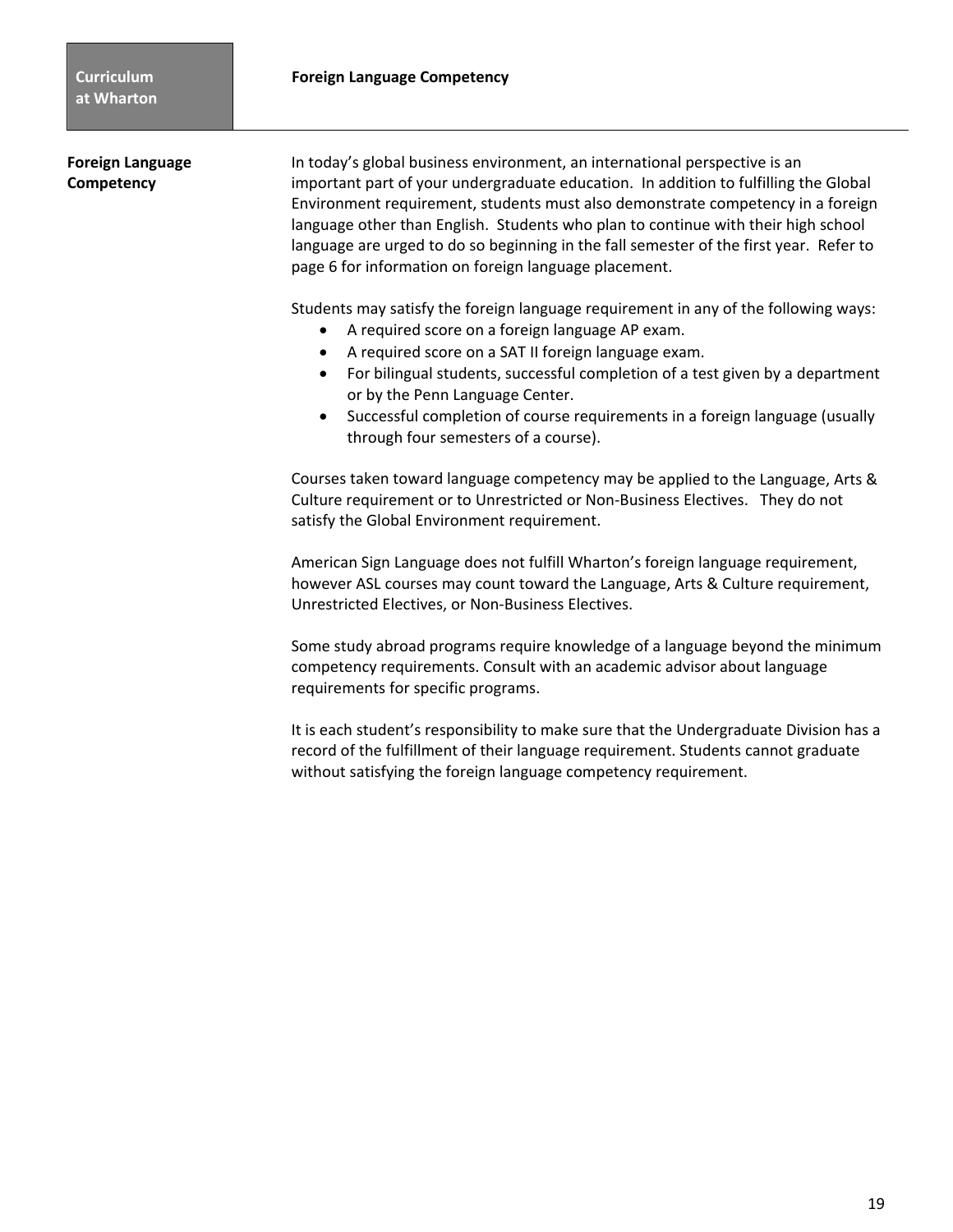| <b>Choosing a Concentration</b>     | The business concentration requirement is designed to provide in-depth focus in one<br>specialty area. The concentration consists of four CUs above the introductory level.                                                                                                                                                                                                                                                                                                                                                                 |
|-------------------------------------|---------------------------------------------------------------------------------------------------------------------------------------------------------------------------------------------------------------------------------------------------------------------------------------------------------------------------------------------------------------------------------------------------------------------------------------------------------------------------------------------------------------------------------------------|
|                                     | Concentrations are often declared by the end of the sophomore year so that<br>students can preregister for upper-level courses during Advance Registration;<br>however, the timeline to declare a concentration is flexible. Concentrations can be<br>declared after the sophomore year if students are still exploring their interests.                                                                                                                                                                                                    |
|                                     | Students usually begin their business concentration in the junior year. Students can<br>change their concentration at any time.                                                                                                                                                                                                                                                                                                                                                                                                             |
|                                     | To research concentrations, students should visit:<br>http://spike.wharton.upenn.edu/ugrprogram/advising/concentrations/overview.cfm                                                                                                                                                                                                                                                                                                                                                                                                        |
|                                     | To declare or change a concentration, students should speak to an academic advisor<br>in the Undergraduate Division. Concentration rules and requirements are governed<br>by individual academic departments. For more detailed information on specific<br>requirements for each concentration, please refer to the website listed above,<br>consult with an academic advisor in the Wharton Undergraduate Division, or speak<br>with the academic department's concentration advisor.                                                      |
| <b>Second Concentration</b>         | Students can complete more than one concentration. In most cases, students use<br>their three Unrestricted Electives to take courses towards their second<br>concentration. One course in the second concentration can double-count as a<br>Business Breadth. Students cannot count courses toward more than one<br>concentration.                                                                                                                                                                                                          |
|                                     | Some concentrations are restricted as secondary concentrations only. In these<br>cases, students must complete a primary concentration in addition to the secondary<br>concentration.                                                                                                                                                                                                                                                                                                                                                       |
| <b>Individualized Concentration</b> | Some students find that the standard concentrations do not satisfy their goals. These<br>students should explore the possibility of designing an individualized concentration,<br>consisting of four CUs that are united by a common theme. With consultation and<br>approval from the concentration advisor, in certain cases an established<br>concentration can also be tailored to specific student interests by substituting a<br>required course with one not on the list of courses that traditionally defines the<br>concentration. |
|                                     | For more information about individualized concentrations, please see:                                                                                                                                                                                                                                                                                                                                                                                                                                                                       |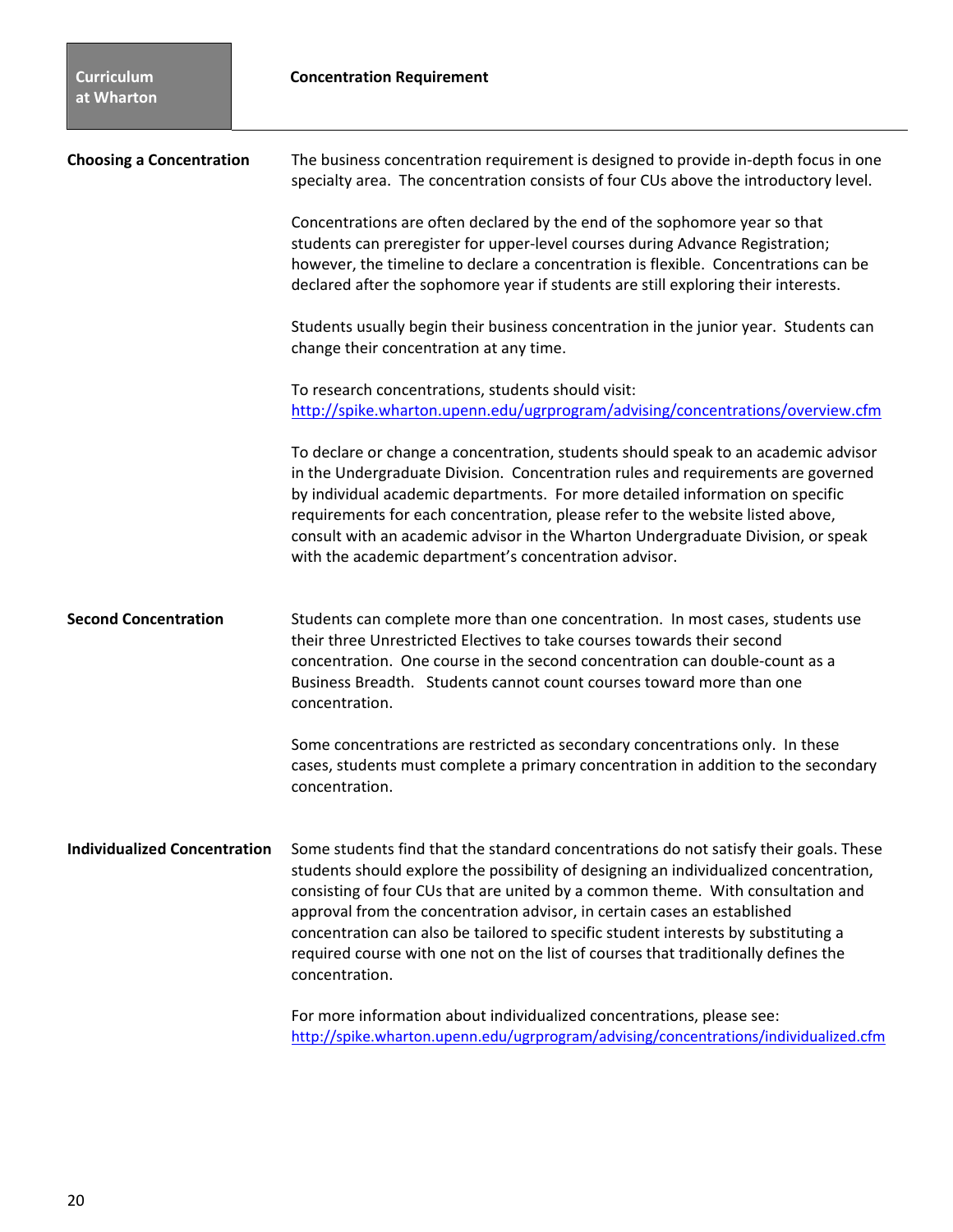# **Advising at Wharton**

- Why should I see an advisor?
- How do I make an appointment with an advisor?
- What types of advising are available?
- Who provides coordinated dual‐degree program advising?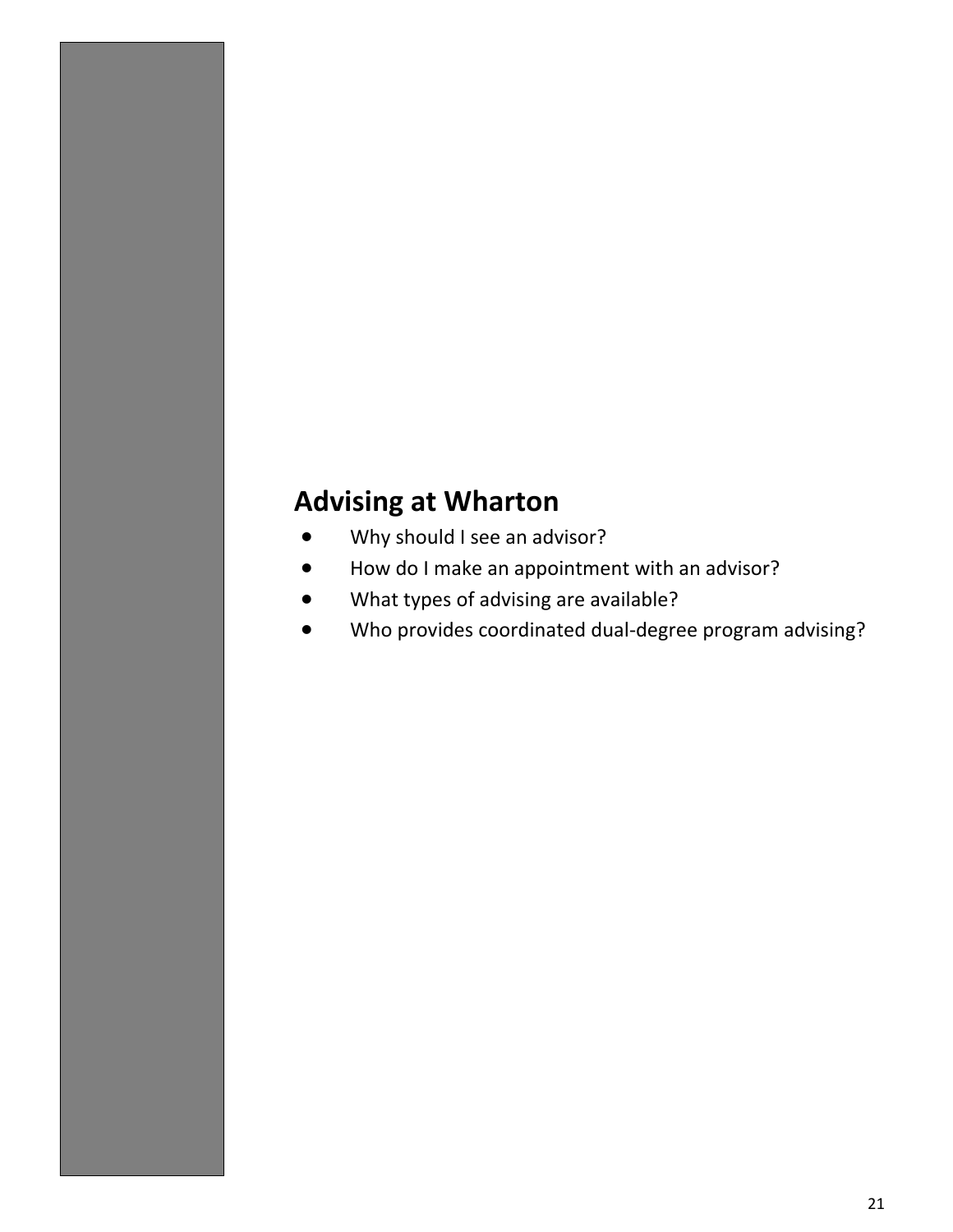| <b>Academic Advising</b>                           | Incoming first-year students will be assigned to a summer academic advisor to help<br>answer questions about course selection, registration, and transitioning to Penn.<br>Summer advisor assignment information is included in the first-year mailing, and<br>students are expected to connect with their advisor for guidance. Students are free<br>to speak with any academic advisor in the Undergraduate Division, but they are<br>encouraged to consult with their assigned advisor first.                                                                                                                                                                      |  |
|----------------------------------------------------|-----------------------------------------------------------------------------------------------------------------------------------------------------------------------------------------------------------------------------------------------------------------------------------------------------------------------------------------------------------------------------------------------------------------------------------------------------------------------------------------------------------------------------------------------------------------------------------------------------------------------------------------------------------------------|--|
|                                                    | Advisors in the Wharton Undergraduate Division are available to help students:<br>Clarify their intellectual, professional, and/or personal goals;<br>Select appropriate courses and educational experiences; and<br>$\bullet$<br>Understand and access campus services and resources.<br>$\bullet$                                                                                                                                                                                                                                                                                                                                                                   |  |
|                                                    | The Wharton Undergraduate Division advising office is open between 9 AM and 5<br>PM, Monday through Friday. Students can schedule appointments with an individual<br>advisor or can drop by during walk-in hours, which are posted on the Undergraduate<br>Division web site. The Undergraduate Division also facilitates group advising and<br>information sessions on various academic opportunities.                                                                                                                                                                                                                                                               |  |
|                                                    | For more information about advising in the Undergraduate Division, please visit<br>http://spike.wharton.upenn.edu/ugrprogram. To make an appointment with an<br>advisor, please call (215) 898-7608, email the advisor directly, or stop by G95.                                                                                                                                                                                                                                                                                                                                                                                                                      |  |
| <b>Concentration Advising</b>                      | Each concentration has a faculty member who serves as the concentration advisor.<br>Students can use concentration advisors to answer questions about the<br>concentration, courses offered, and careers that fit well with the concentration. A list<br>of concentration advisors can be found by viewing individual concentrations at:<br>http://spike.wharton.upenn.edu/ugrprogram/advising/concentrations/overview.cfm.                                                                                                                                                                                                                                           |  |
| <b>Peer Advising</b>                               | Cohort Directors are Wharton sophomores who have been selected to serve as peer<br>advisors to first-year students and to help them make a smooth transition to<br>Wharton. Cohort Directors will help orient students to life on campus, acquaint<br>them with the University's resources, provide a current student's perspective, and<br>answer questions that arise during your time here.                                                                                                                                                                                                                                                                        |  |
| <b>Coordinated Dual-</b><br><b>Degree Advising</b> | Due to the specialized nature of their academic experience, coordinated dual-degree<br>students are encouraged to contact their program directly for advising:<br>Huntsman Program in International Studies and Business<br>$\bullet$<br>(215) 898-2058, huntsman.isb@wharton.upenn.edu<br><b>Nursing and Health Care Management Program</b><br>$\bullet$<br>(215) 898-6687, advisor@nursing.upenn.edu (School of Nursing)<br>(215) 898-7608, advising@wharton.upenn.edu (Wharton)<br>Jerome Fisher Program in Management and Technology<br>$\bullet$<br>(215) 898-4145, mgtech@seas.upenn.edu<br><b>Vagelos Program in Life Sciences and Management</b><br>$\bullet$ |  |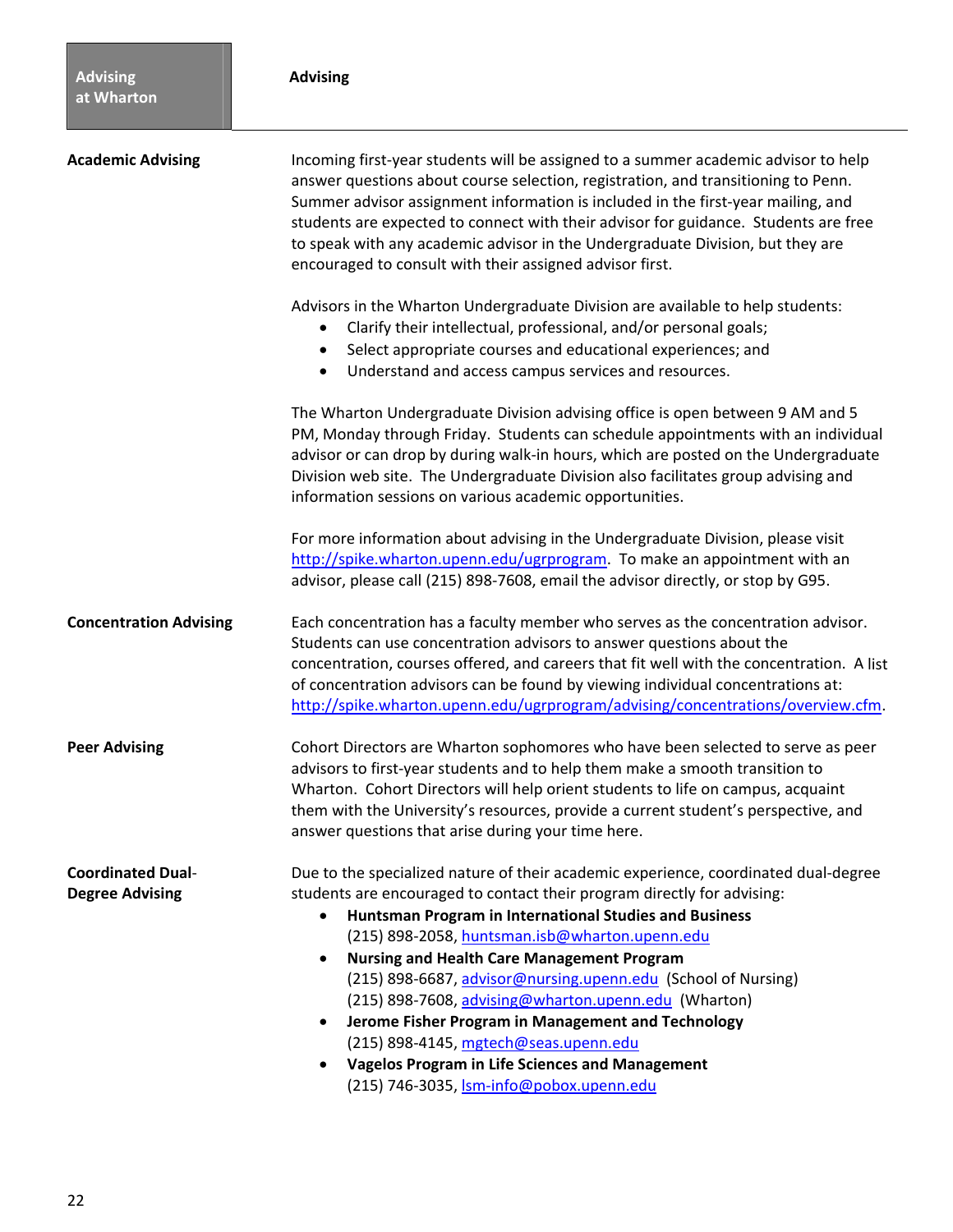# **Opportunities at Wharton**

- What academic and research opportunities are available?
- What study abroad opportunities are available?
- How do I get involved in student life?
- What on-campus resources are available to support me?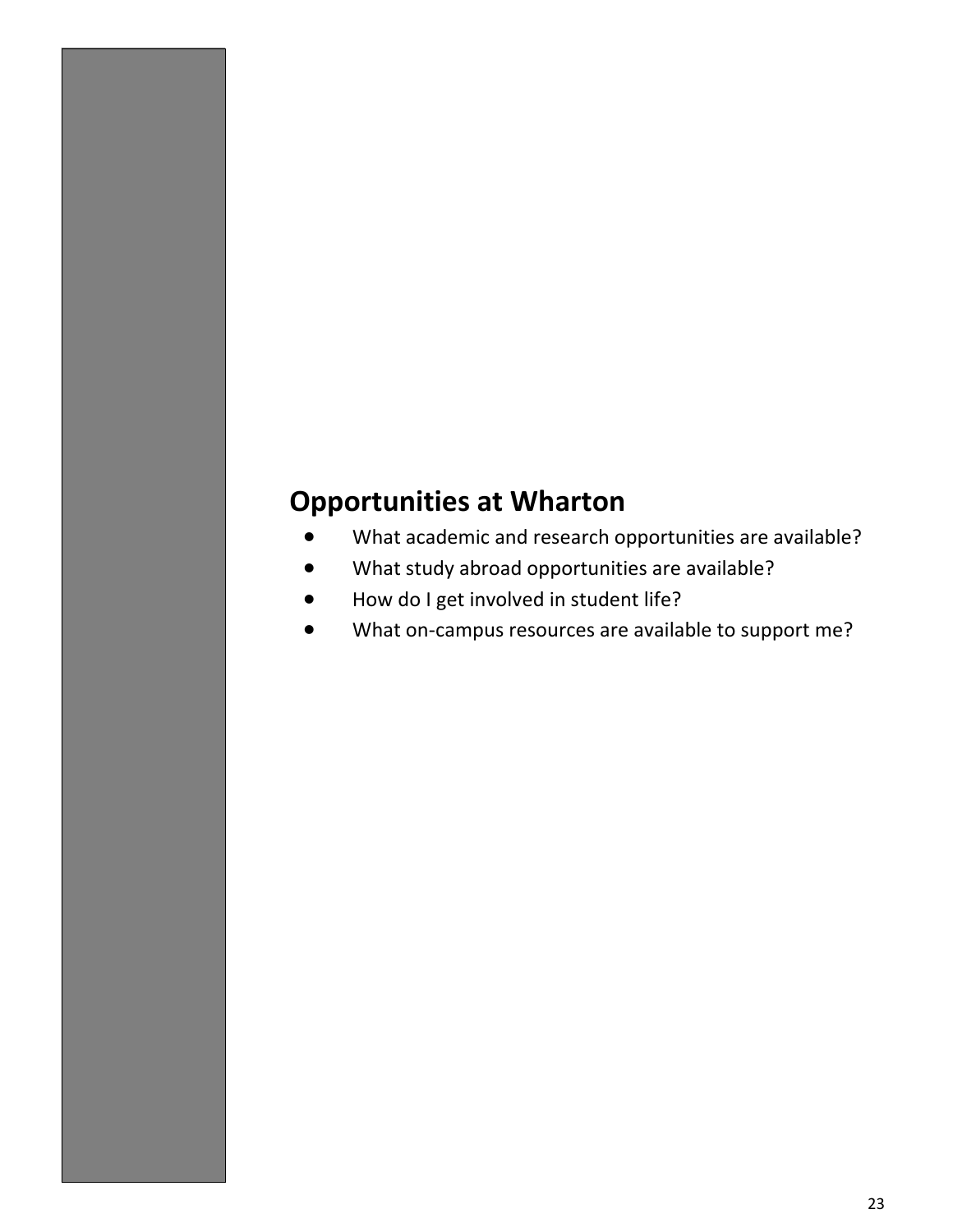| Coordinated<br><b>Dual-Degree</b> | Coordinated dual-degree programs are academic opportunities through which<br>students complete a specialized curriculum and earn degrees from two of the<br>undergraduate schools at the University of Pennsylvania.                                                                                                                                                                                                                                                                                                               |  |
|-----------------------------------|------------------------------------------------------------------------------------------------------------------------------------------------------------------------------------------------------------------------------------------------------------------------------------------------------------------------------------------------------------------------------------------------------------------------------------------------------------------------------------------------------------------------------------|--|
|                                   | Students must apply for admission to the Huntsman Program in International Studies<br>and Business during their application process to Penn. Interested students do have<br>the opportunity to apply to the following coordinated dual-degree programs after<br>their first year of study at Penn:                                                                                                                                                                                                                                 |  |
|                                   | <b>Vagelos Program in Life Sciences and Management</b><br>http://www.upenn.edu/lsm                                                                                                                                                                                                                                                                                                                                                                                                                                                 |  |
|                                   | Jerome Fisher Program in Management & Technology<br>http://www.upenn.edu/fisher                                                                                                                                                                                                                                                                                                                                                                                                                                                    |  |
|                                   | <b>Nursing &amp; Health Care Management Program</b><br>http://www.nursing.upenn.edu/STUDENTS/DUALDEGREES/NHCM/Pages/default.aspx                                                                                                                                                                                                                                                                                                                                                                                                   |  |
| <b>Dual Degree</b>                | Wharton students can complete a dual degree with the College of Arts and Sciences,<br>the School of Engineering and Applied Science, or the School of Nursing. Unlike<br>coordinated dual-degree programs, a traditional dual degree does not have a<br>specialized curriculum. Instead, students complete the standard curriculum of two<br>different programs to earn two different degrees. Students interested in a dual<br>degree must consult with an academic advisor in the appropriate school to discuss<br>requirements. |  |
|                                   | External transfer students can only apply for a dual-degree program after two<br>resident semesters at Penn. External transfer students must complete the degree<br>program in their home school.                                                                                                                                                                                                                                                                                                                                  |  |
| <b>Internal Transfer</b>          | Wharton students who are interested in applying to transfer into one of the other<br>undergraduate schools at the University of Pennsylvania must meet with an advisor<br>in the respective school to discuss the internal transfer process and eligibility criteria.<br>Internal transfer may not be initiated until the student has completed one academic<br>year in Wharton.                                                                                                                                                   |  |
|                                   | Please note that external transfer students cannot apply for internal transfer to<br>another school at Penn.                                                                                                                                                                                                                                                                                                                                                                                                                       |  |
| <b>Minors</b>                     | Students can pursue a minor in addition to their concentration. Minors are available<br>in schools across Penn, including Arts and Sciences, Education, Engineering and<br>Applied Science, and Nursing. Minors usually require six to eight CUs in a particular<br>field of study and are governed by individual academic programs and departments.<br>All courses applied toward a minor must be taken for a letter grade.                                                                                                       |  |
|                                   | Students should consult the department web site(s) for the respective minor as well<br>as an academic advisor in the Wharton Undergraduate Division for more<br>information.                                                                                                                                                                                                                                                                                                                                                       |  |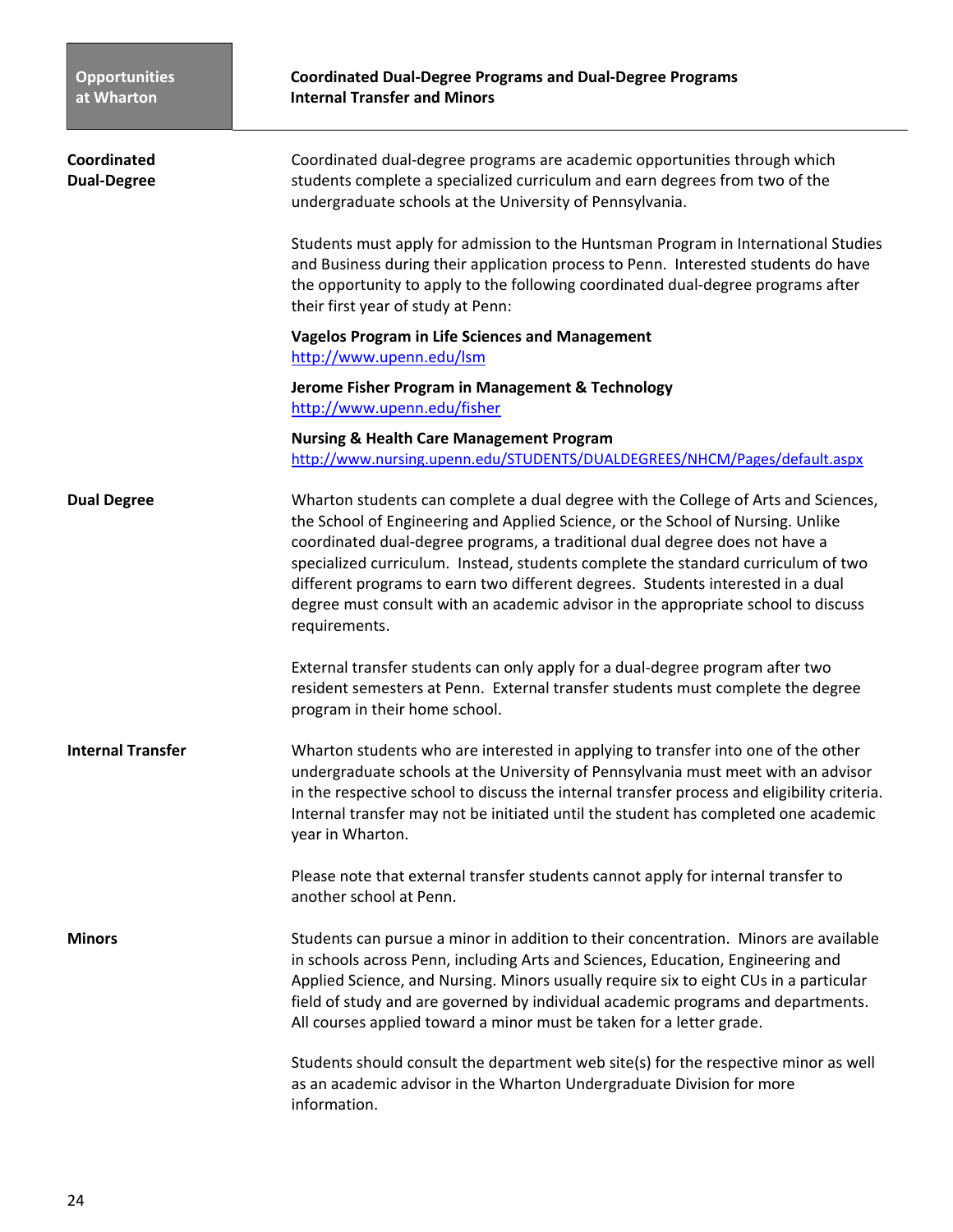| <b>Independent Study</b>                    | Independent study allows students to pursue academic interests not accommodated<br>by regularly offered courses. The following rules apply to independent studies:<br>Independent study courses may not be taken pass/fail.<br>$\bullet$<br>Only one independent study project can be completed in a semester.<br>$\bullet$<br>Students can take no more than two independent study projects within<br>$\bullet$<br>Wharton and no more than two in non-Wharton departments.<br>A minimum 3.4 cumulative GPA and completion of at least 24 CUs are<br>$\bullet$<br>necessary to pursue an independent study. |
|---------------------------------------------|--------------------------------------------------------------------------------------------------------------------------------------------------------------------------------------------------------------------------------------------------------------------------------------------------------------------------------------------------------------------------------------------------------------------------------------------------------------------------------------------------------------------------------------------------------------------------------------------------------------|
|                                             | Students interested in pursuing an independent study must first meet with an<br>academic advisor. Then, the student should work with a professor in a related field<br>to articulate the purpose, requirements, and syllabus of the study. The professor will<br>ultimately provide guidance and grade the independent study work. Students should<br>then submit the independent study proposal and written faculty support to the<br>Petitions Committee in G95 for final approval. To learn more, please see:<br>http://spike.wharton.upenn.edu/ugrprogram/advising/acadopp/independentstudy.cfm          |
| <b>Wharton Field Challenge</b>              | Wharton Field Challenge (MGMT 353) is a course in which small teams of selected<br>juniors and seniors work with corporate managers and Wharton faculty to solve<br>organizational issues. To learn more, please see: http://fap.wharton.upenn.edu.                                                                                                                                                                                                                                                                                                                                                          |
| <b>Quaker Consortium</b>                    | University of Pennsylvania students have a unique opportunity to study at Bryn<br>Mawr, Haverford, or Swarthmore Colleges during the fall and spring terms of the<br>academic year. The four schools comprise the Quaker Consortium and have a<br>reciprocal agreement for tuition, the granting of grades, and credits for work<br>completed at any one of the participating institutions.                                                                                                                                                                                                                  |
|                                             | Wharton students wishing to enroll in courses at Bryn Mawr, Haverford, or<br>Swarthmore should contact the Wharton Undergraduate Division at (215) 898-7608<br>or advising@wharton.upenn.edu. Students may search course offerings at Bryn<br>Mawr, Haverford, or Swarthmore Colleges using the TriCollege Course Guide:<br>http://www.trico.haverford.edu/cgi-bin/courseguide/cgi-bin/search.cgi. For more<br>information about the University of Pennsylvania Quaker Consortium policy, please<br>visit: http://www.sas.upenn.edu/lps/reciprocal/fall_spring.                                              |
| MBA, JD and PhD<br><b>Sub-Matriculation</b> | Students can pursue an advanced degree in conjunction with the bachelor's degree.<br>This option is called sub-matriculation, and it is available for Wharton<br>undergraduates in cooperation with Wharton's MBA and PhD programs and with the<br>Penn Law School. A student may obtain a BS in Economics and an MBA in a total of<br>five years, or a BS in Economics and a JD in a total of six years. Students interested in<br>sub-matriculation apply during their third undergraduate year.                                                                                                           |
|                                             | More information about sub-matriculation options is available here:<br>http://spike.wharton.upenn.edu/ugrprogram/advising/acadopp/submatriculationpr<br>ogram.cfm. Students interested in any of the sub-matriculation programs should<br>see an academic advisor during the sophomore year to design a program of study.                                                                                                                                                                                                                                                                                    |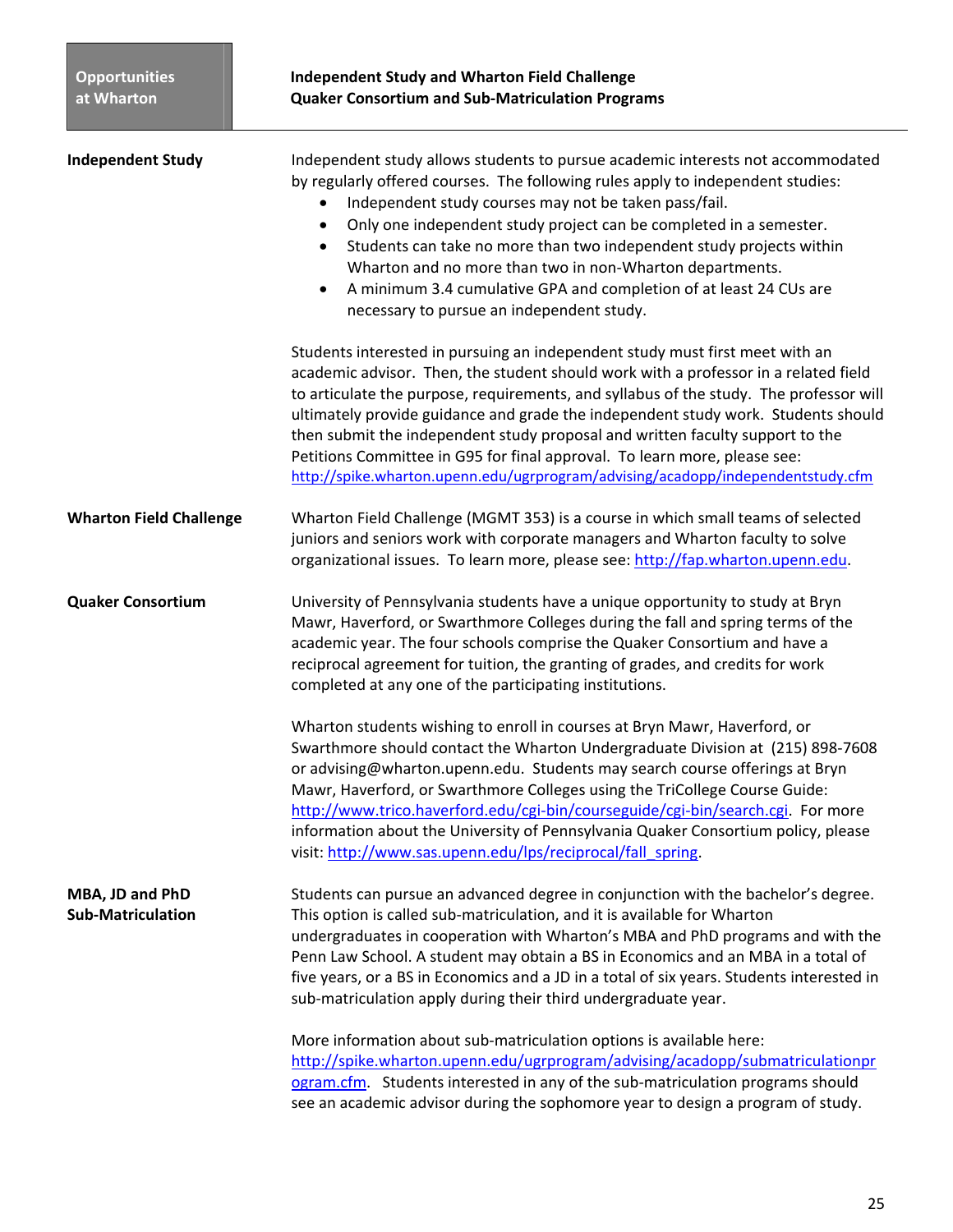Wharton encourages students to experience different cultures through international travel. Students interested in studying abroad should begin planning at least one year in advance and meet with advisors in the Wharton Undergraduate Division and the Office of International Programs. Most students choose to go abroad as juniors.

Students applying for a study abroad program must maintain a minimum 3.0 cumulative GPA and achieve a minimum 3.0 term GPA for the two semesters (excluding summer) prior to the semester abroad.Applicants must also be in good academic and disciplinary standing and meet any additional criteria outlined by the Office of International Programs. All courses abroad are calculated into the Penn cumulative GPA. Listed below are the four major types of opportunities that Penn offers abroad.

| <b>Wharton-Approved</b><br><b>Study Abroad Programs</b> | At Wharton-approved study abroad programs, students are able to take<br>Business Breadth classes to satisfy their requirements. They can also take classes to<br>satisfy their General Education, Global, Non-Business Elective, and/or Unrestricted<br>Elective requirements. Business courses taken abroad cannot count toward<br>concentration requirements. Students attending Wharton-approved programs<br>should complete their Business Fundamentals prior to the semester abroad. |  |
|---------------------------------------------------------|-------------------------------------------------------------------------------------------------------------------------------------------------------------------------------------------------------------------------------------------------------------------------------------------------------------------------------------------------------------------------------------------------------------------------------------------------------------------------------------------|--|
|                                                         | There are many Wharton-approved programs available, and students can research<br>their options here:<br>http://spike.wharton.upenn.edu/ugrprogram/advising/studyabroad/overview.cfm.                                                                                                                                                                                                                                                                                                      |  |
| Penn-Approved<br><b>Study Abroad Programs</b>           | In addition to Wharton-approved programs, Penn also offers study abroad<br>opportunities. At Penn-approved programs, students can take classes that satisfy<br>their General Education, Global, Non-Business Elective or Unrestricted Elective<br>requirements. Unlike Wharton-approved study abroad programs, no credit will be<br>granted for business courses taken at Penn-approved programs.                                                                                         |  |
|                                                         | Students can learn more about Penn-approved study abroad programs by visiting<br>Penn Abroad: http://sa.oip.upenn.edu. Students can learn more about Penn<br>Summer Abroad programs by visiting Penn's College of Liberal and Professional<br>Studies: http://www.sas.upenn.edu/CGS/summer/abroad/index.php.                                                                                                                                                                              |  |
| <b>Non-Penn Summer</b><br><b>Study Abroad</b>           | For summer abroad only, students may elect to study in a program that is not<br>formally affiliated with the University of Pennsylvania. The policy on transfer credit<br>for courses taken through these programs is the same as for other transfer credits<br>(see Transfer Credits after Matriculation on page 40). Students do not receive credit<br>for business courses taken during summer study abroad.                                                                           |  |
| <b>Wharton International</b><br>Program (WIP)           | WIP is a 10-day, fully-escorted half-credit opportunity for undergraduates to explore<br>an international culture. Through this program, students are introduced to a<br>country's business and cultural setting. Students are selected to participate in this<br>global adventure through a competitive application process. For information about<br>WIP, please see:<br>http://spike.wharton.upenn.edu/ugrprogram/advising/studyabroad/whartoninterna<br>tionalprogram.cfm.            |  |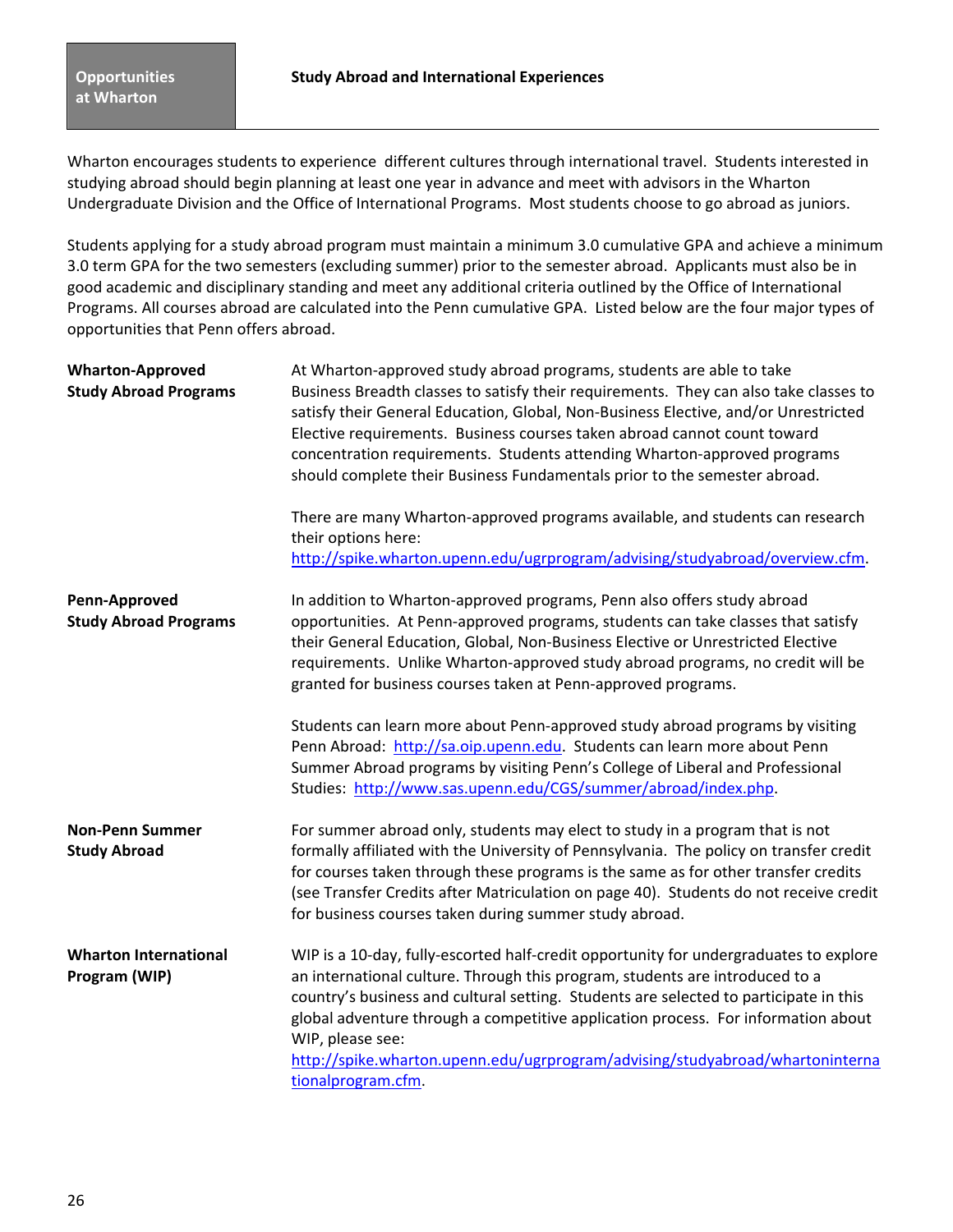Conducting research permits individualized, in‐depth learning under the mentorship of a faculty expert. Research skills are useful for students interested in international fellowships or graduate studies in an analytical discipline. They are also helpful for decision‐making in the private and public sectors, and are required for academic positions. Many opportunities exist for Wharton students to pursue research. Interested students can access the links below for additional information or contact the Director of Research and Scholars Programs, Dr. Martin Asher (asherm@wharton.upenn.edu ).

| <b>Benjamin Franklin</b><br><b>Scholars (BFS)</b>                            | This program exists to encourage the highest level of scholarship from its students.<br>Benjamin Franklin Scholars are asked to experiment and take charge of the totality of<br>their education. The BFS program offers three main avenues to support this active<br>learning: advising, research, and Benjamin Franklin Seminars. Students are invited to<br>join before entering their freshman year or can apply as freshmen or sophomores.<br>For more information, please visit: http://www.upenn.edu/curf/bfs.                                                                                     |
|------------------------------------------------------------------------------|-----------------------------------------------------------------------------------------------------------------------------------------------------------------------------------------------------------------------------------------------------------------------------------------------------------------------------------------------------------------------------------------------------------------------------------------------------------------------------------------------------------------------------------------------------------------------------------------------------------|
| <b>Joseph Wharton</b><br><b>Scholars (JWS)</b>                               | This program emphasizes the importance of scholarly research and the liberal arts<br>and sciences. Participation in JWS requires membership and continued good<br>academic standing in the Benjamin Franklin Scholars program. Participants take<br>scholars seminars/courses both inside and outside of Wharton. Students are invited<br>to join the JWS program before entering their freshman year or can apply as<br>freshmen or sophomores. For more information, please visit:<br>http://spike.wharton.upenn.edu/ugrprogram/research/jws.cfm.                                                       |
| <b>Wharton Research</b><br><b>Scholars Program (WRS)</b>                     | The Wharton Research Scholars Program provides juniors and seniors with the<br>opportunity to conduct research under the supervision of some of Wharton's<br>preeminent faculty members. While pursuing their own projects, students meet<br>regularly to share their research experiences. For more information, please visit:<br>http://spike.wharton.upenn.edu/ugrprogram/research/wrs.cfm.                                                                                                                                                                                                            |
| <b>Wharton Social Impact</b><br><b>Research Experience (SIRE)</b>            | The Wharton Undergraduate Division offers grants to support undergraduate<br>research that promotes both economic and social value either domestically or<br>abroad. Projects will be carried out during the summer under the supervision of<br>some of Wharton's distinguished faculty members. Participants, primarily rising<br>juniors and seniors, receive a stipend and reimbursement for travel expenses. For<br>more information, please visit:<br>http://spike.wharton.upenn.edu/ugrprogram/research/wsire.cfm.                                                                                  |
| <b>Wharton Summer Program</b><br>for Undergraduate<br><b>Research (SPUR)</b> | Wharton SPUR provides a small group of highly motivated students the opportunity<br>to design and perform in-depth research over a 10-week period in the summer<br>under the guidance of some of Wharton's top faculty members. Students convene<br>weekly to hear research presentations by faculty members, learn about resources for<br>research, and share their own research experiences. Participants, primarily rising<br>sophomores and juniors, receive University housing and a stipend. For more<br>information, please visit:<br>http://spike.wharton.upenn.edu/ugrprogram/research/spur.cfm. |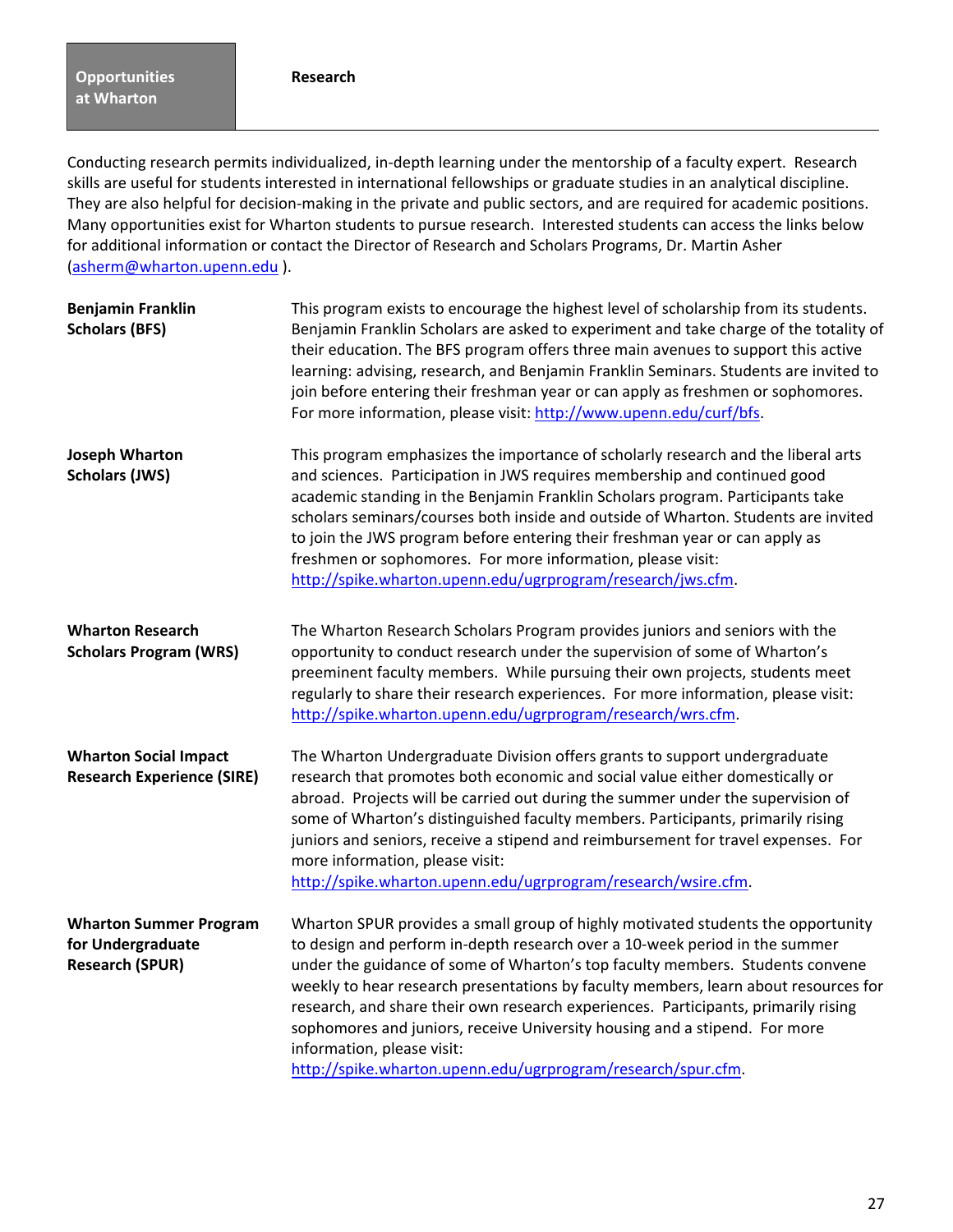| <b>Opportunities</b><br>at Wharton                                                  | <b>Research</b>                                                                                                                                                                                                                                                                                                                                                                                                                                                                                                                                                                                                                                                                        |
|-------------------------------------------------------------------------------------|----------------------------------------------------------------------------------------------------------------------------------------------------------------------------------------------------------------------------------------------------------------------------------------------------------------------------------------------------------------------------------------------------------------------------------------------------------------------------------------------------------------------------------------------------------------------------------------------------------------------------------------------------------------------------------------|
| <b>University Scholars (US)</b>                                                     | The University Scholars program is open to all students at the University. It is an<br>unusual environment for intellectually dynamic students who have already<br>demonstrated their commitment and dedication to research. It involves in-depth<br>research, making an early start in graduate and professional courses, mentoring,<br>research funding and scholarly events, and weekly lunch meetings at which<br>participants present and discuss their research. For more information, please visit<br>http://www.upenn.edu/curf/scholars/uscholars.                                                                                                                             |
| <b>Research Grants</b>                                                              | Grants for research are available through the University's Center for Undergraduate<br>Research and Fellowships. Students may not receive both academic credit and grant<br>funding for the same research project. A summer research grant may serve as an<br>alternative to a summer internship. Other research grants are available for projects<br>pursued during the academic year. For more information, please visit:<br>http://www.upenn.edu/curf/research/grants.                                                                                                                                                                                                              |
| <b>Research Assistantships</b>                                                      | Many faculty members hire undergraduate students to assist in their research<br>activities. Matching the breadth of interests among the faculty, projects and related<br>research assistance may be of a quantitative or qualitative nature and could involve<br>such activities as creating or using databases, engaging in statistical analysis,<br>summarizing scholarly literature, and/or writing up research results.<br>For information about Wharton faculty research interests, please see:<br>http://www.wharton.upenn.edu/faculty/academic-departments.cfm.<br>For research assistantships at Penn, please go to:<br>http://www.upenn.edu/curf/research/research-directory/ |
| <b>Center for Undergraduate</b><br><b>Research and</b><br><b>Fellowships (CURF)</b> | The University of Pennsylvania's Center for Undergraduate Research and<br>Fellowships provides information, advice, resources, and support for Penn students<br>seeking to become involved in faculty research, to initiate research projects of their<br>own, or to fund graduate study at home or abroad. For more information, please<br>see: http://www.upenn.edu/curf/research.                                                                                                                                                                                                                                                                                                   |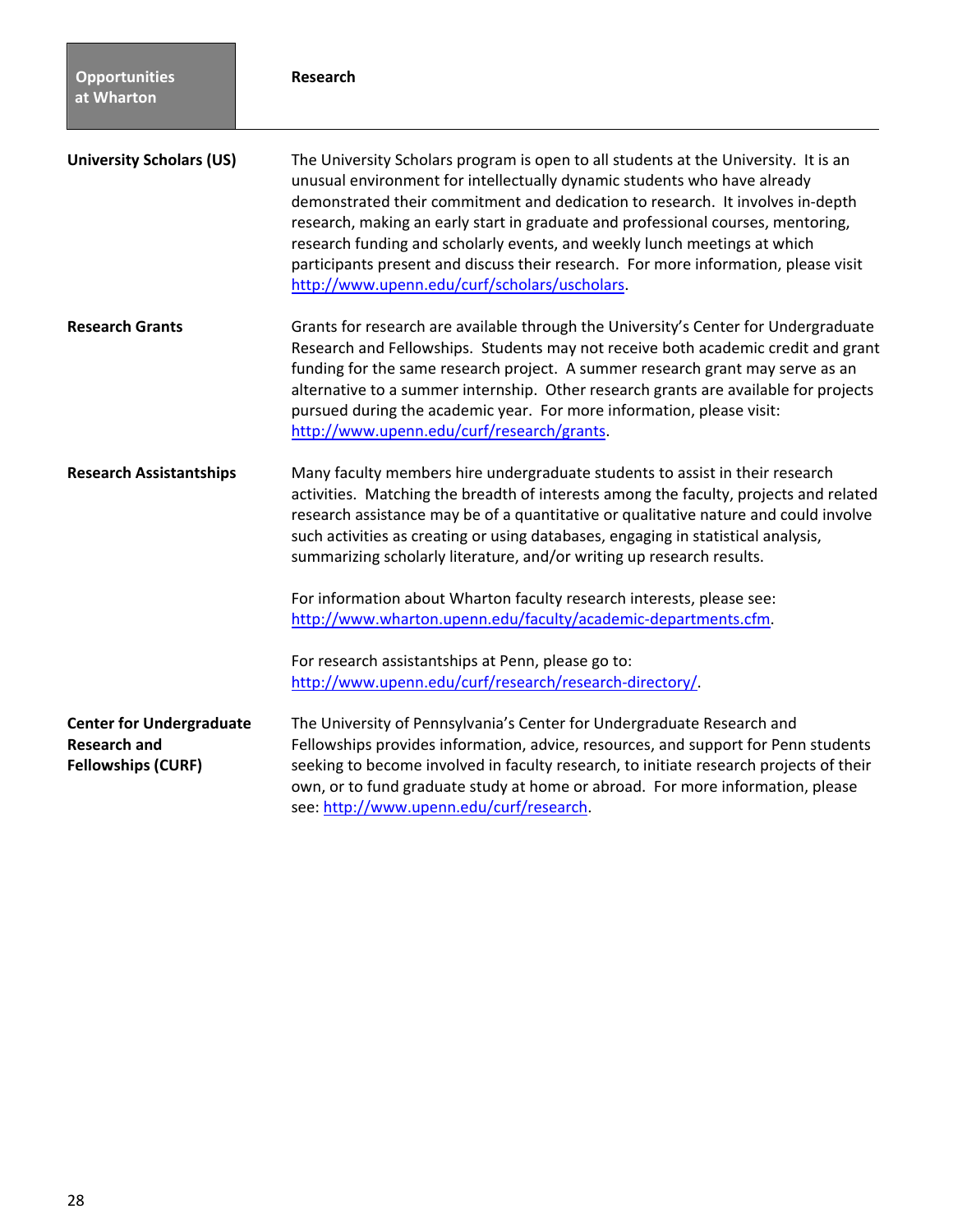Whether it involves being a leader within a club, organizing a conference, competing for the Cohort Cup, interacting with classmates at a Wharton tradition, or going to lunch with a favorite faculty member, Student Life offers a variety of ways for students to get involved at Wharton. For more information about Student Life at Wharton, please contact Lee Kramer, Director of Student Life at (215) 898-7608 or lkramer@wharton.upenn.edu.

| <b>Our Mission</b>   | Student Life at Wharton creates an enriching and dynamic undergraduate<br>community through cohorts, clubs, class events, and other co-curricular initiatives.                                                                                                                                                                                                                                                                                                                                                                                                                                                                                                                                                                                                                                                                                                       |
|----------------------|----------------------------------------------------------------------------------------------------------------------------------------------------------------------------------------------------------------------------------------------------------------------------------------------------------------------------------------------------------------------------------------------------------------------------------------------------------------------------------------------------------------------------------------------------------------------------------------------------------------------------------------------------------------------------------------------------------------------------------------------------------------------------------------------------------------------------------------------------------------------|
| <b>Cohorts</b>       | The cohorts build community for Wharton undergraduate students, within and<br>among class years, through social, co-curricular, and community service activities.<br>First-year students are broken into nine cohorts of approximately 60 students each.<br>Students within each cohort take two classes together during the first year and<br>participate in a variety of co-curricular activities that help to provide a sense of<br>community and camaraderie. Each freshman cohort has a Cohort Director, a<br>sophomore student who is committed to helping new students transition to life at<br>Wharton and Penn. First-year students will be contacted by their Cohort Director<br>over the summer. Stay tuned for more information about running for Freshman<br>Cohort President and other leadership and programming opportunities within your<br>cohort! |
| <b>Clubs</b>         | Getting involved in student organizations broadens students' experiences, allows for<br>greater peer-to-peer engagement, and provides valuable leadership opportunities.<br>Students acquire skills needed for their professional career by planning events,<br>conducting community service projects, chairing committees, or serving as board<br>members. Wharton offers close to 50 different undergraduate student organizations<br>based on a variety of interests - from professional organizations to cultural affinity<br>groups and regional interest clubs.                                                                                                                                                                                                                                                                                                |
|                      | Two organizations work directly with the undergraduate division to create more<br>immediate and direct connections between students and staff. The Wharton Council<br>works with other student groups to provide funding and support, and plans Wharton<br>social traditions (www.whartoncouncil.org). The Wharton Dean's Advisory Board<br>works with administrators to address student concerns and enhance the Wharton<br>academic experience (www.whartondeansboard.org).                                                                                                                                                                                                                                                                                                                                                                                        |
| <b>Class Events</b>  | Student Life also plans class-specific activities to provide unique social opportunities<br>and helpful resources to students during each year at Wharton. Past class events<br>have included New Student Orientation, Freshman Farewell, the Sophomore Career<br>Exploration Series, sophomore and junior trips to Six Flags and Philadelphia sporting<br>events, Senior Trivia Night, and the Senior BBQ.                                                                                                                                                                                                                                                                                                                                                                                                                                                          |
| <b>Co-Curricular</b> | Facilitating quality interaction between students and faculty, alumni, and members<br>of the business community exposes students to different career paths and<br>networking opportunities. Events like Wharton Alumni Colloquia, the Lunch and<br>Learn Series, and internal and external case competitions help students make<br>meaningful connections across the University and beyond.                                                                                                                                                                                                                                                                                                                                                                                                                                                                          |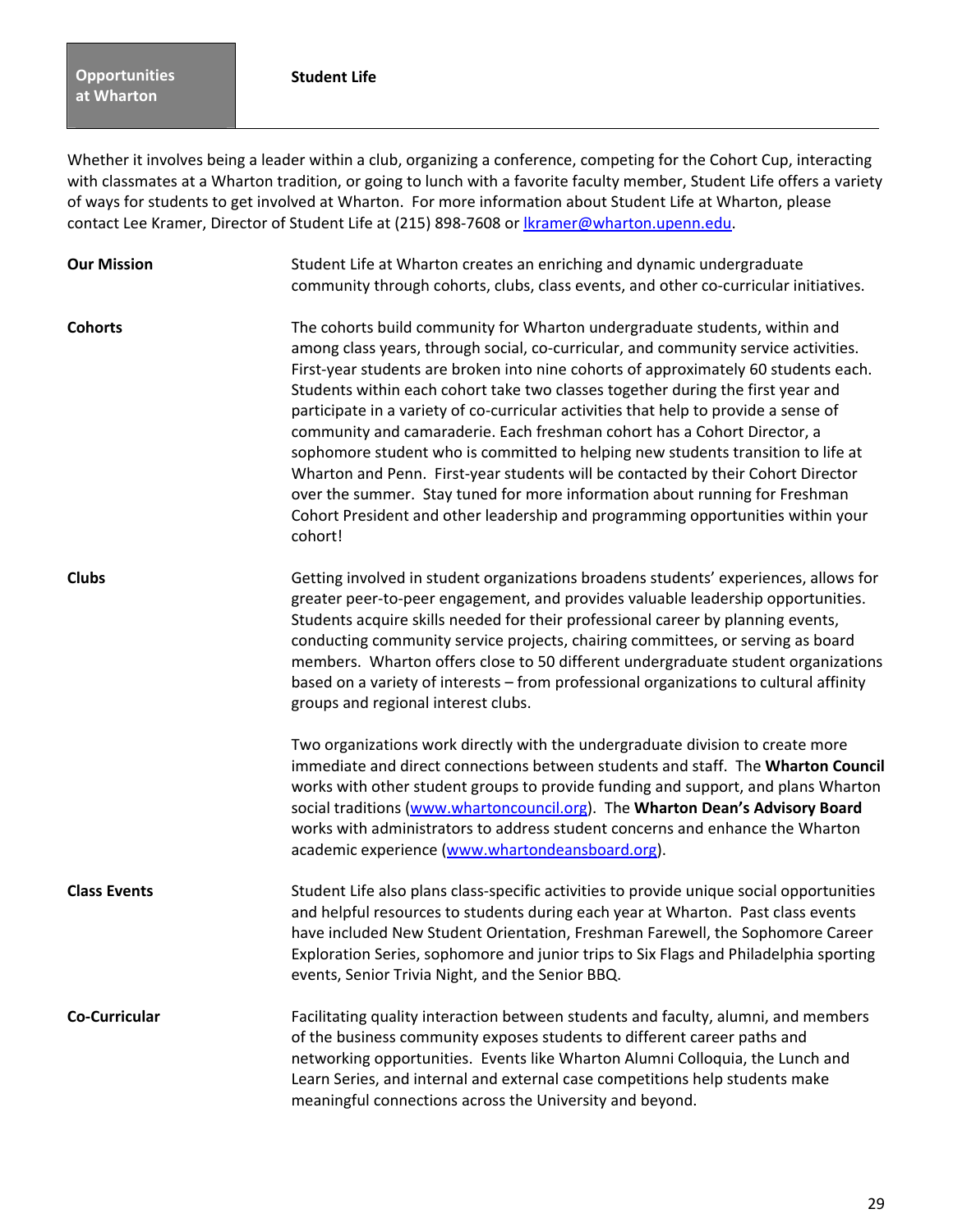#### **Resources**

All students are encouraged to meet with their academic advisors to learn about the resources that are available to them at Wharton. You are free to explore the resources listed below on your own, but if you ever need any guidance, see your academic advisor for additional help.

## **Academic and Professional Resources**

| <b>Career Services</b>               | http://www.vpul.upenn.edu/careerservices               |
|--------------------------------------|--------------------------------------------------------|
| Office of International Programs     | http://www.upenn.edu/oip                               |
| <b>Student Disabilities Services</b> | http://www.vpul.upenn.edu/lrc/sds/index.html           |
| <b>Tutoring Center</b>               | http://www.vpul.upenn.edu/aap/tutoringCenter home.html |
| Weingarten Learning                  |                                                        |
| <b>Resources Center</b>              | http://www.vpul.upenn.edu/lrc                          |

## **Co‐Curricular Resources**

| African American Resource Center                     | http://www.upenn.edu/aarc/index.html    |
|------------------------------------------------------|-----------------------------------------|
| Greenfield Intercultural Center (GIC)                | http://www.vpul.upenn.edu/gic/index.php |
| La Casa Latina                                       | http://www.vpul.upenn.edu/lacasa        |
| Lesbian, Gay, Bisexual,<br>Transgender (LGBT) Center | http://www.vpul.upenn.edu/lgbtc         |
| Makuu: Black Cultural<br>Resource Center             | http://www.vpul.upenn.edu/makuu         |
| Pan Asian American<br><b>Community House (PAACH)</b> | http://www.vpul.upenn.edu/#/paach       |
| Women's Center                                       | http://www.vpul.upenn.edu/pwc           |
|                                                      |                                         |

## **University Resources**

| College Houses and Academic Services http://www.collegehouses.upenn.edu |                                   |
|-------------------------------------------------------------------------|-----------------------------------|
| Counseling and                                                          |                                   |
| Psychological Services (CAPS)                                           | http://www.vpul.upenn.edu/caps    |
| <b>Public Safety</b>                                                    | http://www.publicsafety.upenn.edu |
| <b>Student Health Services</b>                                          | http://www.vpul.upenn.edu/shs     |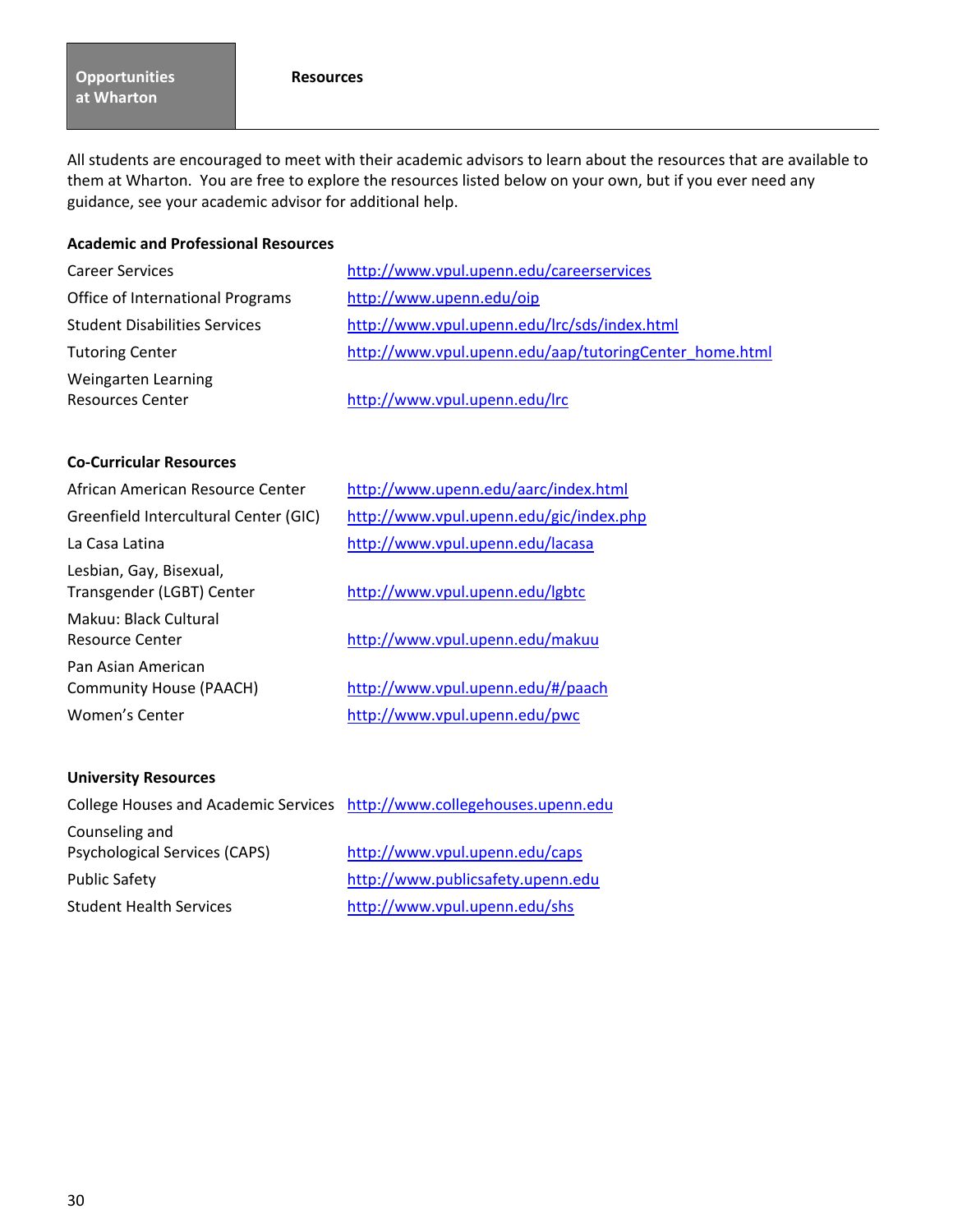# **Academic Policies at Wharton**

- What codes of conduct do I need to follow?
- What are the academic expectations at Wharton?
- What courses can I take pass/fail?
- How many course units should I take per semester?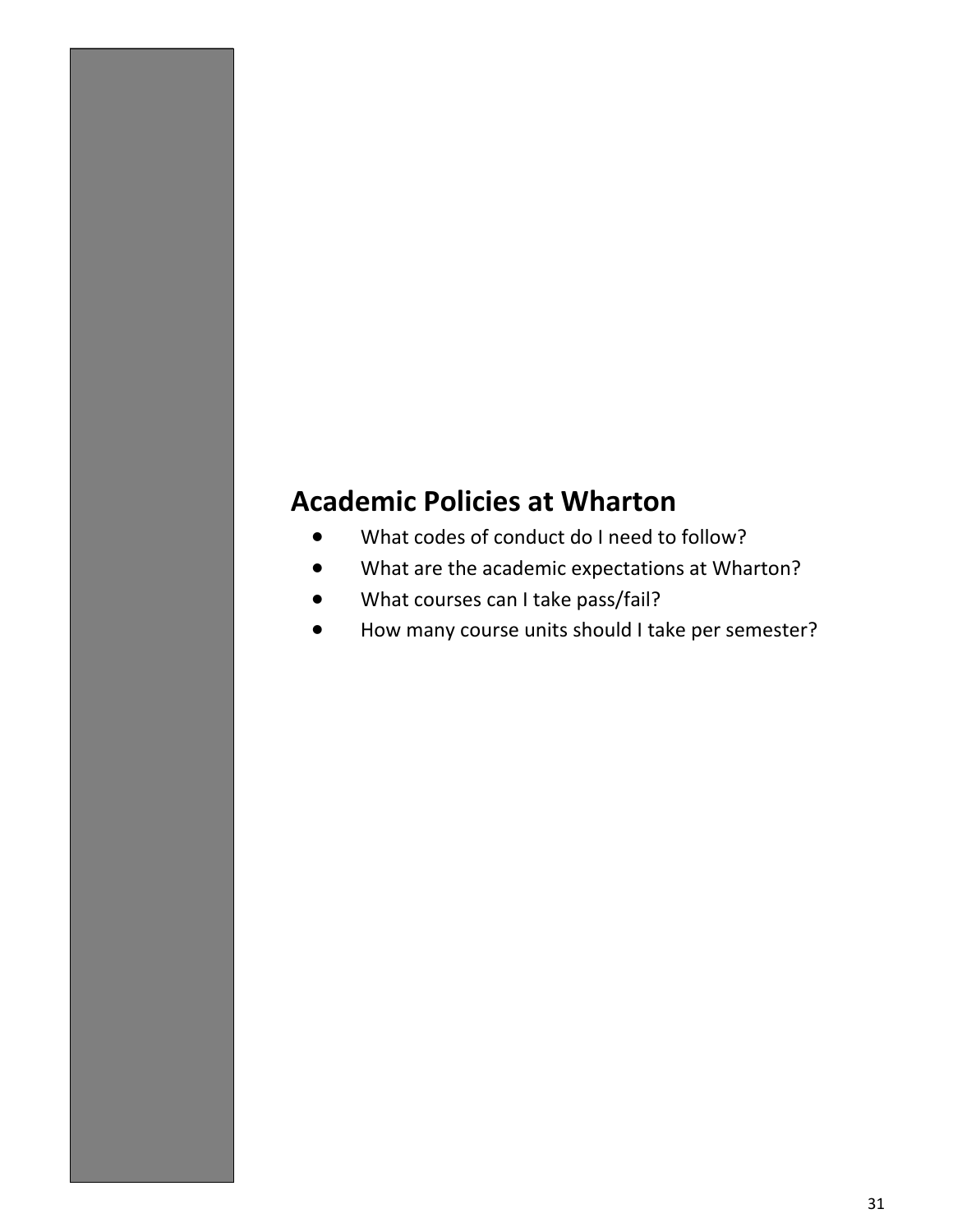**I. Preamble** When Benjamin Franklin founded the Pennsylvania Academy, he defined its mission as "education for citizenship." In pursuit of this mission, the University of Pennsylvania is committed to achieving academic excellence, to creating an environment for inquiry and learning, and to cultivating responsible citizenship in the larger society. The University of Pennsylvania is a community in which intellectual growth, learning from others, mutual tolerance, and respect for freedom of thought and expression are principles of paramount importance. In an environment that promotes the free interchange of ideas, cultural and intellectual diversity, and a wealth of social opportunities, Penn students take advantage of the academic and non‐academic opportunities available to them, deepening their intellectual insights through formal instruction, and expanding their educational experience beyond their academic programs. Members of the Penn community participate actively in the greater Philadelphia, state, national, and international communities in which they reside. "Citizens" of the University community include students, faculty, staff and those otherwise affiliated with the University.

> Accepting membership into the University of Pennsylvania community as a student entails an obligation to promote its welfare by assuming the rights and responsibilities listed below. Each individual member of this community is responsible for his or her own actions and is expected to respect the rights of others.

**II. Rights of** *CON CON Membership in the University of Pennsylvania community affords every student* **Student Citizenship certain rights that are essential to the University's educational mission and its** character as a community:

> (a) The right to have access to and participate in the academic and non‐ academic opportunities afforded by the University, subject to applicable standards or requirements.

(b) The right to freedom of thought and expression.

(c) The right to be free from discrimination on the basis of race, color, gender, sexual orientation, religion, national or ethnic origin, age, disability, or status as a disabled or Vietnam Era veteran.

(d) The right to fair University judicial process in the determination of accountability for conduct.

**III. Responsibilities** Students are expected to exhibit responsible behavior regardless of time or place. **of Student Citizenship** Failure to do so may result in disciplinary action by the University. Responsible behavior is a standard of conduct which reflects higher expectations than may be prevalent outside the University community. Responsible behavior includes but is not limited to the following obligations:

> (a) To comply with all provisions of the University's Code of Academic Integrity and academic integrity codes adopted by the faculties of individual schools.

> (b) To respect the health and safety of others. This precludes acts or threats of physical violence against another person (including sexual violence) and disorderly conduct. This also precludes the possession of dangerous articles (such as firearms, explosive materials, etc.) on University property or at University events without University authorization.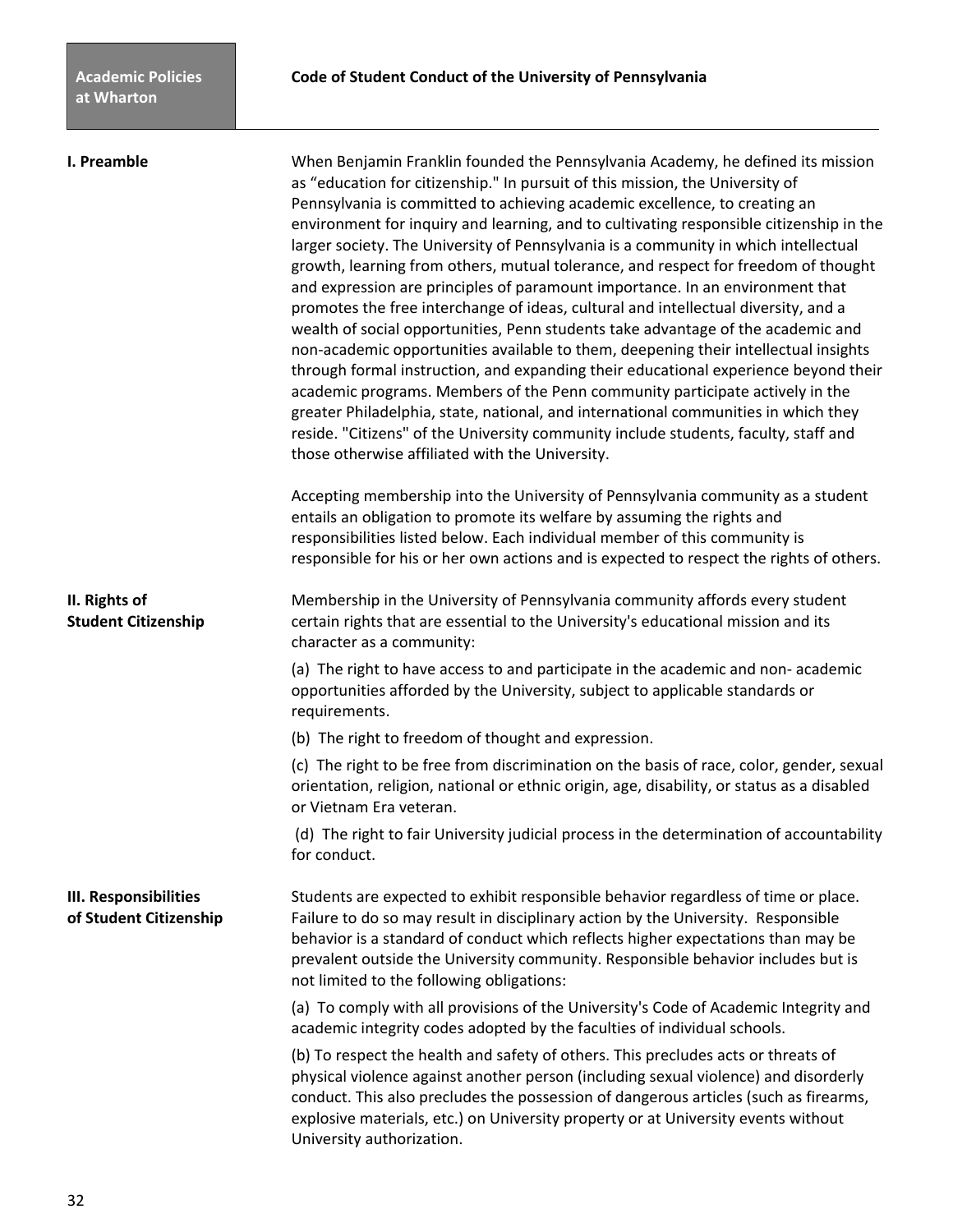| <b>III. Responsibilities</b><br>continued | (c) To respect the right of fellow students to participate in university organizations<br>and in relationships with other students without fear, threat, or act of hazing.                                                                                                                                                                                                                                                                          |
|-------------------------------------------|-----------------------------------------------------------------------------------------------------------------------------------------------------------------------------------------------------------------------------------------------------------------------------------------------------------------------------------------------------------------------------------------------------------------------------------------------------|
|                                           | (d) To refrain from conduct towards other students that infringes upon the Rights of<br>Student Citizenship. The University condemns hate speech, epithets, and racial,<br>ethnic, sexual, and religious slurs. However, the content of student speech or<br>expression is not by itself a basis for disciplinary action. Student speech may be<br>subject to discipline when it violates applicable laws or University regulations or<br>policies. |
|                                           | (e) To refrain from stealing, damaging, defacing, or misusing the property or<br>facilities of the University or of others. This also precludes the disruption of<br>University computing services or interference with the rights of others to use<br>computer resources.                                                                                                                                                                          |
|                                           | (f) To be honest and truthful in dealings with the University, about one's own<br>identity (e.g., name or Social Security number), and in the use of University and other<br>identification.                                                                                                                                                                                                                                                        |
|                                           | (g) To cooperate fully and honestly in the Student Judicial System of the University,<br>including the obligation to comply with all judicial sanctions.                                                                                                                                                                                                                                                                                            |
|                                           | (h) To comply with all contracts made with the University, such as Residential Living<br>Occupancy Agreements and Dining Services contracts.                                                                                                                                                                                                                                                                                                        |
|                                           | (i) To comply with policies and regulations of the University and its departments<br>(e.g., the University's Guidelines on Open Expression, Anti-Hazing Regulations, Drug<br>and Alcohol Policies, Sexual Harassment Policy, etc.).                                                                                                                                                                                                                 |
|                                           | (j) To comply with federal, state and local laws.                                                                                                                                                                                                                                                                                                                                                                                                   |
|                                           | (Source: Office of the President, 1994)                                                                                                                                                                                                                                                                                                                                                                                                             |
| <b>Open Expression</b>                    | For information regarding the University of Pennsylvania's guidelines on open<br>expression, please refer to http://www.vpul.upenn.edu/osl/openexp.html.                                                                                                                                                                                                                                                                                            |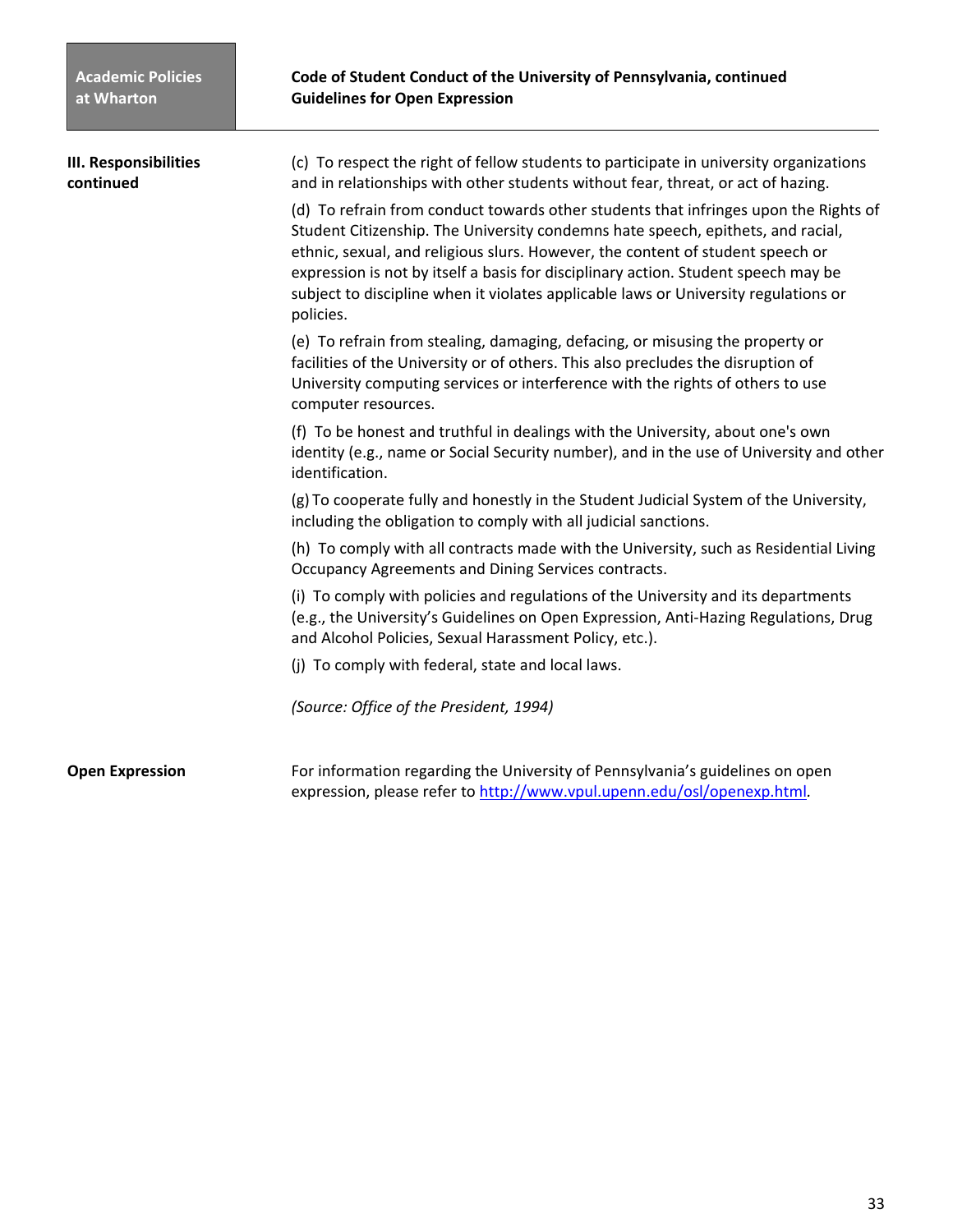Since the University is an academic community, its fundamental purpose is the pursuit of knowledge. Essential to the success of this educational mission is a commitment to the principles of academic integrity. Every member of the University community is responsible for upholding the highest standards of honesty at all times. Students, as members of the community, are also responsible for adhering to the principles and spirit of the following Code of Academic Integrity.\*

**Academic Dishonesty** Activities that have the effect or intention of interfering with education, pursuit of **Definitions** knowledge, or fair evaluation of a student's performance are prohibited. Examples of such activities include but are not limited to the following definitions:

> **A. Cheating**: using or attempting to use unauthorized assistance, material, or study aids in examinations or other academic work or preventing, or attempting to prevent, another from using authorized assistance, material, or study aids. *Example:* using a cheat sheet in a quiz or exam, altering a graded exam and resubmitting it for a better grade, etc.

**B. Plagiarism:** using the ideas, data, or language of another without specific or proper acknowledgment. *Example:* copying another person's paper, article, or computer work and submitting it for an assignment, attribution, failing to use quotation marks where appropriate, etc.

**C. Fabrication:** submitting contrived or altered information in any academic exercise. *Example:* making up data for an experiment, fudging data, citing nonexistent articles, contriving sources, etc.

**D. Multiple submissions**: submitting, without prior permission, any work submitted to fulfill another academic requirement.

**E. Misrepresentation of academic records**: misrepresenting or tampering with or attempting to tamper with any portion of a student's transcripts or academic record, either before or after coming to the University of Pennsylvania. *Example:* forging a change of grade slip, tampering with computer records, falsifying academic information on one's resume, etc.

**F. Facilitating academic dishonesty**: knowingly helping or attempting to help another violate any provision of the Code. *Example:* working together on a take-home exam, etc.

**G. Unfair advantage**: attempting to gain unauthorized advantage over fellow students in an academic exercise. *Example*: gaining or providing unauthorized access to examination materials, obstructing or interfering with another student's efforts in an academic exercise, lying about a need for an extension for an exam or paper, continuing to write even when time is up during an exam, destroying or keeping library materials for one's own use, etc.

\* If a student is unsure whether his action(s) constitute a violation of the Code of Academic Integrity, then it is that student's responsibility to consult with the instructor to clarify any ambiguities.

*(Source: University Honor Council and Office of Student Conduct, 2008)*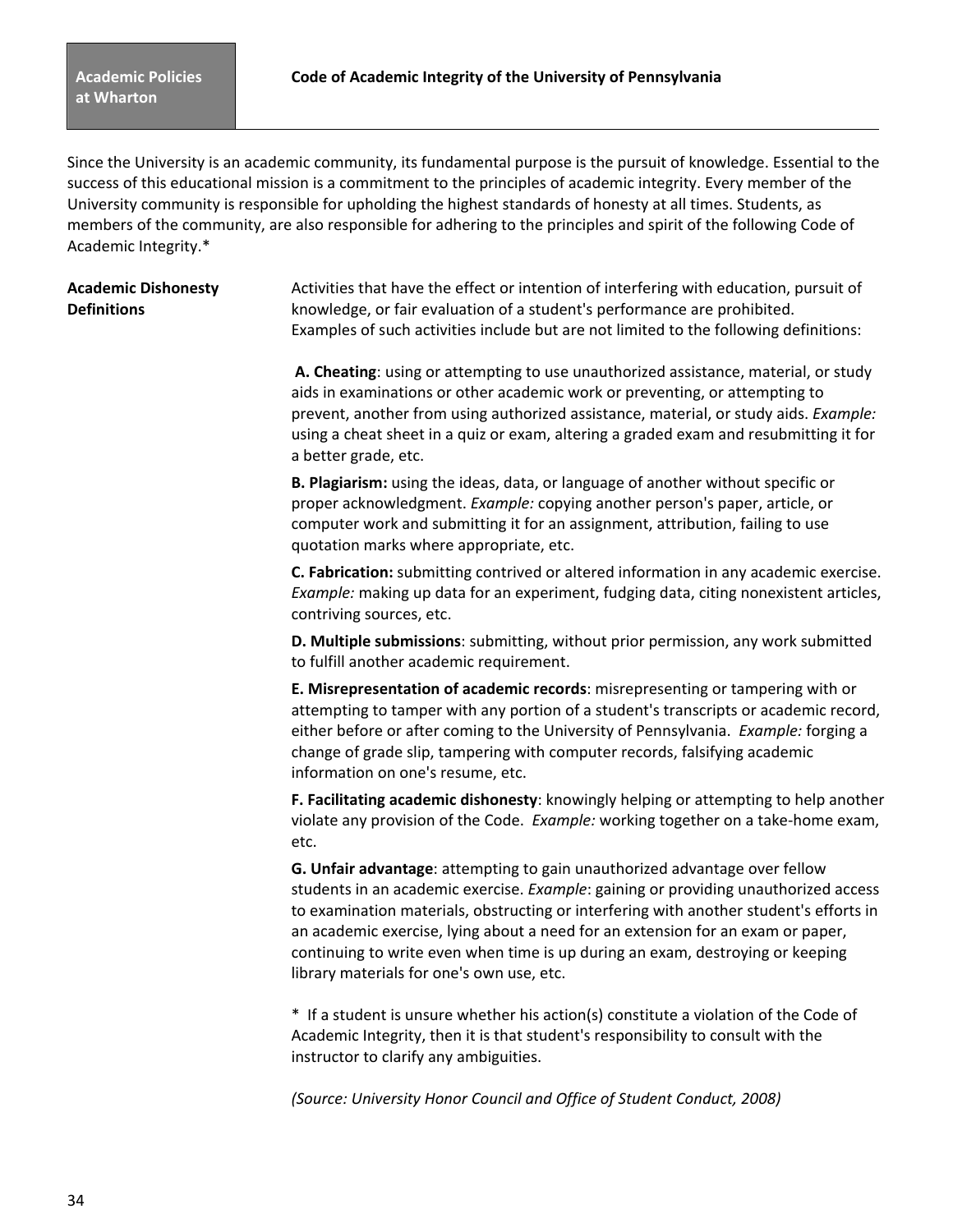The following information is a summary of the policies most relevant to first-year students. Students are responsible for abiding by all Wharton and Penn policies, including but not limited to the ones listed here. For a complete listing of Wharton's policies, please see: http://spike.wharton.upenn.edu/ugrprogram/policies\_forms/acadpolicies.cfm.

To access important academic information such as transcripts, schedules, and course registration, students can access Penn InTouch: https://medley.isc-seo.upenn.edu/penn\_portal/intouch/splash.html.

| <b>Academic Requirements</b> | To be eligible to receive the degree of Bachelor of Science in Economics, single-<br>degree students must satisfactorily complete the 37 course units of the Wharton<br>curriculum and meet the curricular requirements described in this handbook and<br>online. Coordinated dual-degree students should consult their program advisors for<br>degree completion policies and information (see page 22). |
|------------------------------|-----------------------------------------------------------------------------------------------------------------------------------------------------------------------------------------------------------------------------------------------------------------------------------------------------------------------------------------------------------------------------------------------------------|
|                              | Additional requirements for graduation include:                                                                                                                                                                                                                                                                                                                                                           |
|                              | Students must have a cumulative GPA of at least 2.0 and must earn at least a<br>$\bullet$<br>2.5 GPA in the four courses counted toward the concentration(s).                                                                                                                                                                                                                                             |
|                              | No more than eight courses in any one department may be taken for credit<br>$\bullet$<br>towards graduation.                                                                                                                                                                                                                                                                                              |
|                              | All NR, GR, and I designations must be changed to a letter grade or otherwise<br>$\bullet$<br>be cleared from the record in order to graduate.                                                                                                                                                                                                                                                            |
|                              | Students who transfer into Wharton from another institution must complete<br>$\bullet$<br>at least one-half (19 course units minimum) of their required course work at<br>Penn and at least four semesters at Penn.                                                                                                                                                                                       |
|                              | Once a student has graduated from the University, no further changes to the<br>transcript are permitted. It is the student's responsibility to ensure that the<br>transcript is correct at the time of graduation. Students may check their unofficial<br>transcript by accessing Penn InTouch.                                                                                                           |
| <b>Academic Progression</b>  | To maintain satisfactory progress at Wharton, students are expected to:                                                                                                                                                                                                                                                                                                                                   |
|                              | Maintain a minimum semester GPA of 2.0;<br>$\bullet$                                                                                                                                                                                                                                                                                                                                                      |
|                              | Maintain a minimum cumulative GPA of 2.0;<br>$\bullet$                                                                                                                                                                                                                                                                                                                                                    |
|                              | Have no more than two I, F, GR or NR grades for the academic term; and<br>٠                                                                                                                                                                                                                                                                                                                               |
|                              | Complete a minimum of 8 CUs in an academic year.<br>٠                                                                                                                                                                                                                                                                                                                                                     |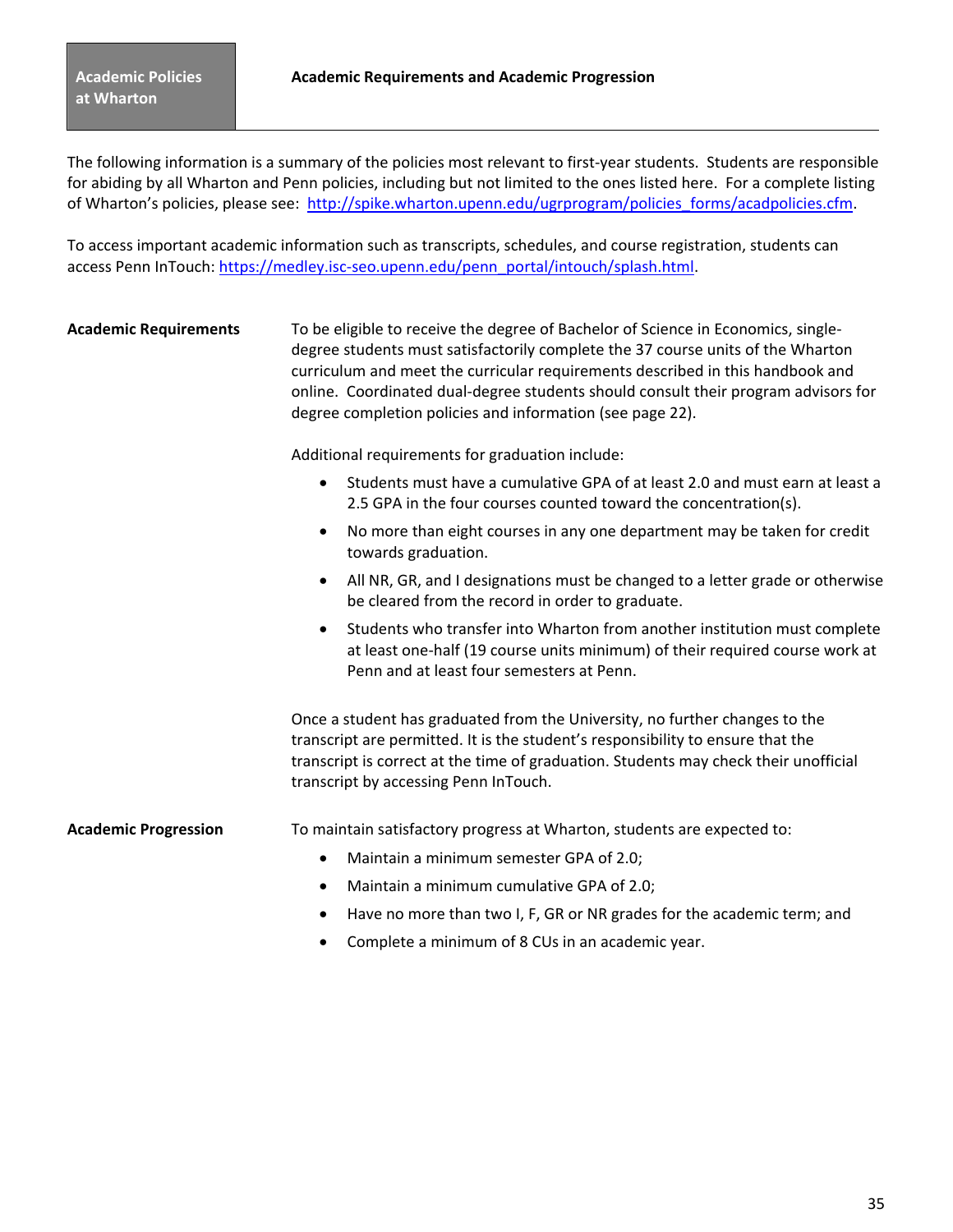| <b>Academic Standing</b>  | The Academic Standing Committee monitors the academic performance of all                                                                                                                                                                                                                                                                                                                                                                                                                                                                             |
|---------------------------|------------------------------------------------------------------------------------------------------------------------------------------------------------------------------------------------------------------------------------------------------------------------------------------------------------------------------------------------------------------------------------------------------------------------------------------------------------------------------------------------------------------------------------------------------|
|                           | undergraduates. At the end of every semester, the committee reviews the<br>performance of all students and assesses their academic standing.                                                                                                                                                                                                                                                                                                                                                                                                         |
|                           | Students who fall below the school standard for satisfactory academic progression<br>and standing will be subject to sanctions that may include a reduced course load, a<br>minimum grade requirement, participation in academic support programs, and /or<br>possible dismissal from the University.                                                                                                                                                                                                                                                |
|                           | For information about the sanctions that may be rendered against a student whose<br>performance falls below the school's standard for progress, please visit<br>http://spike.wharton.upenn.edu/ugrprogram/policies forms/acadpolicies.cfm and<br>click on "Academic Standing."                                                                                                                                                                                                                                                                       |
| <b>Class Expectations</b> | Students are expected to attend all classes. Class should take precedence over all<br>other engagements. Faculty will determine the number of absences permitted in<br>each class. Non-attendance or frequent absences may result in a failing grade.<br>Students are subject to Wharton's Grading System (see information on page 37).                                                                                                                                                                                                              |
|                           | Students are expected to take midterm and final examinations, when applicable.<br>Students who miss a midterm examination may take a postponed exam only with the<br>approval of the instructor in charge of the course. If final exams are given at the end<br>of the term, they must be given at the times published in the University Course<br>Roster. Students may not take final exams at times other than those specified. For<br>rules governing exams, please refer to the PennBook online:<br>http://www.vpul.upenn.edu/osl/pennbook.html. |
| <b>Course Load</b>        | Wharton offers only a full-time program of study. The minimum course load is 4 CUs<br>per term for the Bachelor of Science degree, although many undergraduates typically<br>complete 5 CUs per term. Registration for a reduced course load of fewer than 4 CUs<br>per term may have implications for financial aid, among other areas. Please refer to<br>pages 43-44 for financial policies and procedures related to course load.                                                                                                                |
|                           | First-year students may not take more than 5.5 course units during the first<br>semester. Students must be approved for more than 5.5 course units in subsequent<br>semesters by an advisor in the Undergraduate Division.                                                                                                                                                                                                                                                                                                                           |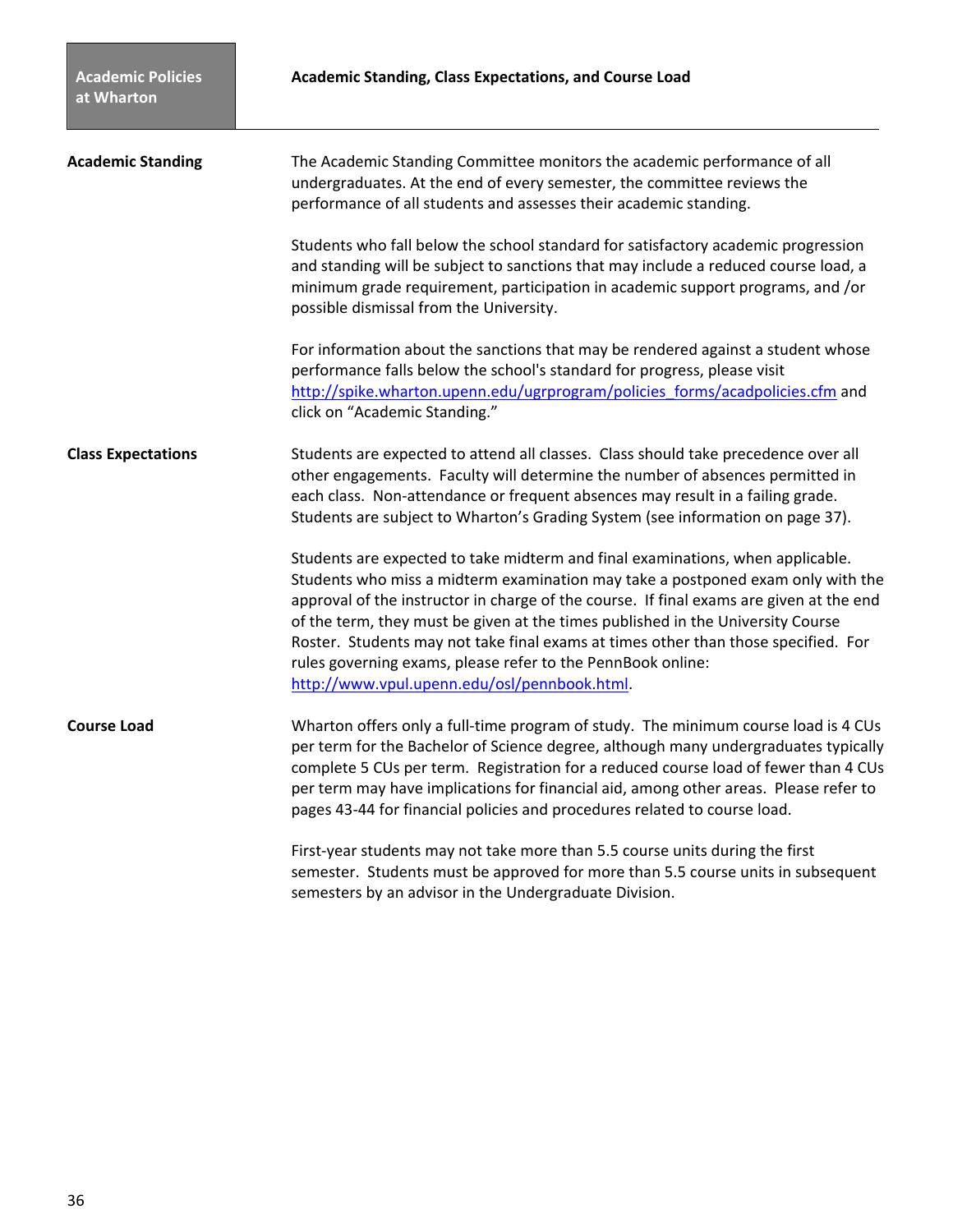| <b>Course Selection and</b><br><b>Drop Period</b> | In the fall and spring semesters, students may request courses in Penn InTouch until<br>the end of the second week of classes. After the first two weeks of the fall and<br>spring semesters, students may request additional courses only with the permission<br>of the instructors and with approval from the Undergraduate Petitions Committee.                                                                                                                                                                                            |
|---------------------------------------------------|-----------------------------------------------------------------------------------------------------------------------------------------------------------------------------------------------------------------------------------------------------------------------------------------------------------------------------------------------------------------------------------------------------------------------------------------------------------------------------------------------------------------------------------------------|
|                                                   | In the fall and spring semesters, students may drop courses in Penn InTouch until the<br>end of the fifth week of classes. Students may not drop a course after the drop<br>period ends. They may, however, withdraw until the end of the tenth week of class;<br>see the section on course withdrawals on page 39 for more information. Some<br>academic departments have different rules governing their course selection, drop<br>and withdrawal policies. Consult the department websites and individual faculty for<br>more information. |
|                                                   | Summer courses and half-semester Wharton courses have different deadlines.<br>Consult with an advisor in the Wharton Undergraduate Division for more<br>information.                                                                                                                                                                                                                                                                                                                                                                          |
|                                                   | Students who are receiving financial aid should check with Student Registration &<br>Financial Services before dropping a course, since some packages require a minimum<br>number of credits per semester.                                                                                                                                                                                                                                                                                                                                    |
|                                                   | International students have strict course-load requirements and must consult with<br>the Office of International Programs about their course load.                                                                                                                                                                                                                                                                                                                                                                                            |
|                                                   | It is the student's responsibility to properly enroll in courses. Students should use<br>Penn InTouch to ensure that their schedule is correct.                                                                                                                                                                                                                                                                                                                                                                                               |
| <b>Grades</b>                                     | Grades are reported for each course at the end of the term. Students must obtain a<br>grade of D or better to receive credit in any course. Students can check posted<br>grades at any time by accessing Penn InTouch.                                                                                                                                                                                                                                                                                                                        |
|                                                   | All Wharton courses are graded on a plus/minus system, from A+ to F. Wharton<br>students who take courses in any other school of the University are subject to that<br>school's grading system for those courses.                                                                                                                                                                                                                                                                                                                             |
|                                                   | The grade point average (GPA) is tabulated at the end of every semester based on<br>the following: A+, A (4.0); A- (3.7); B+ (3.3); B (3.0); B- (2.7); C+ (2.3); C (2.0); C- (1.7);<br>D+ $(1.3)$ ; D $(1.0)$ , and F $(0.0)$ . There is no grade of D-.                                                                                                                                                                                                                                                                                      |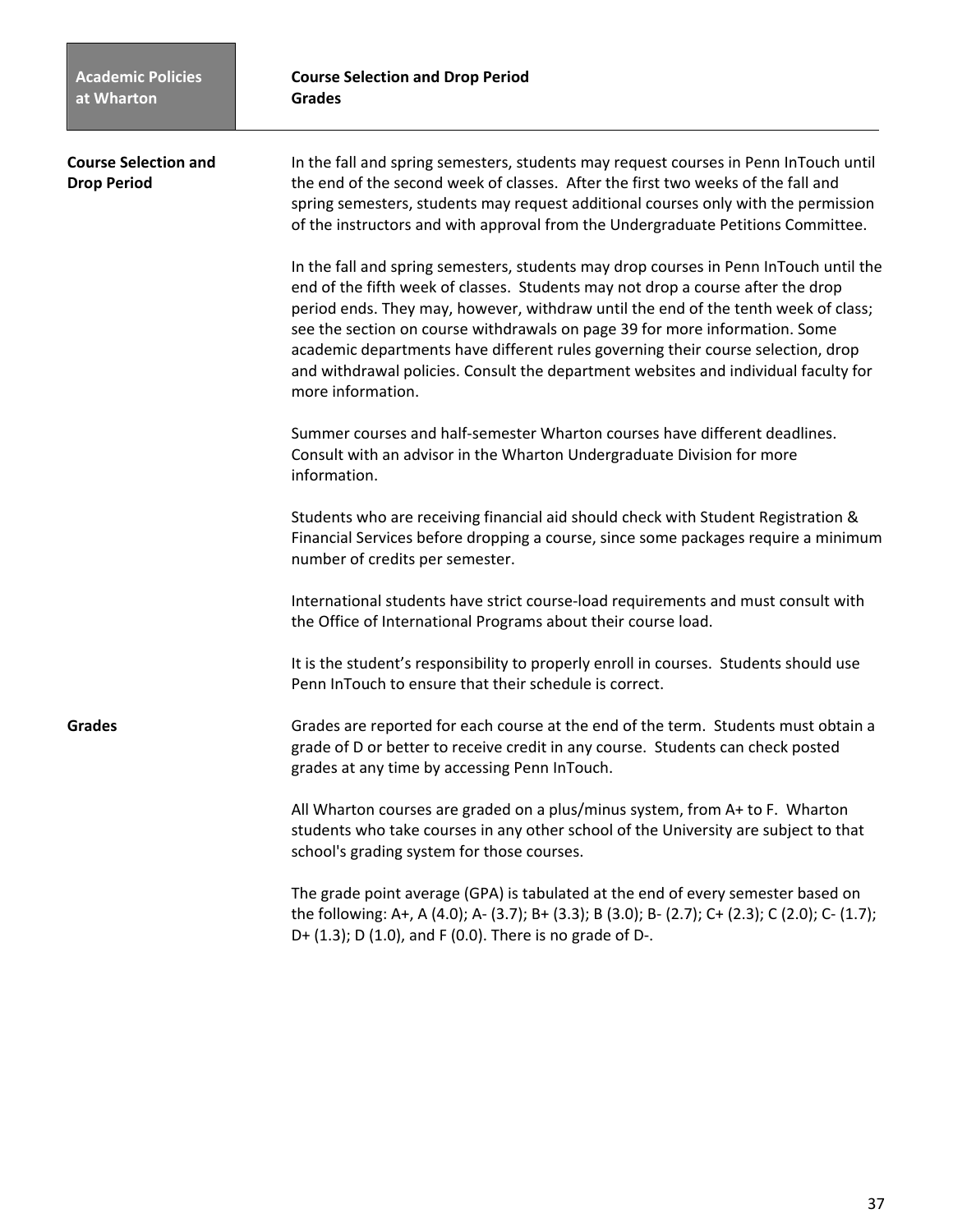| <b>Dean's List</b>       | The Dean's List citation appears on the transcript and is awarded annually to any<br>student who achieves a combined GPA of 3.7 for the fall and spring semesters,<br>provided that during those two semesters the student has:<br>Completed 6 or more course units for letter grades.                                                                                                                                                                                                                                                                                                        |
|--------------------------|-----------------------------------------------------------------------------------------------------------------------------------------------------------------------------------------------------------------------------------------------------------------------------------------------------------------------------------------------------------------------------------------------------------------------------------------------------------------------------------------------------------------------------------------------------------------------------------------------|
|                          | Received no grades lower than a C.<br>$\bullet$                                                                                                                                                                                                                                                                                                                                                                                                                                                                                                                                               |
|                          | Completed all courses on time with no I, NR, or GR grades.<br>$\bullet$                                                                                                                                                                                                                                                                                                                                                                                                                                                                                                                       |
|                          | A student who is found by the Office of Student Conduct to have violated the Code of<br>Academic Integrity of the University of Pennsylvania, or who has received a sanction<br>of suspension or greater for a violation of the Code of Student Conduct, is not eligible<br>for Dean's List in the academic year in which the violation occurred. The Dean's List<br>citation will be removed from the transcript if the finding occurs after this honor has<br>been posted or if the violation occurs during the summer term following the<br>academic year in which this honor was awarded. |
| <b>Graduation Honors</b> | Graduation honors are based on the cumulative GPA at the time of graduation:<br>3.80-4.00 GPA<br>Summa Cum Laude<br>Magna Cum Laude<br>3.60-3.79 GPA<br>Cum Laude<br>3.40-3.59 GPA                                                                                                                                                                                                                                                                                                                                                                                                            |
|                          | Students who are found by the Office of Student Conduct to have violated the Code<br>of Academic Integrity of the University of Pennsylvania, or who have received a<br>sanction of suspension or greater for other violations of the Code of Student<br>Conduct, are not eligible for Latin honors. Notation of Graduation Honors will be<br>removed from the transcript if the finding occurs after this honor has been posted.                                                                                                                                                             |
| <b>Failing Grades</b>    | An F in a course will permanently remain on the transcript and will be factored in<br>when calculating a student's cumulative GPA. If the course is retaken, the new grade<br>will not replace the original F. The new grade will be counted toward the cumulative<br>GPA and the student will receive credit for the repeated course. If a student receives<br>an F in a required course, the course must be retaken. If a student receives an F in a<br>non-required course, s/he may either repeat the course or substitute another<br>course.                                             |
| <b>Incomplete Grades</b> | In extenuating circumstances, students may be granted an extension of time by an<br>instructor to complete course requirements including make-up exams. In this case,<br>the grade of I (incomplete) is recorded. All work must be completed for the course<br>within the first four weeks of the next semester, or the I will automatically convert to<br>an F. The grade of F will remain on the transcript until the work has been completed<br>and the instructor has submitted a change of grade for the course.                                                                         |
| <b>Auditing Courses</b>  | Undergraduate students cannot officially audit a course. Students who wish to<br>attend a class but not take it for credit may do so only with the instructor's<br>permission. No formal record appears on the transcript for students who sit in on a<br>course.                                                                                                                                                                                                                                                                                                                             |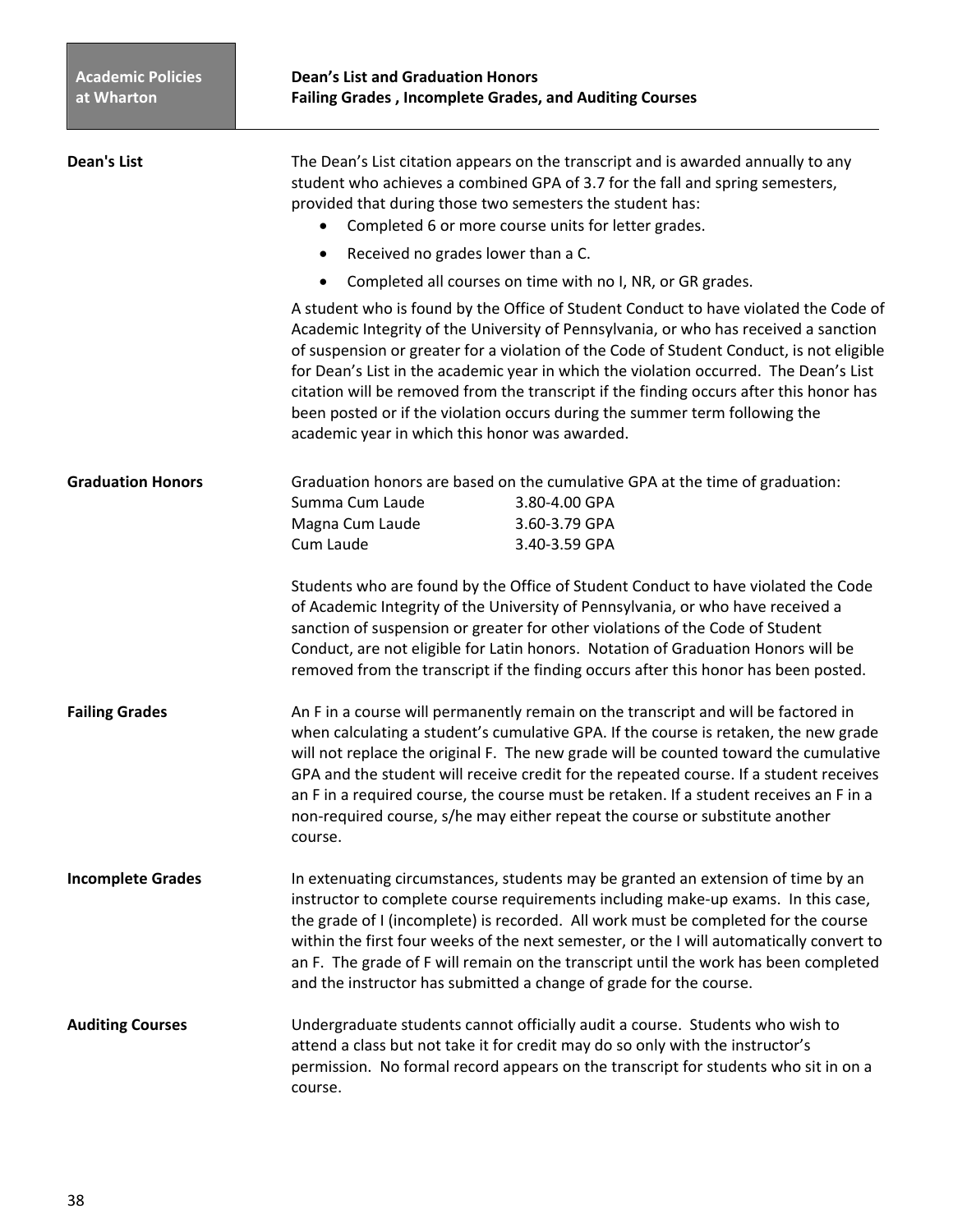| Pass/Fail (P/F)                | Students may take up to a total of three courses in the General Education<br>Distribution and the elective areas on a pass/fail basis. All three Global Environment<br>courses and second-concentration courses counting as Unrestricted Electives must<br>be taken for a grade. Students may take no more than one course pass/fail in a given<br>semester, with the exception of second-semester seniors, who may take two courses<br>pass/fail. First-semester freshmen cannot take a course pass/fail.                                         |
|--------------------------------|----------------------------------------------------------------------------------------------------------------------------------------------------------------------------------------------------------------------------------------------------------------------------------------------------------------------------------------------------------------------------------------------------------------------------------------------------------------------------------------------------------------------------------------------------|
|                                | A grade of D or better in a course taken P/F will appear on the transcript with a P,<br>denoting a pass. F will appear on the transcript for a failing grade. Ps do not figure<br>into the GPA; Fs, however, are included in the GPA. Instructors are not made aware<br>of the grade type of a course. It is the student's responsibility to confirm the grade<br>type on Penn InTouch. The grade type of a course may not be changed after the<br>drop deadline.                                                                                  |
| <b>Changing Grade Type</b>     | The registration system asks students to choose a grade type (grade or pass/fail)<br>when they register for a course. Students may change a course's grade type until the<br>end of the drop period. There are certain restrictions on the use of pass/fail courses<br>in the curriculum; see the section on pass/fail on page 39.                                                                                                                                                                                                                 |
| <b>Repeating Courses</b>       | Students cannot repeat for credit any course in which a passing grade (D or better)<br>was received. Students who enroll and repeat a course will be withdrawn from the<br>second iteration of the course and a W will appear on the student transcript.                                                                                                                                                                                                                                                                                           |
| <b>Grade Grievance Process</b> | Students who wish to have a course grade reviewed must first attempt to resolve the<br>issue with the course professor. If the issue is not satisfactorily resolved after<br>meeting with the course professor, students can appeal to the Chair of the<br>Department in which the course is offered. All grade grievances must be initiated<br>before the end of the semester after the course was completed. Grievances brought<br>forward after this time period will not be considered. This policy does not apply to<br>study abroad courses. |
| Withdrawing                    | Withdrawals appear on the transcript as a W and are not calculated into the grade<br>point average. After the tenth week of the semester, withdrawals are not normally<br>permitted.                                                                                                                                                                                                                                                                                                                                                               |
|                                | Students may drop a course with no notation on their transcript up until the end of<br>the fifth week of a fall or spring semester. Between the fifth and tenth week of a fall<br>or spring semester, students may withdraw from a course, but only with the written<br>permission of the course instructor.                                                                                                                                                                                                                                       |
|                                | Some courses have different deadlines (for example: summer courses, half-semester<br>Wharton courses, and Finance courses). Consult with an advisor in the Wharton<br>Undergraduate Division for more information.                                                                                                                                                                                                                                                                                                                                 |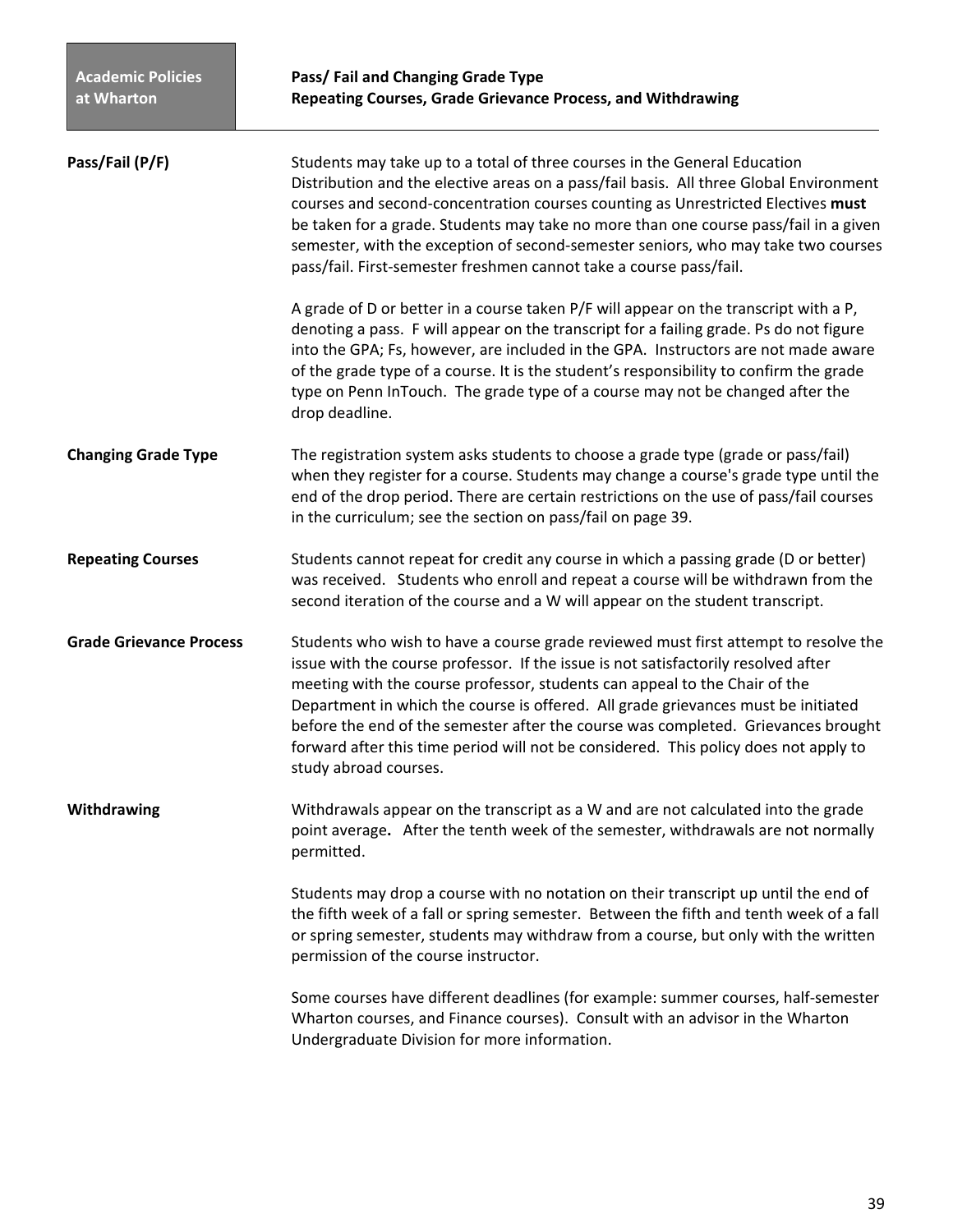| <b>Leave of Absence</b>                               | Any currently enrolled student is eligible to take a leave of absence with the approval<br>of the Wharton Undergraduate Division. Wharton students cannot earn credit for<br>courses given by another institution while on leave of absence. In addition, students<br>must complete degree requirements within an eight-year period after matriculation;<br>failure to do so may result in the student being withdrawn from the University.                                                                                                                                                                                                                                                                 |
|-------------------------------------------------------|-------------------------------------------------------------------------------------------------------------------------------------------------------------------------------------------------------------------------------------------------------------------------------------------------------------------------------------------------------------------------------------------------------------------------------------------------------------------------------------------------------------------------------------------------------------------------------------------------------------------------------------------------------------------------------------------------------------|
|                                                       | To apply for a leave of absence, students must meet with an advisor in the Wharton<br>Undergraduate Division. For more information about leaves of absence, please go<br>to: http://spike.wharton.upenn.edu/ugrprogram/policies forms/acad/leave.cfm.                                                                                                                                                                                                                                                                                                                                                                                                                                                       |
| <b>Transfer Credits</b><br><b>After Matriculation</b> | Once students matriculate, they must take all business courses at Wharton or<br>through a Wharton-approved study abroad program.                                                                                                                                                                                                                                                                                                                                                                                                                                                                                                                                                                            |
|                                                       | Students who enter Penn as freshmen may take up to four courses outside of the<br>University toward their degree (this includes courses taken prior to matriculation at<br>Penn but does not include AP credits). These courses must be taken during the<br>summer and may only be taken in non-Wharton subjects. To receive credit, students<br>must earn a grade of C or better and have approval from the appropriate Penn<br>academic department for each course. Students may not transfer courses from<br>outside Penn that were taken pass/fail. External transfer students cannot take any<br>additional courses outside the University for transfer credit once they have<br>matriculated at Penn. |
|                                                       | Transfer credit is granted only on the basis of regular college classroom instruction.<br>Courses must be approved by the appropriate academic department for credit.<br>None of the grades from these courses will be included in the Penn grade point<br>average. To learn about the transfer credit process, please see an academic advisor.                                                                                                                                                                                                                                                                                                                                                             |
| <b>Exceptions to</b><br><b>Academic Regulations</b>   | Exceptions to the Wharton Undergraduate regulations outlined in this handbook<br>can only be granted by approval of the Undergraduate Petitions Committee.<br>Students who wish to petition the Committee should obtain a petition form in the<br>Undergraduate Division.                                                                                                                                                                                                                                                                                                                                                                                                                                   |
|                                                       | Students in the Huntsman or Nursing & Health Care Management coordinated dual-<br>degree programs may petition the Wharton Undergraduate Division for any<br>academic issues related to Wharton courses. For Management & Technology, Life<br>Sciences & Management, and other dual-degree students, all other petitions for<br>exceptions (for example, late drop, late add, late withdrawal, late change of grade<br>type) should be submitted to the home school.                                                                                                                                                                                                                                        |
| <b>Additional Policies</b>                            | There are many other policies applicable to Wharton students. For a comprehensive<br>list of all academic policies, please visit:<br>http://spike.wharton.upenn.edu/ugrprogram/policies forms/acadpolicies.cfm.                                                                                                                                                                                                                                                                                                                                                                                                                                                                                             |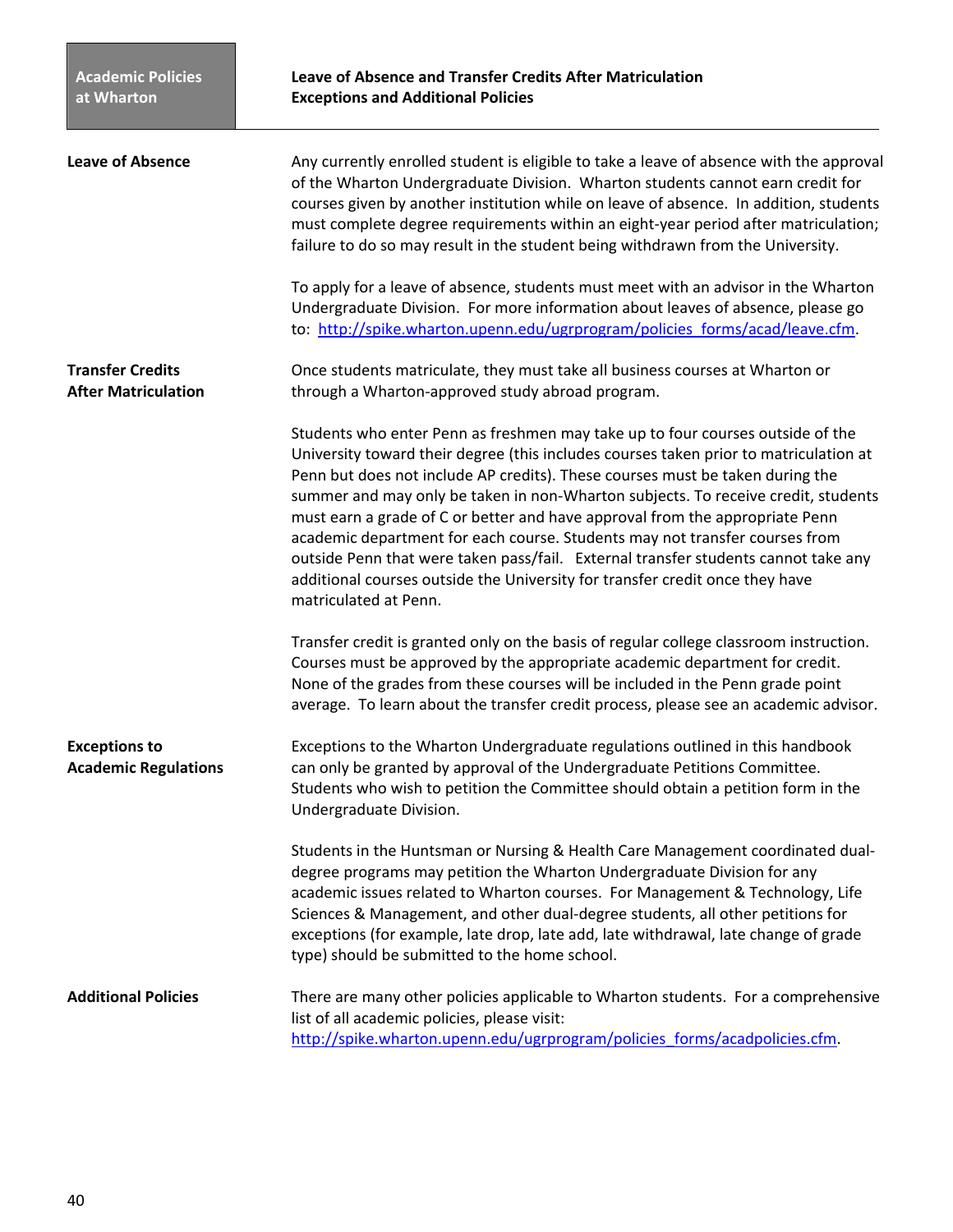# **Additional Policies at Wharton**

- What other policies do I need to know about?
- How do I find out about financial aid?
- What should I know about computing?
- Where can I find information about safety at Penn?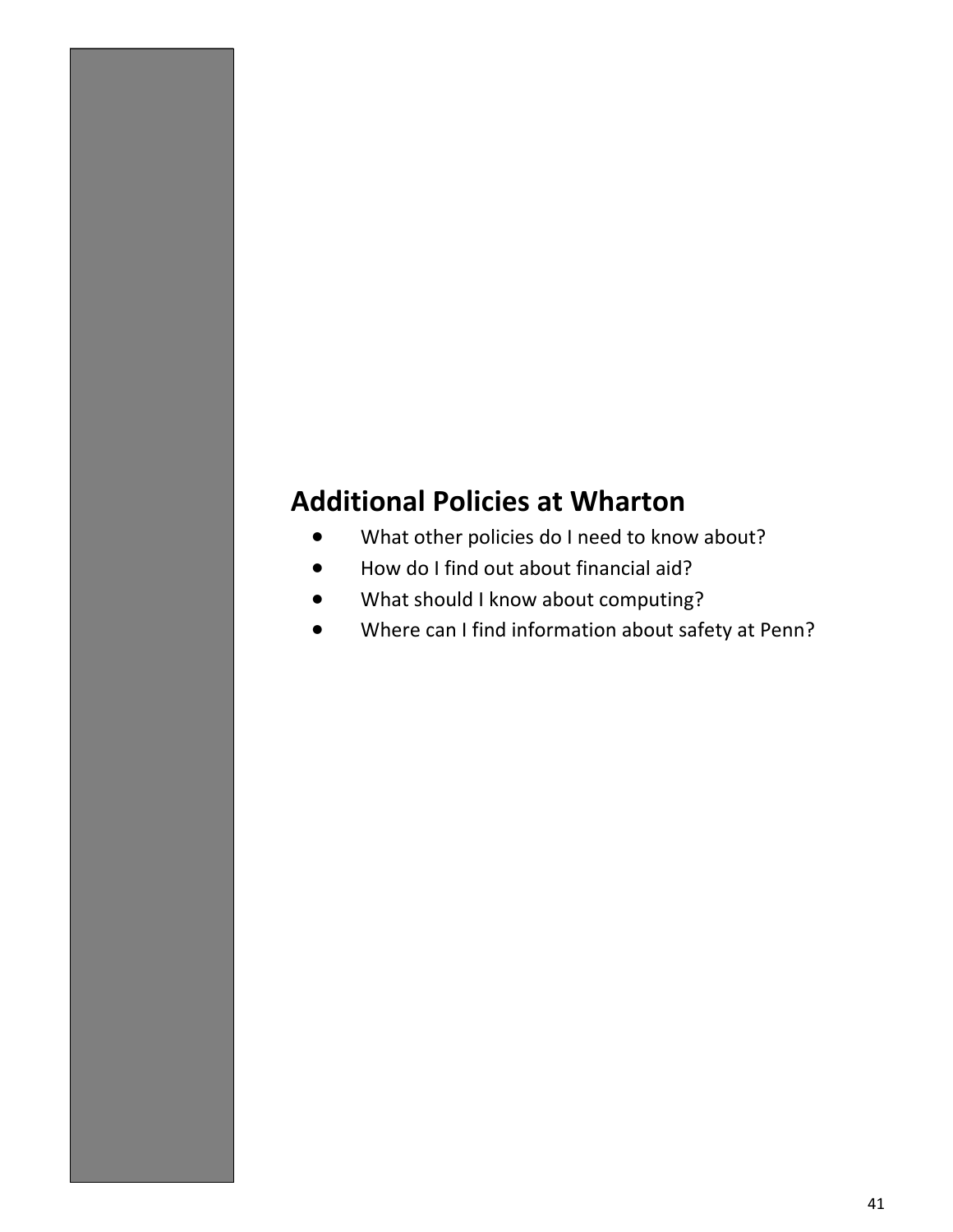**Policy on Secular**  The University recognizes/observes the following secular holidays: Martin Luther **& Religious Holidays** King, Jr. Day, Memorial Day, July 4, Thanksgiving and the day after, Labor Day, and New Year's Day.

> The University also recognizes that there are several religious holidays that affect large numbers of University community members, including Christmas, Rosh Hashanah, Yom Kippur, the first two days of Passover, and Good Friday. In consideration of their significance for many students, no examinations may be given and no assigned work may be required on these days. Students who observe these holidays will be given an opportunity to make up missed work in both laboratories and lecture courses. If an examination is given on the first class day after one of these holidays, it must not cover material introduced in class on that holiday.

> Faculty should realize that Jewish holidays begin at sundown on the evening before the published date of the holiday. Late afternoon exams should be avoided on these days. Also, no examinations may be held on Saturday or Sunday in the undergraduate schools unless they are also available on other days. Nor should seminars or other regular classes be scheduled on Saturdays or Sundays unless they are also available at other times.

> The University recognizes that there are other holidays, both religious and secular, which are of importance to some individuals and groups on campus. Such occasions include, but are not limited to, Sukkot, the last two days of Passover, Shavuot, Shemini Atzerat and Simchat Torah, as well as Chinese New Year, the Muslim New Year, and the Islamic holidays Eid Al‐Fitr and Eid Al‐Adha. Students who wish to observe such holidays must inform their instructors within the first two weeks of each semester of their intent to observe the holiday even when the exact date of the holiday will not be known until later so that alternative arrangements convenient to both students and faculty can be made at the earliest opportunity. Students who make such arrangements will not be required to attend classes or take examinations on the designated days, and faculty must provide reasonable opportunities for such students to make up missed work and examinations. For this reason it is desirable that faculty inform students of all examination dates at the start of each semester. Exceptions to the requirement of a make‐up examination must be approved in advance by the undergraduate dean of the school in which the course is offered.

*(Source: Office of the Provost, 2003)*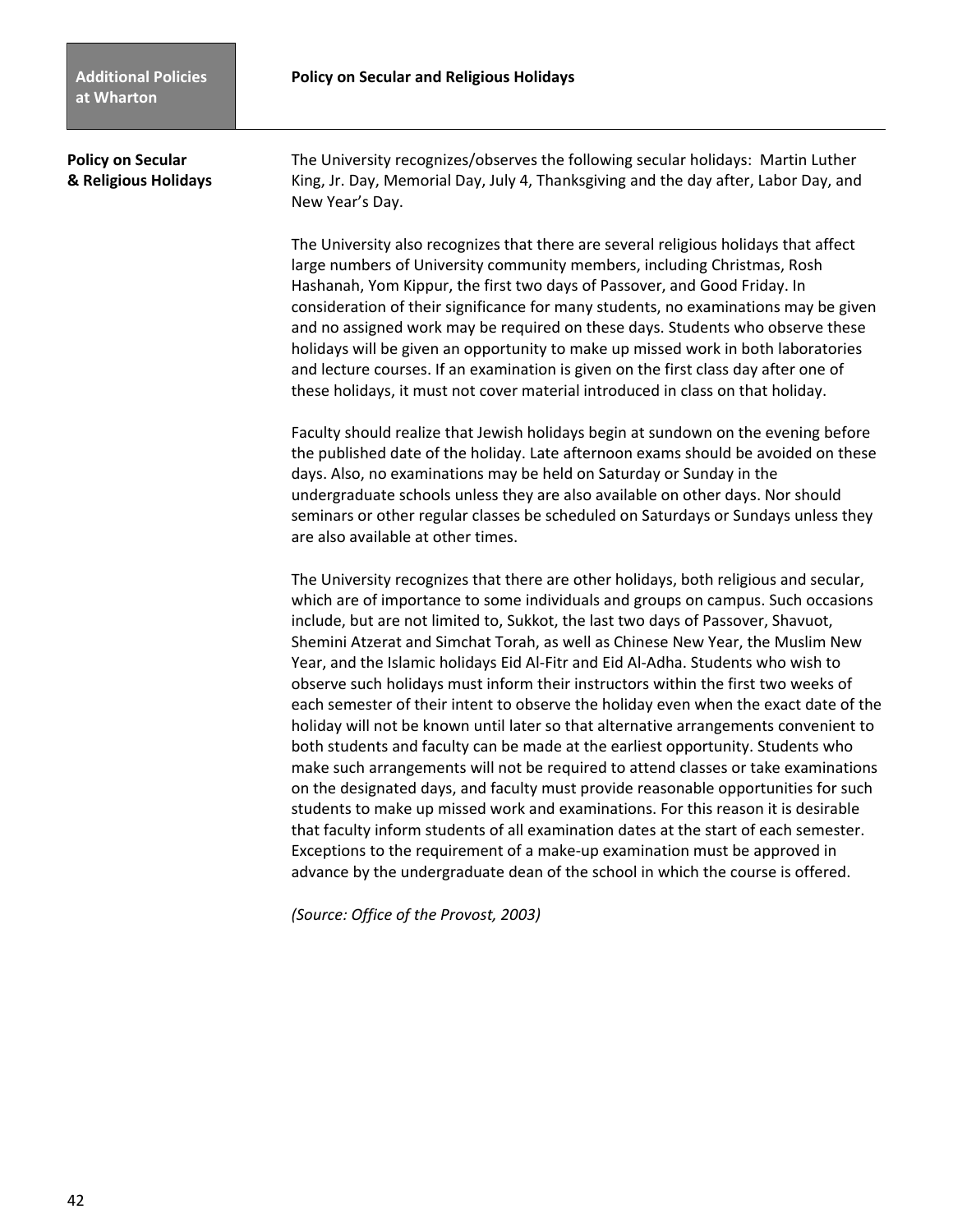## **Financial Policies and Procedures**

| Tuition, Fees and<br><b>Other Charges</b>                                                                          | please go to: http://www.vpul.upenn.edu/osl/pennbook.html.                                                                                                                                                                                                                                                                                                                                                                                                                                                    | The PennBook describes policies regarding the payment of tuition, general fees,<br>technology fees, dining arrangements, and other charges. For more information,                                                                                                                                                                                                                                                                                 |
|--------------------------------------------------------------------------------------------------------------------|---------------------------------------------------------------------------------------------------------------------------------------------------------------------------------------------------------------------------------------------------------------------------------------------------------------------------------------------------------------------------------------------------------------------------------------------------------------------------------------------------------------|---------------------------------------------------------------------------------------------------------------------------------------------------------------------------------------------------------------------------------------------------------------------------------------------------------------------------------------------------------------------------------------------------------------------------------------------------|
| <b>Reduction of Tuition and</b><br><b>Fees for Leave of Absence</b><br>or Withdrawal from the<br><b>University</b> | A student who chooses to withdraw from the University, who is required to<br>withdraw for failure to maintain satisfactory academic standing, or who is granted<br>a leave of absence from a full-time division of the University during the fall or spring<br>term of the academic year will be eligible for a reduction in tuition and fees in<br>accordance with the conditions set forth herein.                                                                                                          |                                                                                                                                                                                                                                                                                                                                                                                                                                                   |
|                                                                                                                    | The effective date of separation from the University is the date the student files a<br>written request for withdrawal or leave of absence in the Undergraduate Division. If<br>the school representative determines that a financial adjustment is required, the<br>school will post a manual adjustment to the student's billing account. Refer to the<br>Leave of Absence/ Withdrawal Checklist at http://www.sfs.upenn.edu/special-<br>polices/policies-leave-of-absence.html for additional information. |                                                                                                                                                                                                                                                                                                                                                                                                                                                   |
|                                                                                                                    | For all other students, semester charges will be adjusted as follows:<br><b>Withdrawal within:</b><br>First two weeks of class<br>Third and fourth weeks of class<br>Thereafter                                                                                                                                                                                                                                                                                                                               | <b>Percent Refund of Tuition and Fees:</b><br>100%<br>50%<br>0%                                                                                                                                                                                                                                                                                                                                                                                   |
|                                                                                                                    | Students should contact Student Registration & Financial Services at<br>http://www.sfs.upenn.edu for more information.                                                                                                                                                                                                                                                                                                                                                                                        | In the case of students receiving financial aid, eligibility for the term will be re-<br>determined based on actual charges and prorated allowances for living expenses.                                                                                                                                                                                                                                                                          |
|                                                                                                                    | A student who is required to withdraw because of a violation of University<br>regulations shall receive no tuition refund.                                                                                                                                                                                                                                                                                                                                                                                    |                                                                                                                                                                                                                                                                                                                                                                                                                                                   |
| <b>Course Load Effect on</b><br><b>Billing and Financial Aid</b>                                                   | undergraduates typically complete 5 CUs per term.                                                                                                                                                                                                                                                                                                                                                                                                                                                             | Wharton offers only a full-time program of study, and the normal minimum course<br>load is 4 CUs per term for the Bachelor of Science degree although many Wharton                                                                                                                                                                                                                                                                                |
|                                                                                                                    |                                                                                                                                                                                                                                                                                                                                                                                                                                                                                                               | Students are automatically billed at the full-time rate every semester. Fewer than 4<br>CUs per term may jeopardize both state and federal financial aid and may have an<br>impact on such matters as visa status, athletic eligibility, and/or insurance coverage.<br>Check carefully to be certain that you know the enrollment requirements of relevant<br>organizations or funding agencies to avoid jeopardizing your standing as a student. |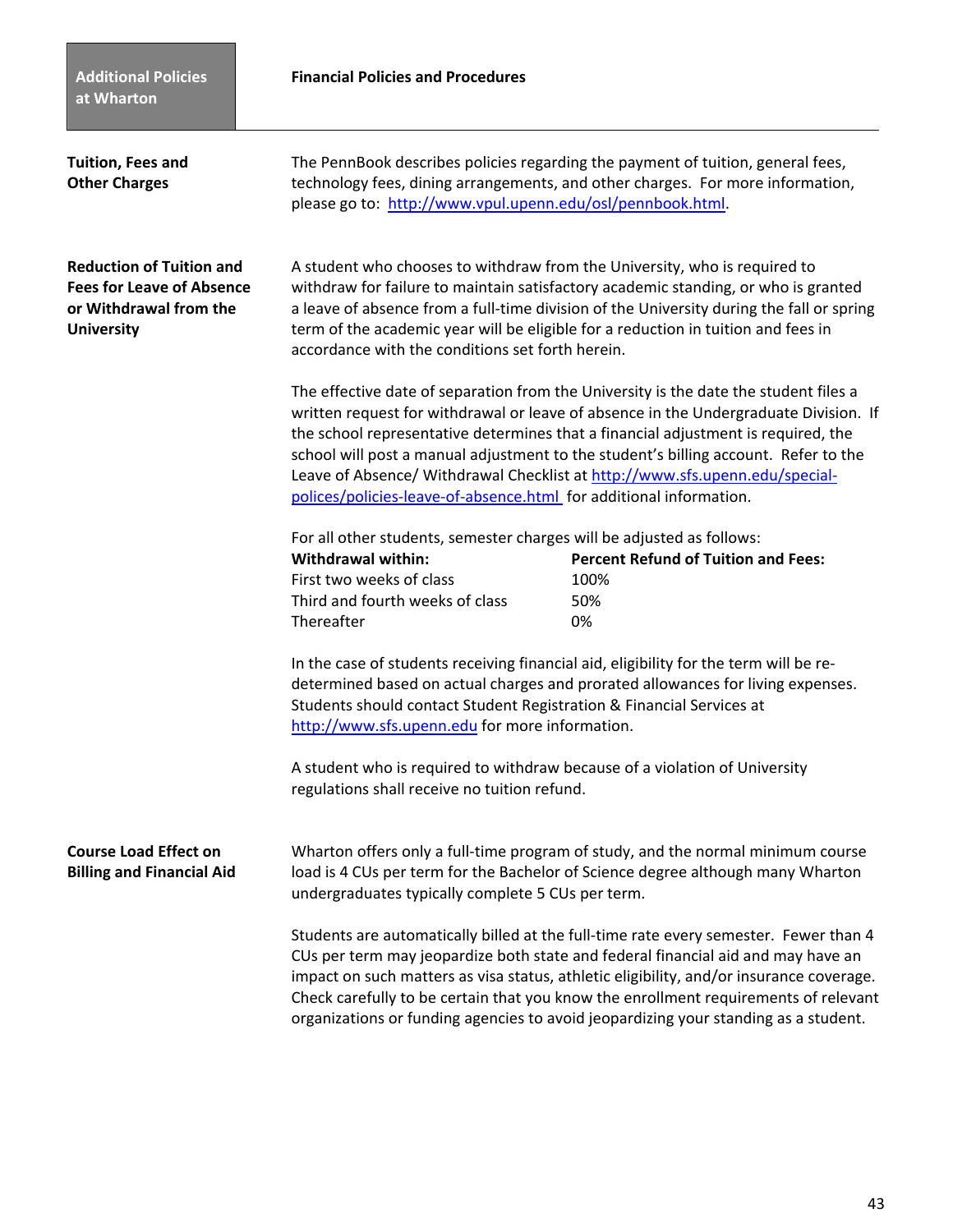| <b>Part-Time Status</b><br>for Seniors | Graduating seniors in their final semester may be part-time by carrying 2.5 or fewer<br>CUs if, at that time, they need only 2.5 or fewer CUs to graduate. Part-time billing is<br>not automatically implemented when students Advance Register for one or two<br>courses. Students must request approval in writing from the Wharton<br>Undergraduate Division; without this approval, they will be billed at the full-time<br>rate. No requests for part-time billing will be considered after the second week of<br>classes. |
|----------------------------------------|---------------------------------------------------------------------------------------------------------------------------------------------------------------------------------------------------------------------------------------------------------------------------------------------------------------------------------------------------------------------------------------------------------------------------------------------------------------------------------------------------------------------------------|
| <b>Financial Aid</b>                   | Financial aid for U.S. citizens and permanent residents is based on financial need, as<br>determined by Student Registration & Financial Services (SFS). Financial aid<br>applications must be submitted annually. Financial assistance for international<br>students is limited.                                                                                                                                                                                                                                               |
|                                        | In addition to need-based financial aid, there are a number of payment and credit<br>options available to parents and students to help manage the cost of education.                                                                                                                                                                                                                                                                                                                                                            |
|                                        | For further information on specific programs, application processes, payment and<br>credit options, and links to outside scholarship searches, visit the SFS website at<br>http://www.sfs.upenn.edu. Students may also contact SFS in person in the Franklin<br>Building, Room 100; by phone at (215) 898-1988; or by e-mail at<br>sfsmail@sfs.upenn.edu.                                                                                                                                                                       |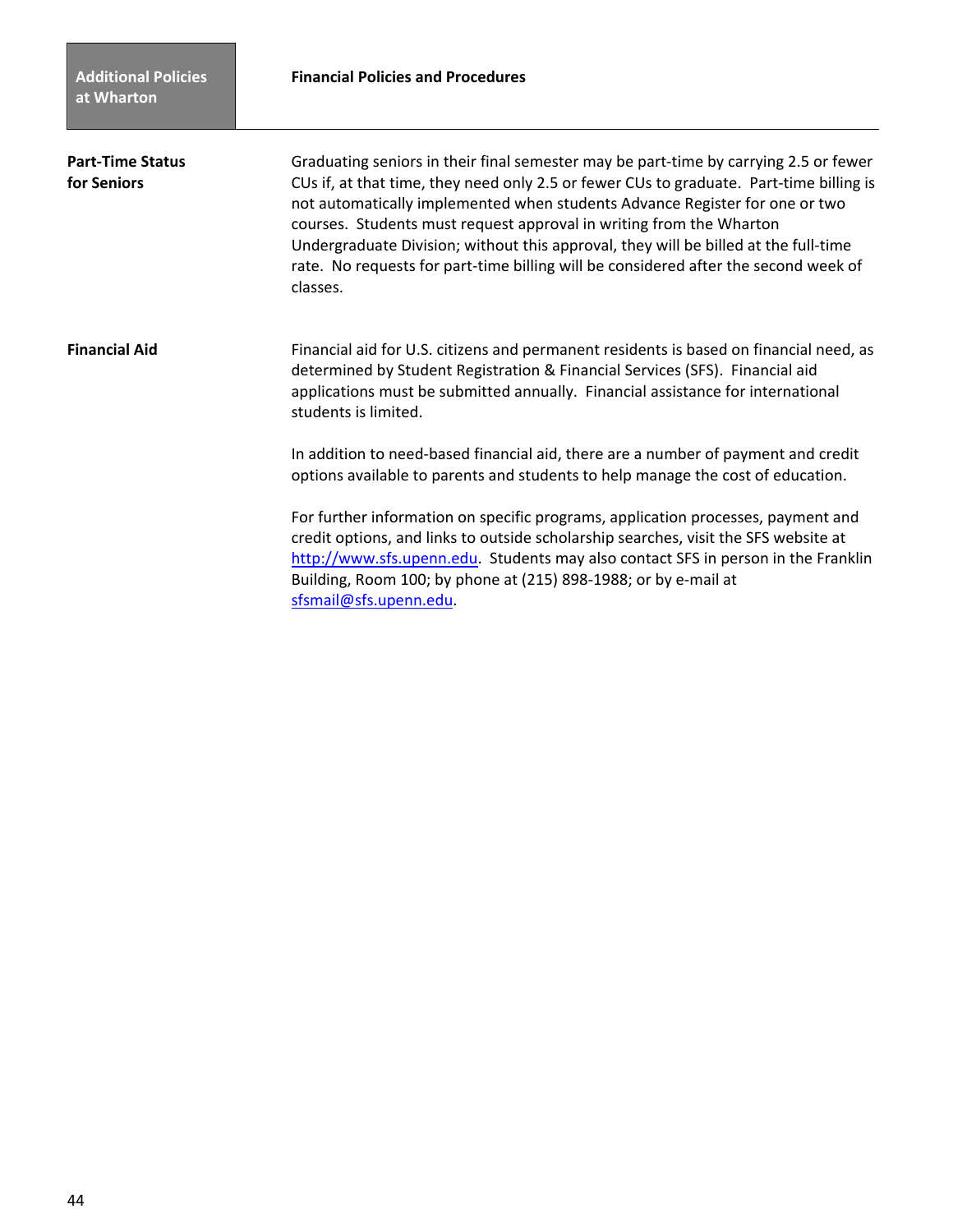Wharton Computing and Information Technology provides computing facilities and services for Wharton students. Computing facilities include electronic mail and file storage systems and a variety of shared computing resources, including student computer labs, group workstations, e‐mail bars, and printing facilities. Wharton Computing's user services include help with supported software, e-mail and call-in troubleshooting, and a support web site. For more information, please visit: http://spike.wharton.upenn.edu/consult*.*

| <b>Wharton Computing</b><br><b>System Accounts and</b><br><b>Policies</b> | The use of Wharton School computing systems, software, and networks involves<br>certain risks and obligates users to certain responsibilities.                                                                                                                                                                                                                                                                                                                                                                                                                                     |
|---------------------------------------------------------------------------|------------------------------------------------------------------------------------------------------------------------------------------------------------------------------------------------------------------------------------------------------------------------------------------------------------------------------------------------------------------------------------------------------------------------------------------------------------------------------------------------------------------------------------------------------------------------------------|
|                                                                           | The Wharton School's computer systems and networks are the private property of<br>the Wharton School and the University of Pennsylvania. Access to these systems is a<br>privilege granted by the Wharton School and the University of Pennsylvania and may<br>be revoked without prior notice.                                                                                                                                                                                                                                                                                    |
|                                                                           | A current Penn ID and a Wharton User Account are required to use Wharton's<br>computing labs and workstations. The Policy on Acceptable Use of Electronic<br>Resources, which governs computing and networking at the University of<br>Pennsylvania, is available online at:<br>http://www.upenn.edu/computing/policy/aup.html.                                                                                                                                                                                                                                                    |
| <b>Email and Web Usage</b>                                                | Use of the technology systems provided by Wharton School and the University of<br>Pennsylvania is a privilege granted to students with the understanding that they will<br>use these tools responsibly. Irresponsible use can cause privileges to be revoked.                                                                                                                                                                                                                                                                                                                      |
|                                                                           | Please note the following policies concerning the appropriate use of technology:                                                                                                                                                                                                                                                                                                                                                                                                                                                                                                   |
|                                                                           | • Student e-mail accounts may not be used for personal profit or gain, under any<br>circumstances. This includes using a secondary commercial address, since the<br>University or Wharton address often remains attached in headers and trailers,<br>even if it is not visible to the sender.                                                                                                                                                                                                                                                                                      |
|                                                                           | • Forwarding or initiating chain letters through student e-mail is prohibited.                                                                                                                                                                                                                                                                                                                                                                                                                                                                                                     |
|                                                                           | • On personal web pages, any commercial logos, photos, art, etc. must be selected<br>from materials that are in the public domain. Students are prohibited from using<br>proprietary materials such as University logos and photos; Wharton logos and<br>photos; Disney characters, logos, and photos; logos from other colleges and<br>universities; or any specifically copyrighted corporate materials. If students wish<br>to use a particular item and there is any question as to whether it is proprietary,<br>they should check first before placing it on their web page. |
|                                                                           | For more information on the University's policies on the acceptable use of electronic<br>resources, refer to: http://www.upenn.edu/computing/policy/aup.html.                                                                                                                                                                                                                                                                                                                                                                                                                      |
|                                                                           | Additional questions about the appropriate use of technology may be directed to<br>Wharton Computing and Instructional Technology or to the Undergraduate<br>Distributed Support Representative in the Undergraduate Division at (215) 746-3865,<br>ugcomputing@wharton.upenn.edu.                                                                                                                                                                                                                                                                                                 |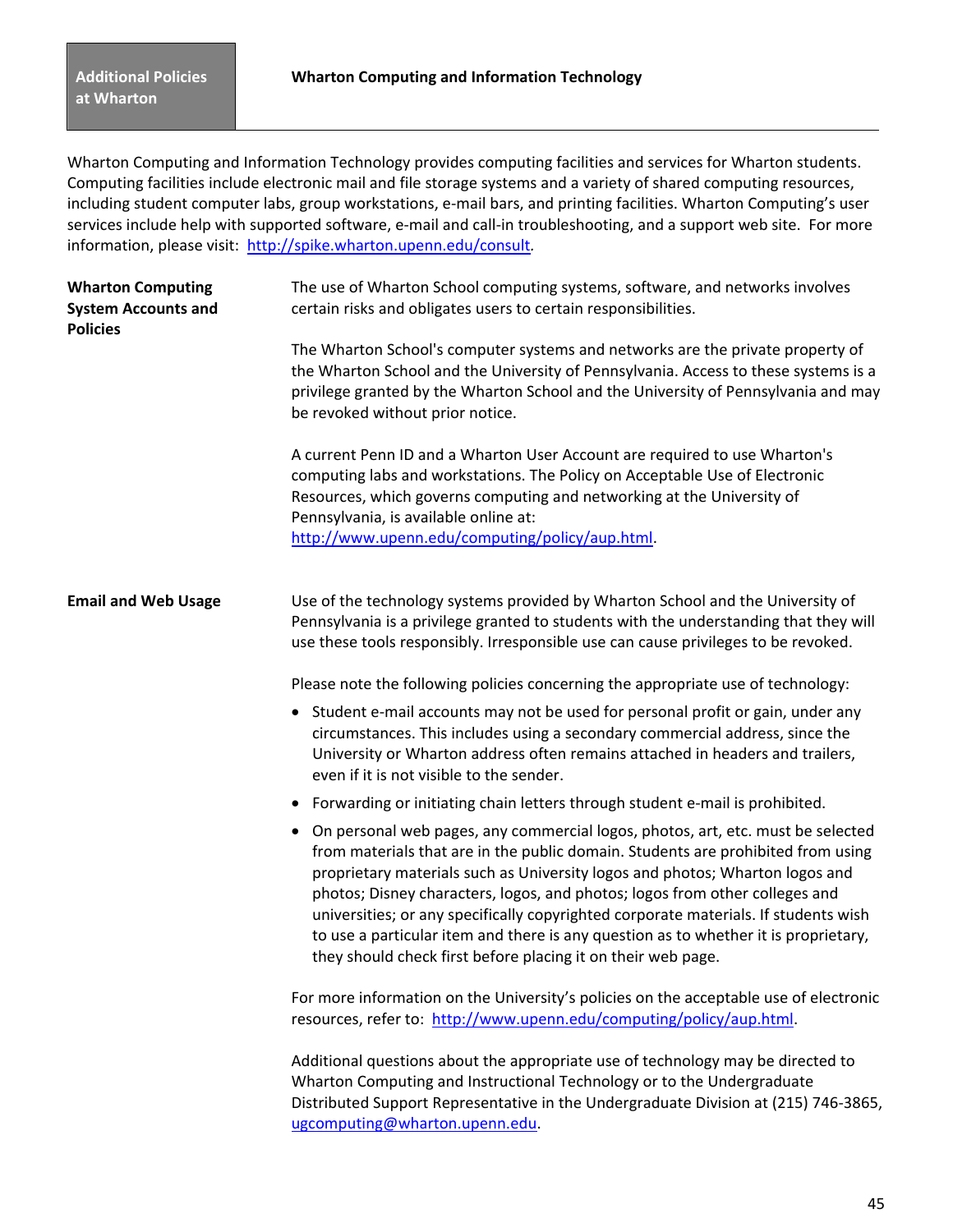| <b>Getting a Wharton</b><br><b>Computing Account</b> | To use e-mail and other computing resources, students must have a Wharton<br>Computing account. Accounts for incoming Wharton students are generated using<br>the Early Account Program. Accounts will be available in the middle of June for<br>incoming undergraduate students. Wharton transfer students and non-Wharton<br>students taking a Wharton class can create an account by visiting<br>Accounts@Wharton online at: http://accounts.wharton.upenn.edu.                                                                                                                                                                                                                                                                                                                         |
|------------------------------------------------------|--------------------------------------------------------------------------------------------------------------------------------------------------------------------------------------------------------------------------------------------------------------------------------------------------------------------------------------------------------------------------------------------------------------------------------------------------------------------------------------------------------------------------------------------------------------------------------------------------------------------------------------------------------------------------------------------------------------------------------------------------------------------------------------------|
| <b>SPIKE (Student Portal)</b>                        | SPIKE is a customizable student portal where Wharton students can find information<br>on Wharton events and initiatives, view their course schedule, link to webCafé,<br>reserve study space, check the weather, and link to other Wharton and University-<br>wide services and resources, among other functions. For more information, please<br>visit: http://spike.wharton.upenn.edu.                                                                                                                                                                                                                                                                                                                                                                                                   |
| <b>Wharton Reprographics</b>                         | Wharton Reprographics provides printing and publishing services for Wharton<br>students. The Computer Publishing and Art Services department can help students<br>produce a wide range of publications including newsletters, brochures, résumés,<br>invitations and posters. Reprographics also provides Wharton coursepacks and offers<br>fax services. For more information about Reprographic services, please see:<br>http://reprographics.wharton.upenn.edu.                                                                                                                                                                                                                                                                                                                         |
| <b>Computer Consulting</b><br><b>Help Desk</b>       | Wharton's computing help desk assists students, faculty and staff in using Wharton's<br>computer systems, software, and services. They can generally answer your questions<br>about operating systems and software and work with you to find solutions to<br>problems with documentation; if not, they will refer you to a specialist, to correct<br>documentation, or to an outside resource. If you are using software not installed at<br>the School, you should provide the documentation and, if requested, evidence of a<br>valid software license. Computer consultants are available for walk-in service in Jon<br>M. Huntsman Hall Room F35 or by phone at (215) 898-8600. Users can also send<br>questions for Wharton's consultants via e-mail to consultant@wharton.upenn.edu. |